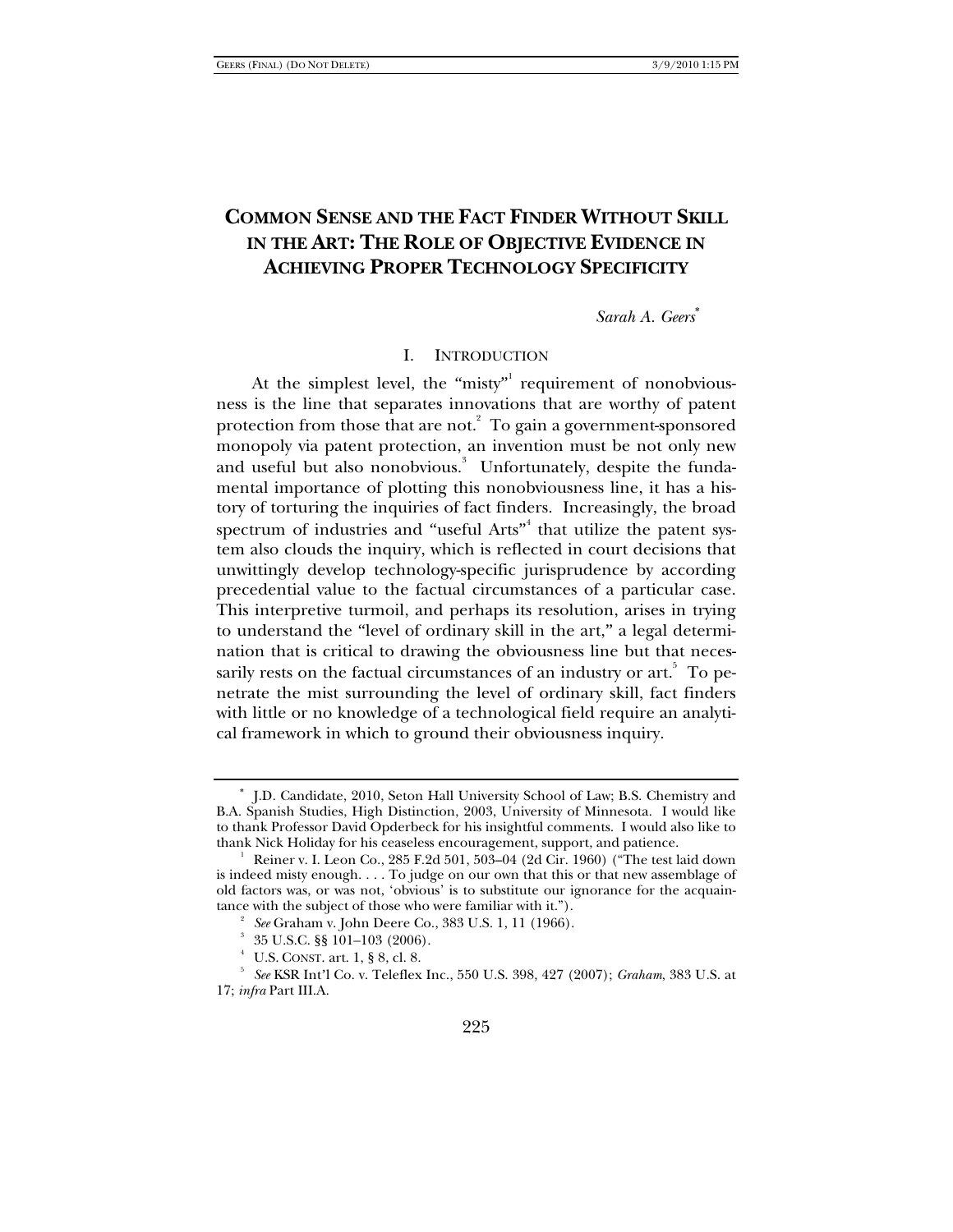Recently, the Supreme Court of the United States addressed the issue of obviousness in *KSR International Co. v. Teleflex Inc.*, <sup>6</sup> a landmark case examining the obviousness of an automotive brake pedal technology. This decision arguably departed significantly from previous obviousness jurisprudence developed by the U.S. Court of Appeals for the Federal Circuit, which handles all patent appeals. Both the doctrinal upheaval and the mechanical nature of the invention in  $K\!S\!R\!T}^{\!\top}$  raise an important question as to how the decision will affect future obviousness determinations in other industries. Most critically, the reliance on "common sense" in the Court's analysis<sup>8</sup> must be examined carefully for applicability to other cases, more closely aligned with the realities of the fact finder's decision-making process, and ultimately reconciled with the fundamental goals of the patent system.

Although it upset the pre-*KSR* standard, the Court did not venture any jurisprudence to stand in its place, thus leaving lower courts and practitioners with the daunting task of developing new formulations of the obviousness inquiry. In theory, any lack of jurisprudential uniformity arising from the absence of a workable analytical framework will increase uncertainty in the patentability of inventions—a likely disincentive for industries to innovate. Then again, the Court has opened the way for the development of jurisprudence to address the needs and circumstances of particular industries in a clearer, more reasoned—and less ad hoc—manner. Furthermore, with the jurisprudential basis of previous industry-specific decisions undermined, courts will also have greater flexibility to depart from years of precedent that is no longer appropriate for particular technologies. Thus, *KSR* presents an opportunity to begin to approach the obviousness inquiry correctly.

This Comment contends that a fact- and evidence-based, rather than a primarily prior-art-based, approach embodies this flexibility while considering the needs and circumstances of each patentee industry with particularity. In examining obviousness in the mechanical, computer, and pharmaceutical arts, two general trends emerge with respect to so-called "secondary consideration" objective evidence. First, this Comment will argue that generalizing typical industrial circumstances at the time of invention yields a factual presumption about obviousness for each industry—a presumption of obviousness for mechanical and computer inventions and a presump-

 $KSR$ , 550 U.S. 398.

*See id.* at 405–09.

*Id.* at 420.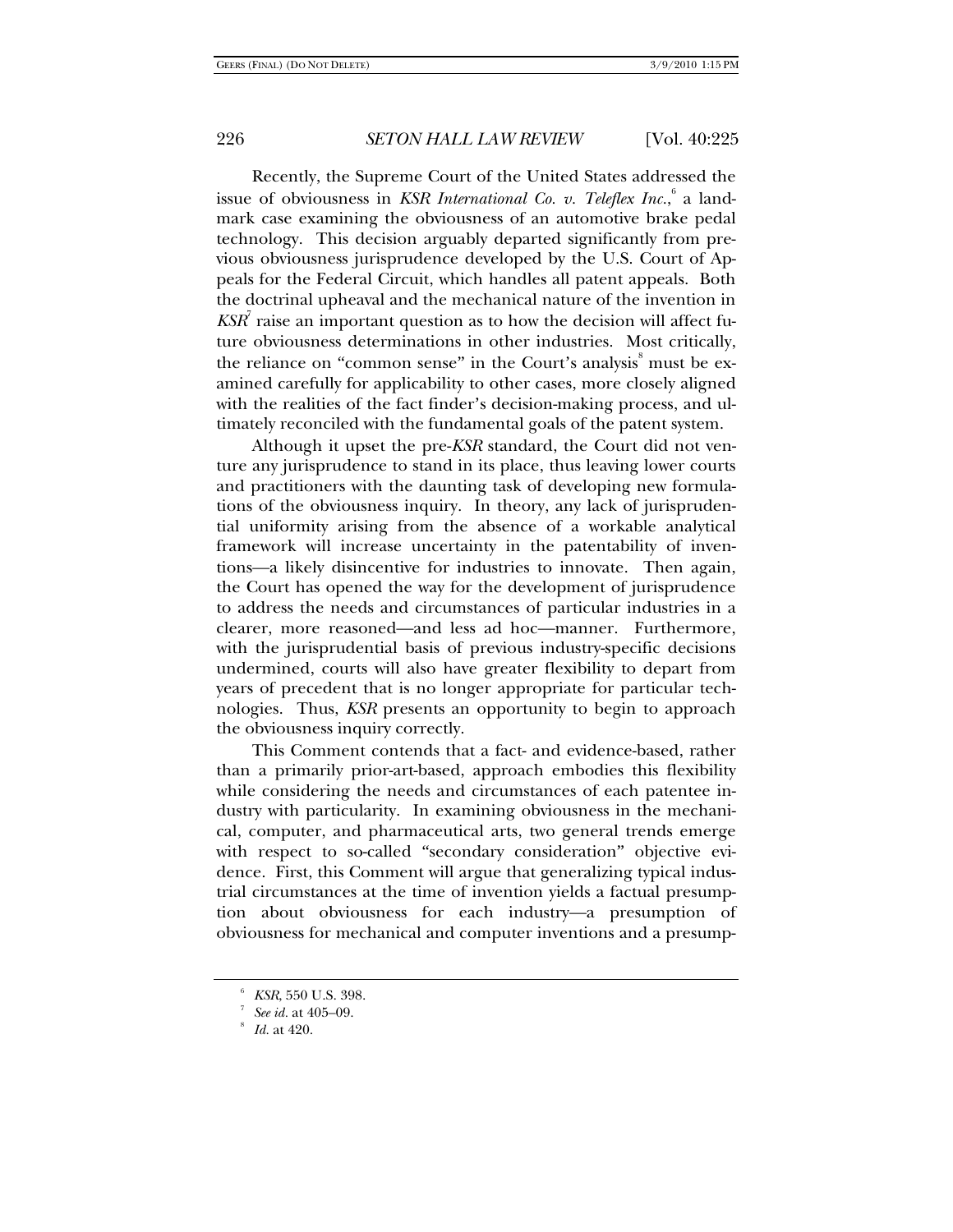tion of nonobviousness for pharmaceutical inventions. Second, this Comment demonstrates that the importance of postinvention objective evidence varies according to the industry; evidence of commercial success, copying, and laudatory statements deserves the most weight for traditional mechanical inventions, the least weight for computer inventions, and a weight somewhere in the middle for pharmaceutical inventions. Focusing the inquiry in these two ways is critical to lend further predictability and stability to the obviousness jurisprudence across industries. Finally, this Comment concludes that a focus on secondary-considerations evidence is proper because this is the best evidence of an industry's patent needs.

Part II of this Comment analyzes the evolution of obviousness jurisprudence culminating in the Supreme Court's decision in *KSR* and then turns to a comparison of the theoretical neutrality of the patent system and the reality of industry-specific patentability results. Part III discusses how to properly understand the Person Having Ordinary Skill in the Art (PHOSITA) construct by elevating the importance of "secondary considerations" available at the time of invention and analyzes how the resultant obviousness findings can then be corroborated via related postinvention evidence. Part III then demonstrates how properly understanding the PHOSITA in the context of a particular industry improves the outcomes of industry-specific decisions, then compares these results to recent Federal Circuit decisions, and concludes by reconciling the results of this analytical framework to the goals of the patent system. Finally, Part IV offers closing thoughts on how objective evidence is the most direct indicator of an industry's patent needs and is thus the best guidepost for the obviousness fact finder.

## II. THE DEVELOPMENT OF THE NONOBVIOUSNESS REQUIREMENT ENCOMPASSES ITS APPLICATION TO EMERGING TECHNOLOGIES

### *A. The Meaning of "Obvious" Continues to Evolve*

The precise contours of the obviousness standard are critical for several reasons. It is one of three basic statutory requirements for patentability of an invention.<sup>9</sup> Obviousness is also the most litigated aspect of patent validity.<sup>10</sup> Apart from its status as a threshold require-

<sup>9</sup> These three requirements are utility, 35 U.S.C. § 101 (2006); "novelty," *id.* § 102; and "nonobviousness," *id.* § 103. *See also, e.g.*, Bonito Boats, Inc. v. Thunder Craft Boats, Inc., 489 U.S. 141, 149–50 (1989) (discussing the relationship among these three requirements).<br><sup>10</sup> LAURENCE H. PRETTY, PATENT LITIGATION 1-40 (2004).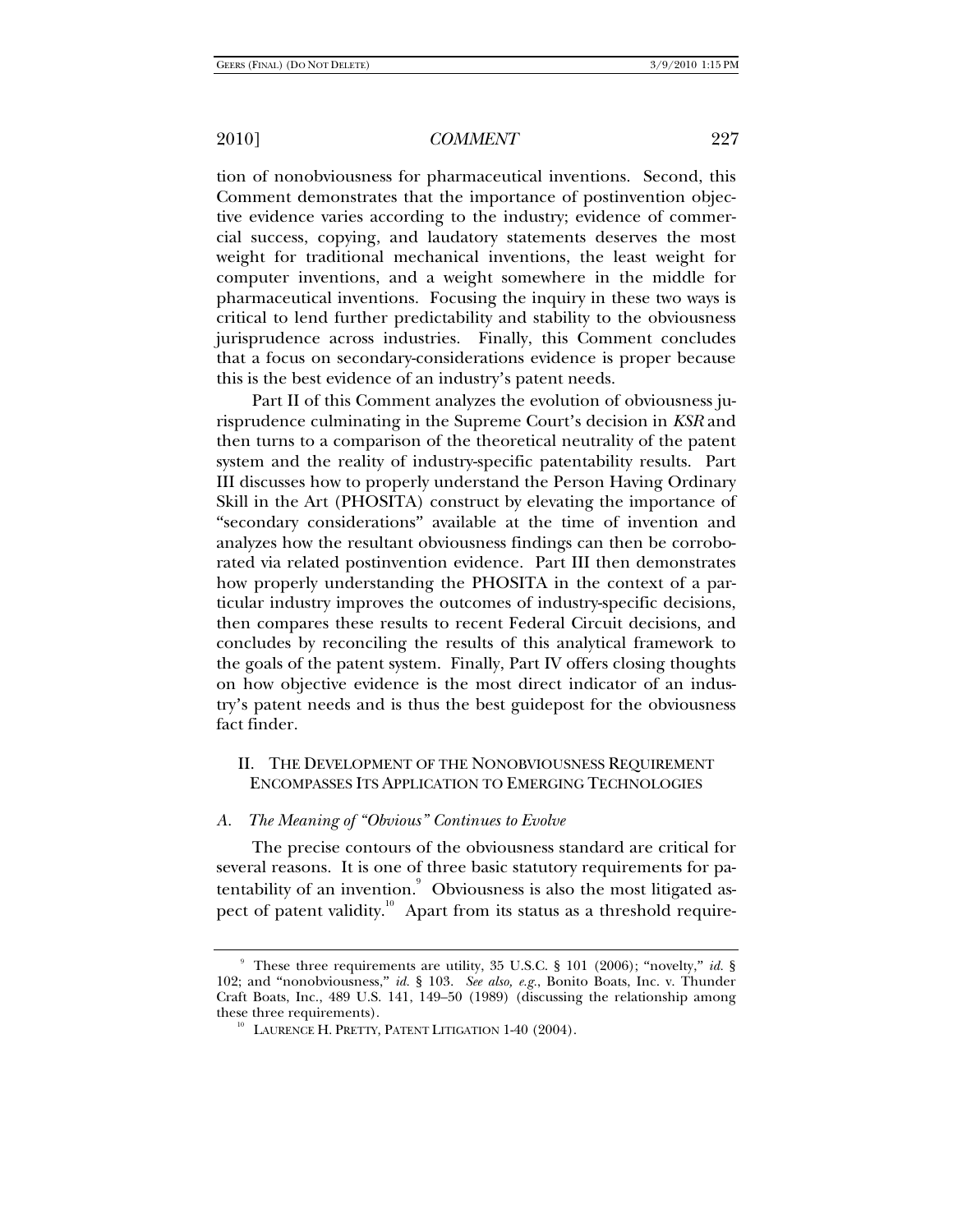ment for patentability, it is also a particularly difficult determination arising throughout the life cycle of a patent—during both the patent application process and any subsequent infringement and validity litigation. Although the obviousness issue must be addressed and decided at least once for every patent, the technical analysis nevertheless rests largely on the facts of a particular case as interpreted by a frequently untrained decision maker<sup>11</sup> via a minimal theoretical framework.12 Likewise, although the specialized Federal Circuit was created in large part to remedy the "inherent ambiguity and complexity of the obviousness standard"<sup>13</sup> by increasing uniformity, $14$  the Supreme Court's reversal in *KSR* demonstrates that the flux in the obviousness doctrine continues. As Judge Learned Hand observed, nonobviousness is "as fugitive, impalpable, wayward, and vague a phantom as exists in the whole paraphernalia of legal concepts. $\cdot^{\cdot^{15}}$ 

Hindsight bias is the most dangerous aspect of the obviousness determination because the fact finder always analyzes and decides with the benefit of knowledge that the putative inventor has already contributed to the public. Many jurisprudential developments in the history of the nonobviousness requirement occurred in part to reduce this temptation to succumb to hindsight bias.<sup>16</sup> But it may be cognitively impossible for humans to disregard knowledge of an occurrence when calculating its possibility ex post facto.<sup>17</sup> Therefore,

 $11$  The major exception, of course, is the patent examiner, who is required to have a formal education in science or engineering. U.S. Patent & Trademark Office, Patent Examiner Positions, http://www.uspto.gov/web/offices/pac/exam.htm (last

<sup>&</sup>lt;sup>12</sup> See Graham v. John Deere Co., 383 U.S. 1, 17–18 (1966); *infra* Part II.A.2.<br><sup>13</sup> Sean M. McEldowney, Note, *New Insights on the "Death" of Obviousness: An Empirical Study of District Court Obviousness Opinions*, 2006 STAN. TECH. L. REV. 4,  $\P$  1, http://stlr.stanford.edu/pdf/McEldowney-Obviousness.pdf.

<sup>&</sup>lt;sup>14</sup> Markman v. Westview Instruments, Inc., 517 U.S. 370, 390 (1996); H.R. REP. No. 97-312, at 20–23 (1981).

<sup>&</sup>lt;sup>15</sup> Harries v. Air King Prods. Co., 183 F.2d 158, 162 (2d Cir. 1950).

<sup>&</sup>lt;sup>16</sup> For example, hindsight at least partially motivated both the Supreme Court's "secondary considerations" and the Federal Circuit's "teaching-suggestionmotivation" test. *See, e.g.*, *Graham*, 383 U.S. at 36 ("[Secondary considerations] may also serve to 'guard against slipping into use of hindsight' and to resist the temptation to read into the prior art the teachings of the invention in issue.") (citation omitted); *In re* Rouffet, 149 F.3d 1350, 1357–58 (Fed. Cir. 1998) ("To counter this potential weakness in the obviousness construct, the suggestion to combine requirement stands as a critical safeguard against hindsight analysis and rote application of

<sup>&</sup>lt;sup>17</sup> Gregory Mandel, *Patently Non-Obvious II: Experimental Study on the Hindsight Issue Before the Supreme Court in* KSR v. Teleflex, 9 YALE J.L. & TECH. 1, 8 (2006). Based on his research, Professor Mandel argues that none of patent law's doctrinal develop-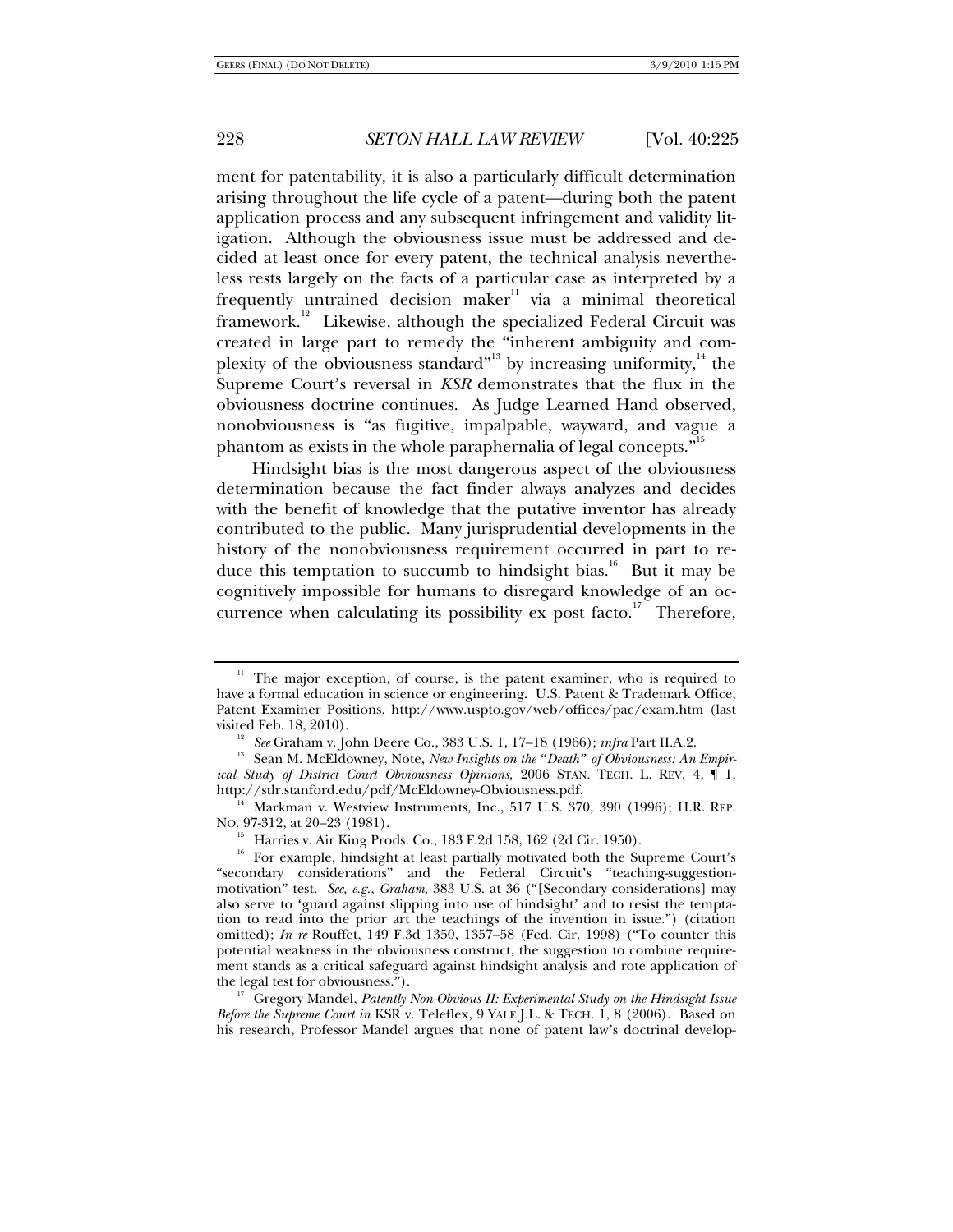because of the essentiality and complexity of the obviousness determination and because of the fundamental human susceptibility to hindsight bias, providing the decision maker with a more robust analytical framework is critical.

# 1. The First One Hundred Years of the Nonobviousness Requirement

Perhaps not surprisingly, the nonobviousness requirement for patentability is the result of a long and indirect development process. Unlike the requirements of novelty and utility, obviousness was only incorporated as a statutory requirement after its articulation by the Supreme Court.<sup>18</sup> In early patent jurisprudence, the word "invention" was sometimes read to encompass the idea of "nonobviousness," which the Supreme Court first explicitly recognized as an additional requirement for patentability in *Hotchkiss v. Greenwood*. 19 After one hundred years of relying on the *Hotchkiss* precedent as the basis of the nonobviousness requirement, the 1952 Patent Act codified the first statutory embodiment of the inventiveness or nonobviousness requirement in 35 U.S.C.  $\S$  103.<sup>20</sup> Section 103 replaced the lessdefinite "invention" language of *Hotchkiss* with the more operative idea of "nonobviousness" in the hope of increasing uniformity and definiteness.<sup>21</sup> Cases following the enactment of  $\S$  103 have elaborated on the nonobviousness requirement in various ways, but the general concept has remained the same: "[T]he subject matter as a whole [cannot] have been obvious at the time the invention was made to a person having ordinary skill in the art to which said subject matter pertains."<sup>22</sup> The various modes of interpreting this basic requirement throughout the history of its development provide helpful building blocks for a more robust post-*KSR* analytical framework.

ments are sufficient to overcome the inherent hindsight bias observed in the ob-

viousness inquiry. *Id.* at 27.<br><sup>18</sup> See supra note 9 and accompanying text; *infra* note 20 and accompanying text.<br><sup>19</sup> 52 U.S. 248 (1851). The Court stated that "unless more ingenuity and skill . . . than were possessed by an ordinary mechanic" were required to arrive at the improved product, "there was an absence of that degree of skill and ingenuity which constitute essential elements of every invention"; the discovered improvement was thus "the work of the skilful [sic] mechanic, not that of the inventor." *Id.* at 267. *See generally* 2 DONALD S. CHISUM, CHISUM ON PATENTS §§ 5.02–.02[1] (perm. ed., rev.

<sup>2007). &</sup>lt;sup>20</sup> Patent (Bryson) Act of 1952, ch. 950, 66 Stat. 792, 798 (codified as amended at 35 U.S.C. § 103 (2006)).

<sup>&</sup>lt;sup>21</sup> Graham v. John Deere Co., 383 U.S. 1, 14–15 (1966).<br><sup>22</sup> 35 U.S.C. § 103(a) (2006).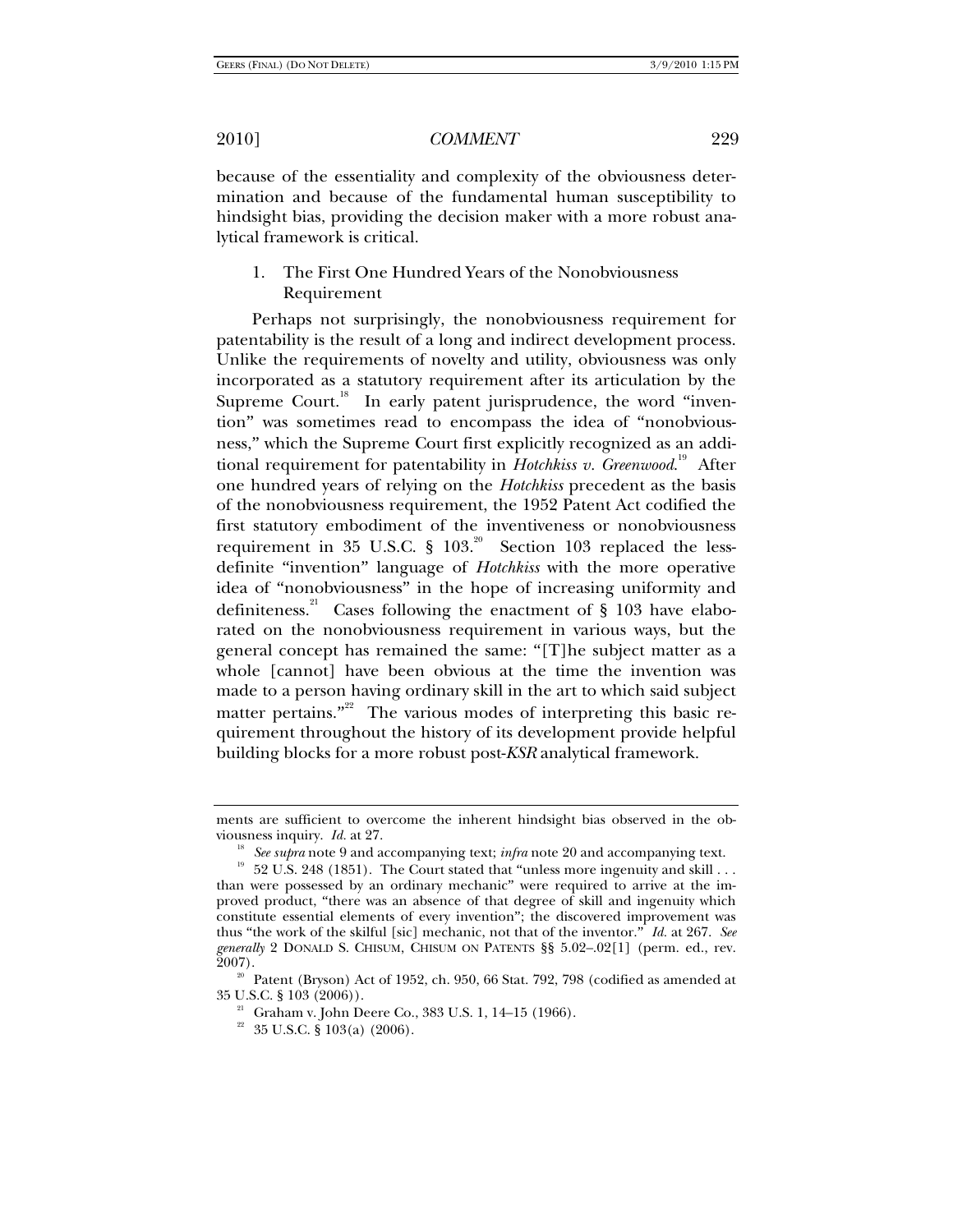Prior to the enactment of § 103 and to its case-law progeny, courts had long struggled with the *Hotchkiss* "invention" requirement, and various courts dealt with it in different ways. Of particular note are the objective factual circumstances that a number of courts employed to evaluate obviousness, especially the emphasis on evidence of long-felt yet unmet need and the failure of others.<sup>23</sup> During this period, Judge Learned Hand was one of the best-remembered, if not strongest, proponents of the use of "objective factors" in the obviousness determination.<sup>24</sup> Judge Hand adopted a comprehensive view of objective evidence and emphasized it as a vital part of the inquiry:

 In dealing with the issue of invention, we have tried, so far as possible, to rely upon objective factors in preference to our a priori judgment . . . . [W]e look to the length of time during which the incentive existed to contrive the invention, to the number of unsuccessful efforts that were made in that period, to the density—so to speak—of those efforts at about the time when the invention was made, to whether success came independently to several inventors at about the same time, and to the extent to which after the invention appeared, it supplanted what had gone before.

This examination of objective evidence of nonobviousness was critical both to the jurisprudence of the pre-section 103 era and to the future development of so-called "secondary considerations."

#### 2. The Introduction of the *Graham* Framework

Shortly after the enactment of § 103, the Supreme Court developed a framework for applying the new statutory nonobviousness requirement to the facts of particular cases in *Graham v. John Deere Co*. 26 In *Graham*, the Court declared that, although patent validity is ultimately a question of law, the obviousness determination relies on several underlying factual inquiries.<sup>27</sup> The Court set out a four-prong framework for the obviousness analysis: (1) examine the scope and content of the prior art; (2) determine the differences between the

<sup>&</sup>lt;sup>23</sup> *See* Joseph Scott Miller, *Level of Skill and Long-Felt Need: Notes on a Forgotten Future,* 12 LEWIS & CLARK L. REV. 579, 586 (2008) (compiling these cases).

<sup>&</sup>lt;sup>24</sup> Id.; see also Safety Car Heating & Lighting Co. v. Gen. Elec. Co., 155 F.2d 937, 939 (2d Cir. 1946) (emphasizing the importance of these factors); 2 CHISUM, *supra* 

 $25$  Clark v. Wright Aeronautical Corp., 162 F.2d 960, 966 (2d Cir. 1947).

<sup>26 383</sup> U.S. 1, 17–18 (1966); *see also* KSR Int'l Co. v. Teleflex Inc., 550 U.S. 398, 406–07 (2007) (discussing the role of the *Graham* decision in the obviousness inquiry).<br><sup>27</sup> *Graham*, 383 U.S. at 17.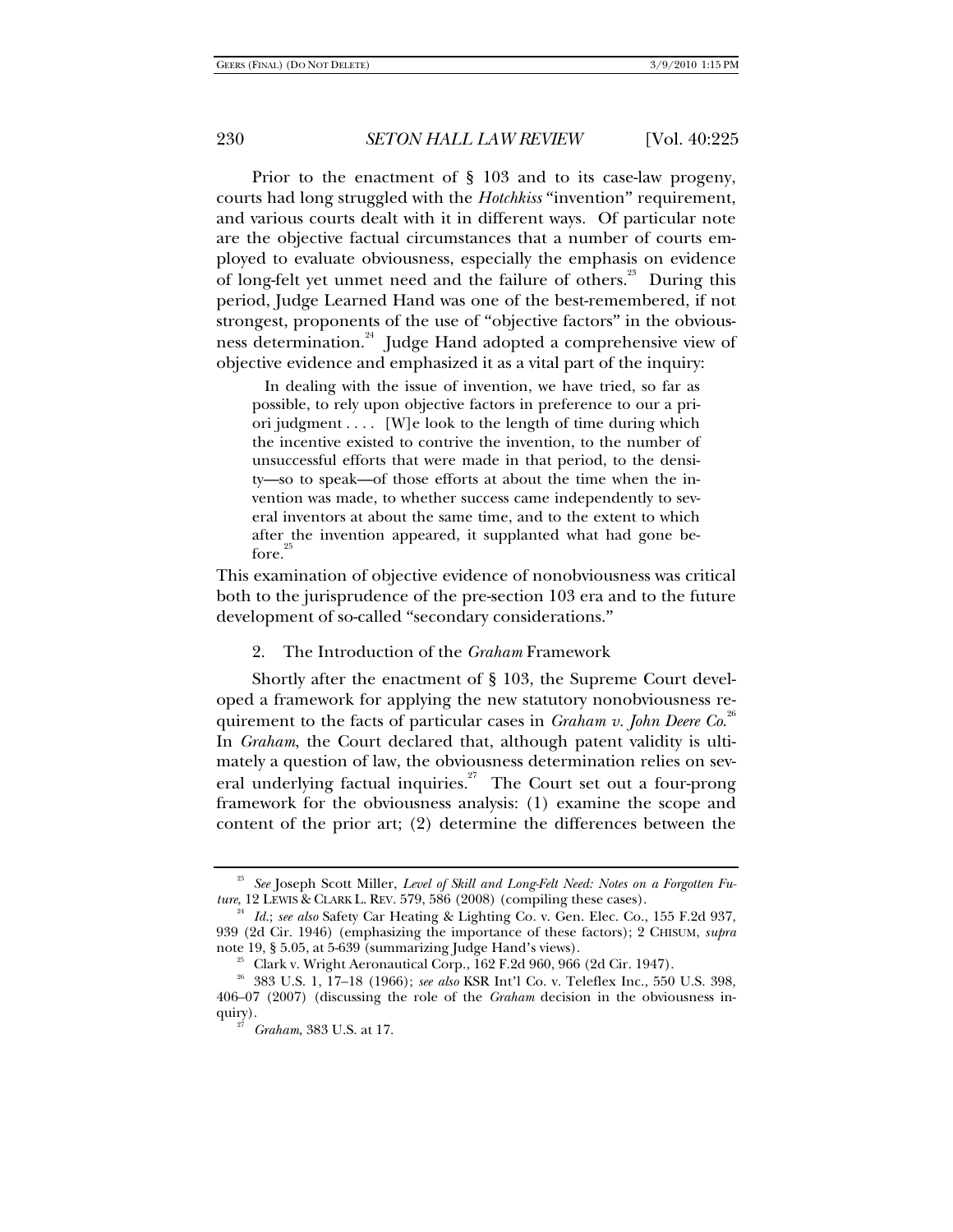prior art and the claims under consideration; (3) evaluate the level of ordinary skill in the art; and (4) when appropriate, look to secondary considerations, such as commercial success, long-felt but unmet needs, and the failure of others.<sup>28</sup> Since that time, the *Graham* framework has been fundamental to the obviousness determination, and its importance was reaffirmed in *KSR*. 29 Notably, the decision on its face appears to "demote" objective evidence of nonobviousness, which was frequently considered critical in earlier decisions, $^{\textrm{\tiny{30}}}$  to a truly secondary position.

The *Graham* framework can be divided into two evidential categories. The first relates to the knowledge and ingenuity of the PHOSITA at the time of invention, and the second relates to the teachings of secondary considerations about the obviousness of the invention at that time. The relative importance of these two types of evidence has been debated, however, and it has received various treatments by the courts.<sup>31</sup> Secondary considerations have been regarded alternately to be mere scale-tippers<sup>32</sup> or to be the only safe basis for decision, $\frac{33}{3}$  and this observation illustrates the greatest problem with the *Graham* framework—its failure to provide any tools for measurement within the framework. While *Graham* instructs courts how to approach the obviousness problem by outlining which questions to ask, it fails to specify how courts should interpret the answers to those questions—that is, the degree of "inventiveness" that is required for patentability.

3. The Appearance of the Teaching-Suggestion-Motivation Test

Responding to this "*Graham* gap," the Federal Circuit began to emphasize a supplementary obviousness test, known as the "teaching-

<sup>&</sup>lt;sup>28</sup> *Id.* at 17–18.<br><sup>29</sup> *KSR*, 550 U.S. at 407 ("[T]he factors continue to define the inquiry that con-

trols."). 30 *See supra* notes 23–24 and accompanying text. 31 Amanda Wieker, *Secondary Considerations Should Be Given Increased Weight in Obviousness Inquiries Under 35 U.S.C. § 103 in the Post-*KSR v. Teleflex *World*, 17 FED. CIR. B.J. 665, 674 (2008) (discussing the role of secondary considerations before and after *KSR*).

<sup>32</sup> *Graham*, 383 U.S. at 36 (finding that evidence of long-felt but unmet need and of commercial success did "not, in the circumstances of this case, tip the scales of pa-

<sup>&</sup>lt;sup>33</sup> See, e.g., Diamond Rubber Co. v. Consol. Rubber Tire Co., 220 U.S. 428, 437, 441–45 (1911) (relying almost exclusively on what would now be called secondary considerations in finding patent validity).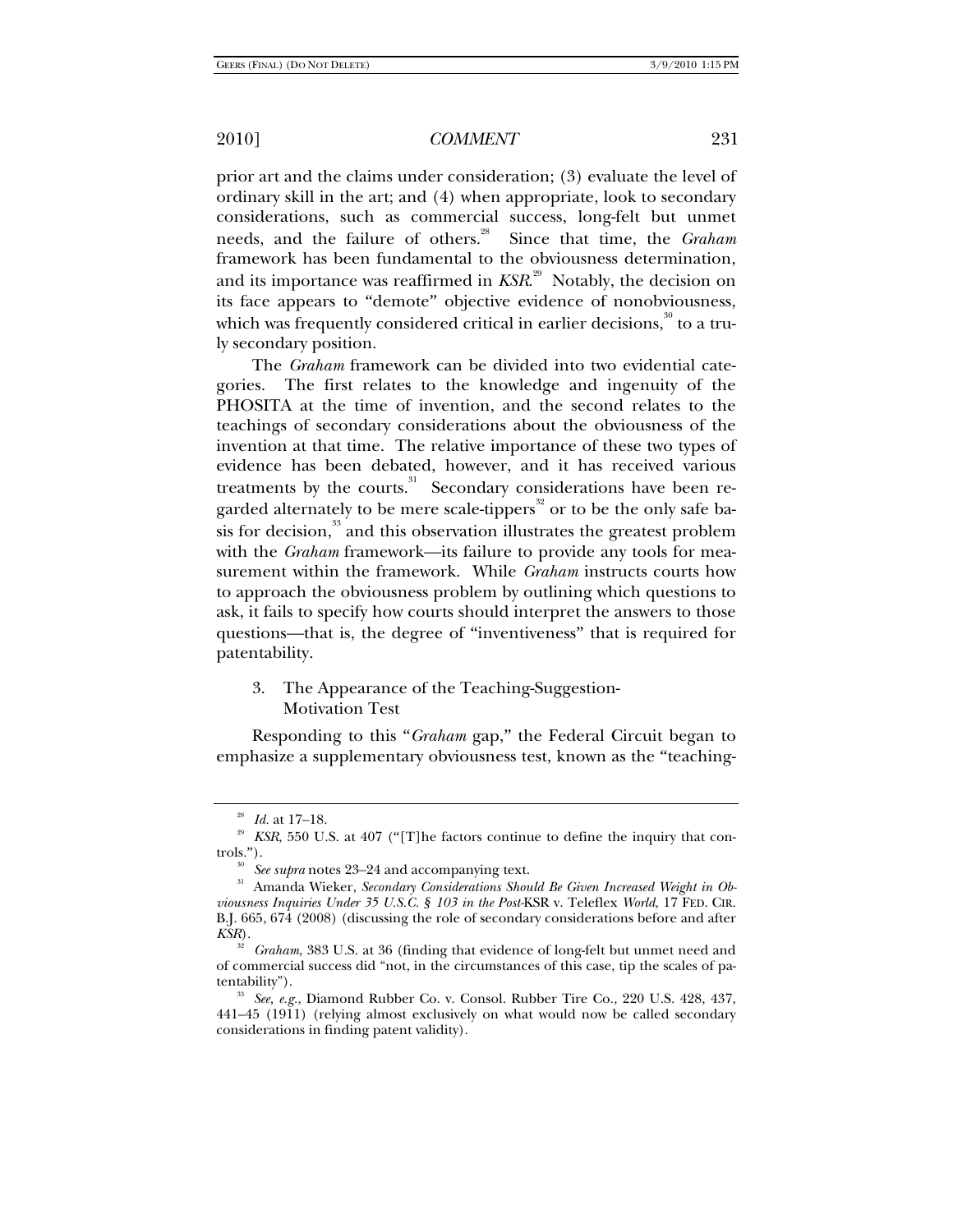suggestion-motivation" (TSM) test, to flesh out the framework.<sup>34</sup> The TSM test addressed the issue of the obviousness of combinations of elements previously known in the prior art,  $35$  which is an area of particular importance because "[m]ost if not all inventions arise from a combination of old elements."<sup>36</sup> The basic premise of the TSM testa combination invention is not obvious unless the prior art, the nature of the problem, or the skill of the PHOSITA suggested a combination of prior-art elements<sup>37</sup>—developed in conjunction with other early obviousness doctrines in the Supreme Court, courts of appeals, and the Court of Customs and Patent Appeals, the Federal Circuit's predecessor court.<sup>38</sup> Thus, although the Federal Circuit was later criticized for its reliance on the TSM test,<sup>39</sup> the test itself was a creature of extended historical development, like the nonobviousness requirement itself.

In the years following the *Graham* decision and the creation of the Federal Circuit, the Federal Circuit did indeed usher in an era of more well-defined and rigorous use of the TSM test.<sup>40</sup> But as the TSM test flourished, some began to complain that the test was too rigid and resulted in findings of nonobviousness for what were actually

<sup>35</sup> See id.<br><sup>36</sup> In re Kotzab, 217 F.3d 1365, 1369 (Fed. Cir. 2000).<br><sup>37</sup> The TSM test first appears in *In re Bergel*, 292 F.2d 955, 956–57 (C.C.P.A. 1961) ("The mere fact that it is possible to find two isolated disclosures which might be combined in such a way to produce a new compound does not necessarily render such production obvious unless the art also contains something to suggest the desirability of the proposed combination."). 38 *See, e.g.*, Topliff v. Topliff, 145 U.S. 156, 161 (1892) (discussing the relationship

A famous, and very damaging, criticism of the TSM test as applied by the Federal Circuit is of course the Supreme Court's *KSR* decision. *See* KSR Int'l Co. v. Teleflex Inc., 550 U.S. 398 (2007). 40 *See, e.g.*, *In re* Lee, 277 F.3d 1338 (Fed. Cir. 2002); *In re* Dembiczak, 175 F.3d

994 (Fed. Cir. 1999); *In re* Rouffet, 149 F.3d 1350 (Fed. Cir. 1998).

<sup>34</sup> *See, e.g.*, Al-Site Corp. v. VSI Int'l, Inc., 174 F.3d 1308, 1323–24 (Fed. Cir. 1999) ("The party seeking patent invalidity based on obviousness must also show some motivation or suggestion to combine the prior art teachings. A suggestion or motivation to combine generally arises in the references themselves, but may also be inferred from the nature of the problem or occasionally from the knowledge of those of ordinary skill in the art.") (citations omitted).

between the nature of the problem, the knowledge of the PHOSITA, and obviousness); *In re* Adams, 356 F.2d 998, 1002 (C.C.P.A. 1966) ("Of course all of the references may be used to show what the art knew, and in that sense 'combined' but the fact remains that neither reference contains the slightest suggestion to use what it discloses in combination with what is disclosed in the other."); *In re* Huntzicker, 90 F.2d 366, 368–69 (C.C.P.A. 1937) ("We find nothing in the references to suggest that appellant's new, useful, and commercially successful device might be constructed by combining some of their elements. We are of [the] opinion, therefore, that the appealed claims involve invention and are patentable.").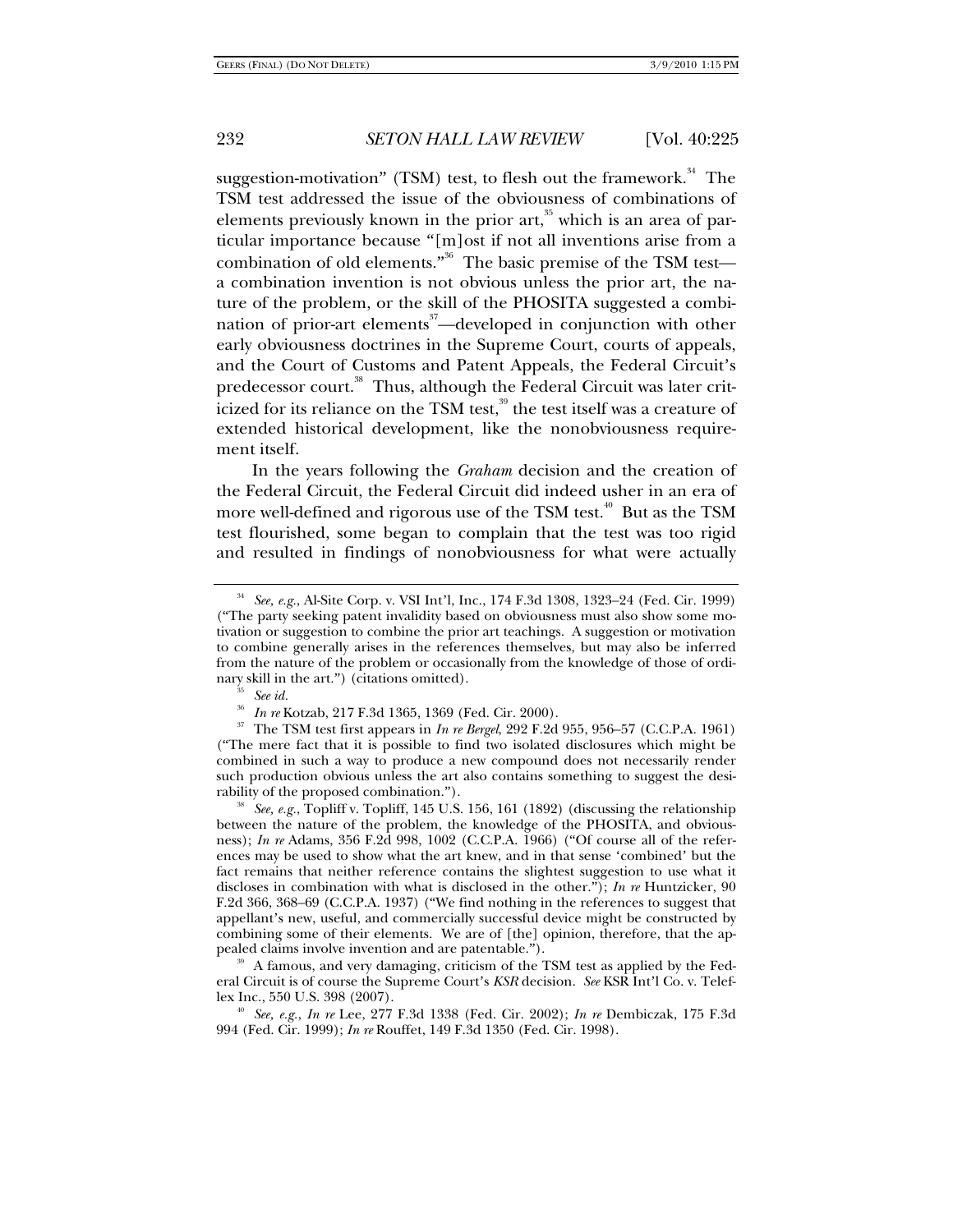unpatentable improvements.<sup>41</sup> For example, a rigid application of the TSM test frequently resulted in the requirement of an explicit teaching, suggestion, or motivation to combine elements in the priorart publication itself, and without such an explicit hint, the combination was found to be nonobvious.<sup>42</sup> Critics railed against "rigid preventative rules that deny fact-finders recourse to common sense'<sup>,43</sup> and the death of obviousness.<sup>44</sup> While this revolt against the TSM test may be well deserved, courts must be careful not to "throw the baby out with the bathwater."<sup>45</sup>

4. The *KSR* Decision

In *KSR*, the Supreme Court called for a return to the foundations laid in *Graham* as the primary framework for understanding the nonobviousness requirement and finally dismissed the narrow application of the TSM test.<sup>46</sup> The Supreme Court chastised the Federal Circuit for its "rigid" approach and cited the Court's own history of an "expansive and flexible" approach to the obviousness inquiry.<sup>47</sup> Rather than look to a teaching, suggestion, or motivation in "published articles and the explicit content of issued patents,"<sup>48</sup> the Court identified the three primary factors that urged the combination: the nature of the problem, $49$  perceived market demand, $50$  and common sense.<sup>51</sup>

proved obvious is by noting that there existed at the time of invention a known problem for which there was an obvious solution encompassed by the patent's claims.").

<sup>&</sup>lt;sup>41</sup> See, e.g., *KSR*, 550 U.S. at 418–19.<br><sup>42</sup> See, e.g., Brief for Intellectual Property Law Professors as Amici Curiae in Support of Petitioner, *KSR*, 550 U.S. 398 (No. 04-1350) (arguing against this rigid appli-

cation).<br><sup>43</sup> *KSR*, 550 U.S. at 421.<br><sup>44</sup> McEldowney, *supra* note 13, ¶ 2.<br><sup>45</sup> This phrase comes from the German expression meaning "to reject the essential with the inessential, to discard what is valuable along with what is waste or use-<br>less." 1 THE OXFORD ENGLISH DICTIONARY 851 (2d ed. 1989).

<sup>&</sup>lt;sup>46</sup> KSR, 550 U.S. 398.  $\frac{47}{Id}$ . at 415. <br><sup>47</sup> Id. at 419. Speaking directly to the TSM test, the Court stated that the obviousness analysis "need not seek out precise teachings directed to the specific subject matter of the challenged claim, for a court can take account of the inferences and creative steps that a person of ordinary skill in the art would employ." *Id.* at 418.<br><sup>49</sup> *Id.* at 419–20 ("One of the ways in which a patent's subject matter can be

 $1/2$ <sup>50</sup> *Id.* at 417 ("When a work is available in one field of endeavor, design incentives and other market forces can prompt variations of it, either in the same field or a different one.").<br><sup>51</sup> The Court reasoned that the person of ordinary skill has sufficient motivation

to pursue a finite number of predictable, feasible solutions to a known design need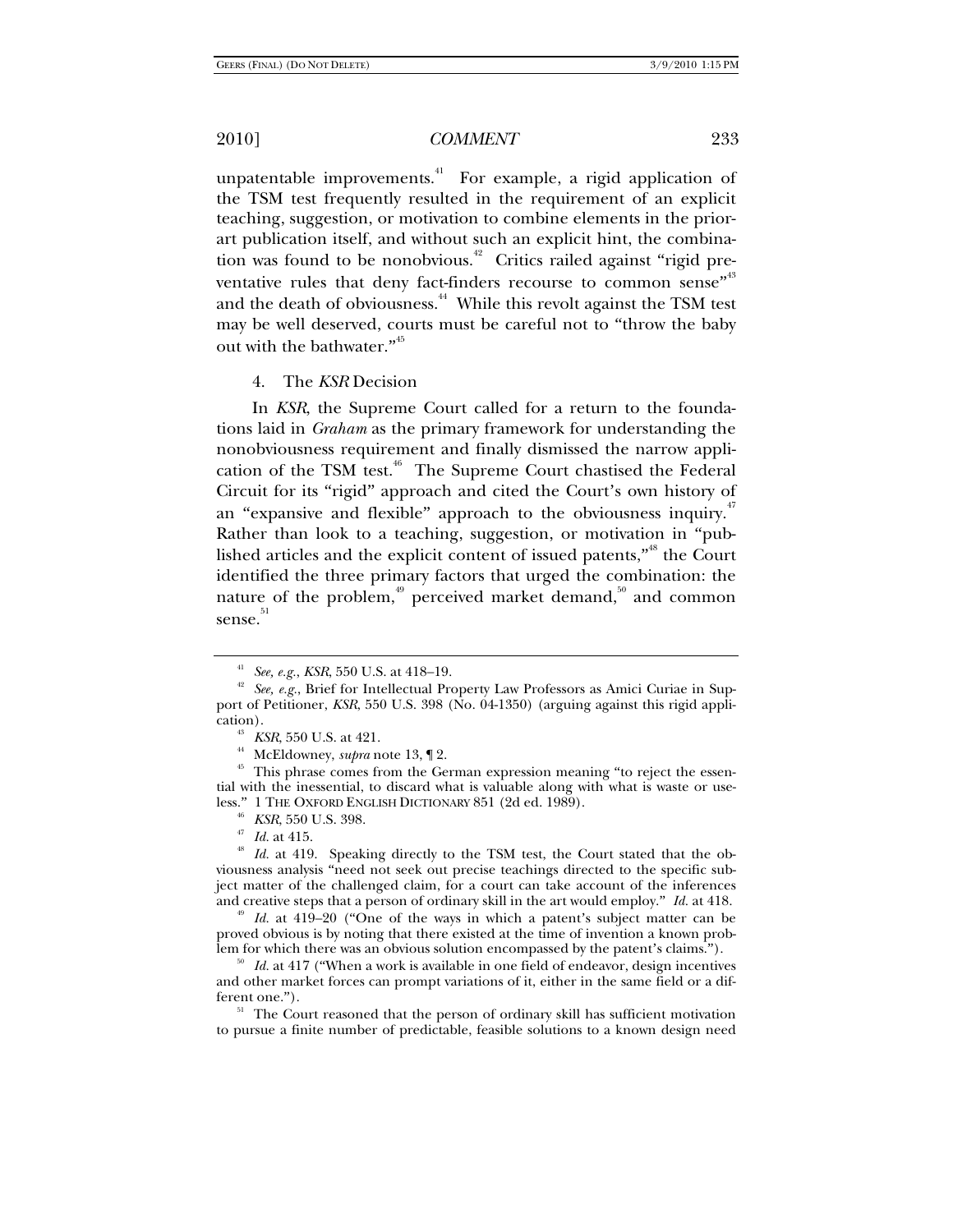Specifically, the *KSR* decision related to the obviousness of a patent in the mechanical arts—a combination of an electronic sensor and an adjustable automobile pedal such that the pedal's position can be ascertained for computerized throttle control.<sup>52</sup> Because both adjustable pedals and electronic sensors for computer-controlled throttles were known in the prior art,<sup>53</sup> the validity of the patent turned on the obviousness of the combination. Regarding this combination, the Court explained, "Common sense teaches . . . that familiar items may have obvious uses beyond their primary purposes, and in many cases a person of ordinary skill will be able to fit the teachings of multiple patents together like pieces of a puzzle."<sup>54</sup> If the combination of known options is successful, the invention "is likely the product not of innovation but of ordinary skill and common sense."<sup>55</sup>

In relying on a common sense approach, however, the Court failed to make an important distinction between the application of an intuitive or "ordinary" understanding of the problem when attempting the combination and its application when determining the PHOSITA's expectation of success.<sup>56</sup> Applying common sense to appreciate the likelihood of attempting the combination reveals whether the combination is "obvious *to try*," whereas applying common sense to appreciate the a priori expectation of the combination's *success* reveals whether the combination embodies the inventive step required for patentability. $57$  The Court glosses over this distinction and, thus, suggests that where the invention is the product "of ordinary

or market pressure. *Id.* at 421. "If this leads to the anticipated success, it is likely the product not of innovation but of ordinary skill and common sense. In that instance the fact that a combination was obvious to try might show that it was obvious under § 103." *Id.*<br> $^{52}$  *KSR*, 550 U.S. at 405–06.

<sup>&</sup>lt;sup>53</sup> Id. at 408–09.<br><sup>54</sup> Id. at 420.<br><sup>55</sup> Id. at 421.<br><sup>56</sup> A court requires a reasonable expectation of success of the combination invention to find the combination to be obvious. *See, e.g.*, *In re* Dow Chem. Co., 837 F.2d 469, 473 (Fed. Cir. 1988). Patent application examination rules also reflect this requirement. *See* PATENT & TRADEMARK OFFICE, MANUAL OF PATENT EXAMINING PROCEDURE § 2143.02 (6th ed. 2007).<br><sup>57</sup> Courts have distinguished the obviousness of the attempted combination (re-

ferred to as "obvious to try") from the obviousness of the invention itself. *See, e.g.*, Amgen, Inc. v. Chugai Pharm. Co., 927 F.2d 1200, 1207–08 (Fed. Cir. 1991). The expectation of success is also legally distinct from the "inherency" or inevitability of success. *See, e.g.*, *In re* Rinehart, 531 F.2d 1048, 1054 (C.C.P.A. 1976).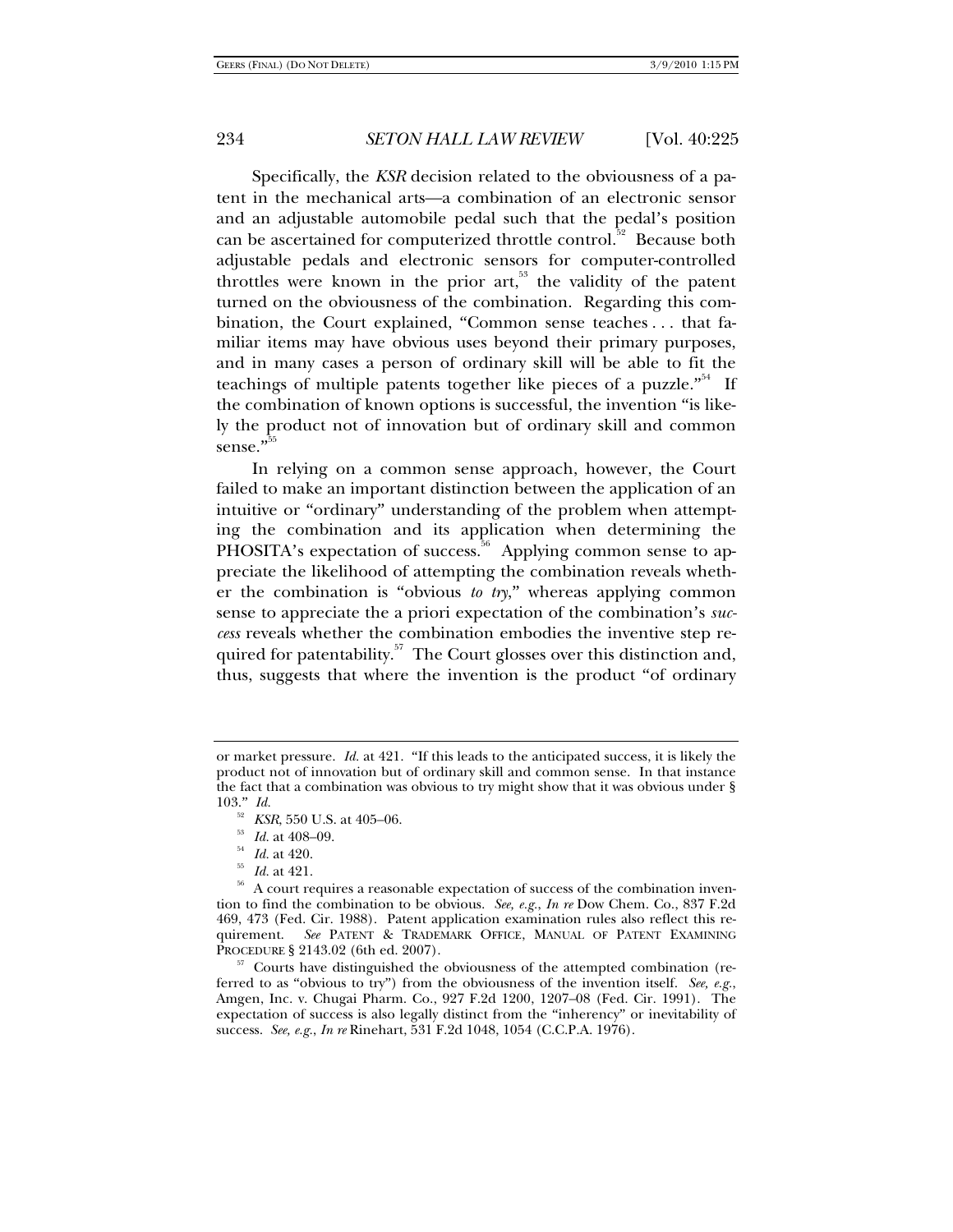skill and common sense," it is both obvious to try and lacking an inventive step.<sup>38</sup>

Throughout this analysis, the Court directed little attention to the evaluation of secondary considerations, a matter that has traditionally demanded attention in the obviousness inquiry. In reference to this objective evidence, the Court only stated, "Like the District Court, finally, we conclude Teleflex has shown no secondary factors to dislodge the determination that [the claim] is obvious."<sup>59</sup> Clearly, the Court considered the secondary-consideration evidence to be truly "secondary" in the analysis—useful only to the extent that it was necessary as a tiebreaker—or the issue would not have received such perfunctory treatment. In this way, the Court neglected to look to an indicator of nonobviousness, the development of which has been intertwined with the development of the nonobviousness requirement itself. Instead, the Court relied on "common sense," without being specific as to exactly whose common sense served as the benchmark, and thus found the invention at issue in *KSR* to be an obvious combination of prior-art elements without any substantive analysis of the objective evidence.

The *KSR* decision must be evaluated both in the context of its particular facts and with a view as to how subsequent cases will apply its jurisprudential basis. At the factual level, the Court probably reached the correct result; had the Court more carefully and explicitly detailed its analytical steps, the outcome would probably not be altered. With respect to the analytical methodology in *KSR*, one favorable outcome is that the less rigid approach to the obviousness inquiry likely better reflects reality. The Court was clearly correct when stating that "[a] person of ordinary skill is also a person of ordinary creativity, not an automaton,"<sup>60</sup> and it is likewise true that a motivation to combine elements can exist in the prior art or the mind of the PHOSITA without need for the explicit teaching sometimes required under the TSM test. Furthermore, *KSR* has opened the way for alternative interpretations or standards for the obviousness determination; the undercutting of the TSM test wipes the slate clean for a new but flexible approach to develop to fill the "*Graham* gap."

What *KSR* gives with one hand, however, it takes away with the other. The particular factual setting in the mechanical arts dominates the Court's analysis. Reliance on nothing more than the

<sup>58</sup> *KSR*, 550 U.S. at 421. 59 *Id.* at 426. 60 *Id.* at 421.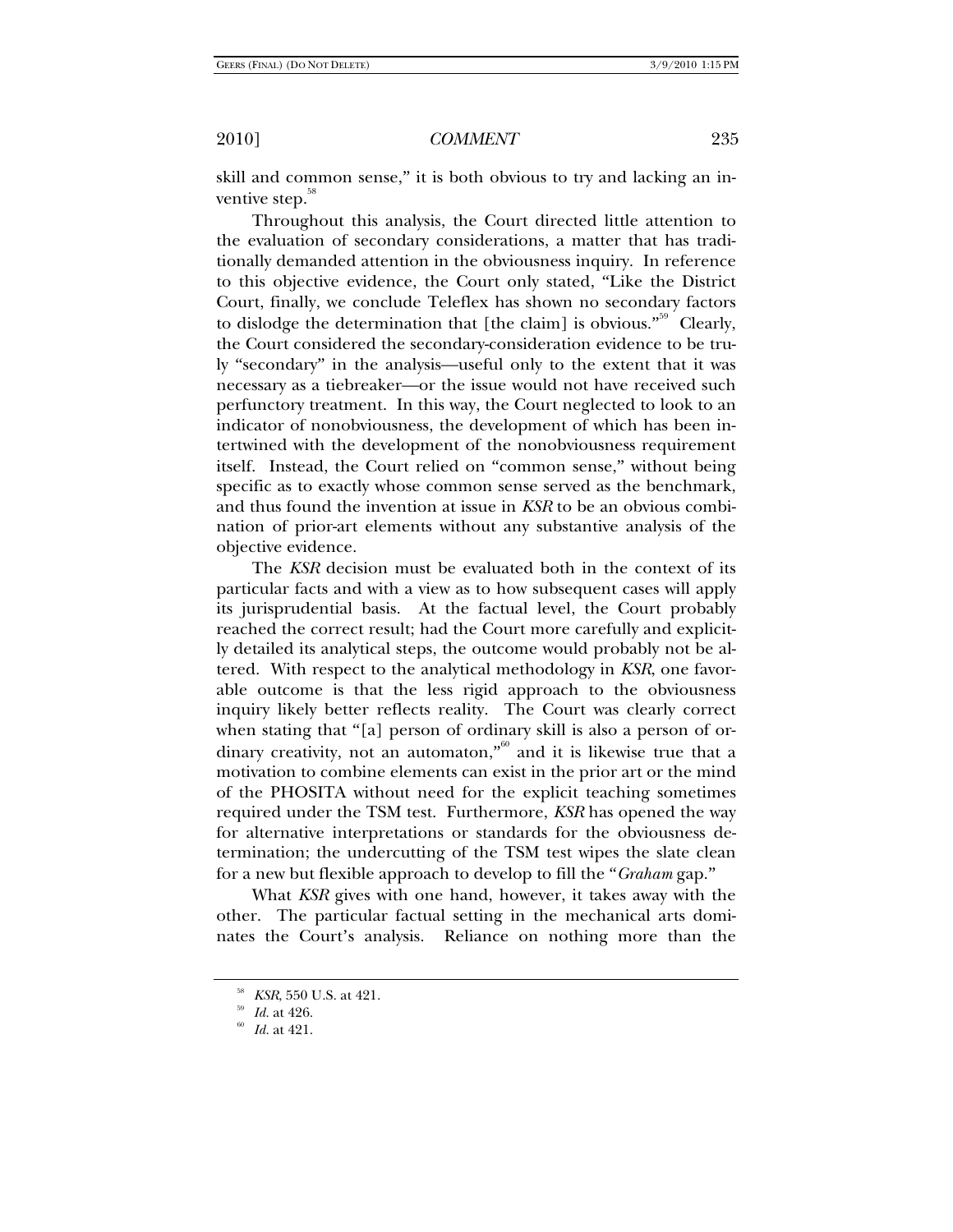"common sense" of the PHOSITA as a benchmark may not be appropriate in other contexts, particularly in highly complex industries where the application of concepts of "common sense" and "ordinary" by fact finders possessing different varieties of common sense is illogical. Therefore, while those not skilled in the mechanical arts<sup>61</sup> can readily envision a brake pedal, an electronic sensor, and their combination, the same is not true for many other areas of technology. Comfort with a rationale that relies on "common sense" is thus extremely limited. $62^{\circ}$  Furthermore, the Court implied a questionable use of this common-sense approach by seeming to suggest that a simple motivation to combine, found anywhere, is sufficient to find an invention obvious regardless of the likely results of the combination. A more satisfying analysis would rely on an acknowledgment that the mechanical arts in many respects are now so well developed and understood—easily comprehensible even by lay people—that the certainty of the outcome elevates "obvious to try" to obviousness itself.

In addition to this doctrinal confusion, the analysis required under the *Graham* framework itself was weak. For example, the Court, relying on a résumé-type description, provided only perfunctory identification of the PHOSITA: "[T]he level of ordinary skill in pedal design was an undergraduate degree in mechanical engineering (or an equivalent amount of industry experience) [and] familiarity with pedal control systems for vehicles."<sup>63</sup> This describes what the PHOSITA knows but not any degree of ingenuity. What does the PHOSITA do with this knowledge? The Court also gave short shrift to the objective evidence incorporated in *Graham*'s secondary considerations.<sup>64</sup> The Court passed up an opportunity to clarify the role these considerations play beyond the particular facts of the *KSR* case—as scale-tippers or as definitive evidence—by adopting the lower court's determination without further discussion.<sup>65</sup> Consequently, by reverting to a pure *Graham* analysis, the Court failed to improve upon the obviousness doctrine and instead simply returned to the

<sup>&</sup>lt;sup>61</sup> These persons may include, presumably, members of the Supreme Court.

<sup>&</sup>lt;sup>62</sup> According to the Supreme Court, secondary considerations are useful for precisely this reason: "[t]hese legal inferences or subtests do focus attention on economic and motivational rather than technical issues and are, therefore, more susceptible of judicial treatment than are the highly technical facts often present in patent litigation." Graham v. John Deere Co., 383 U.S. 1, 35–36 (1966).<br><sup>63</sup> *KSR*, 550 U.S. 412–13 (internal quotations omitted).<br><sup>64</sup> *KsR*, 550 U.S. at 426.<br><sup>65</sup> *KSR*, 550 U.S. at 426.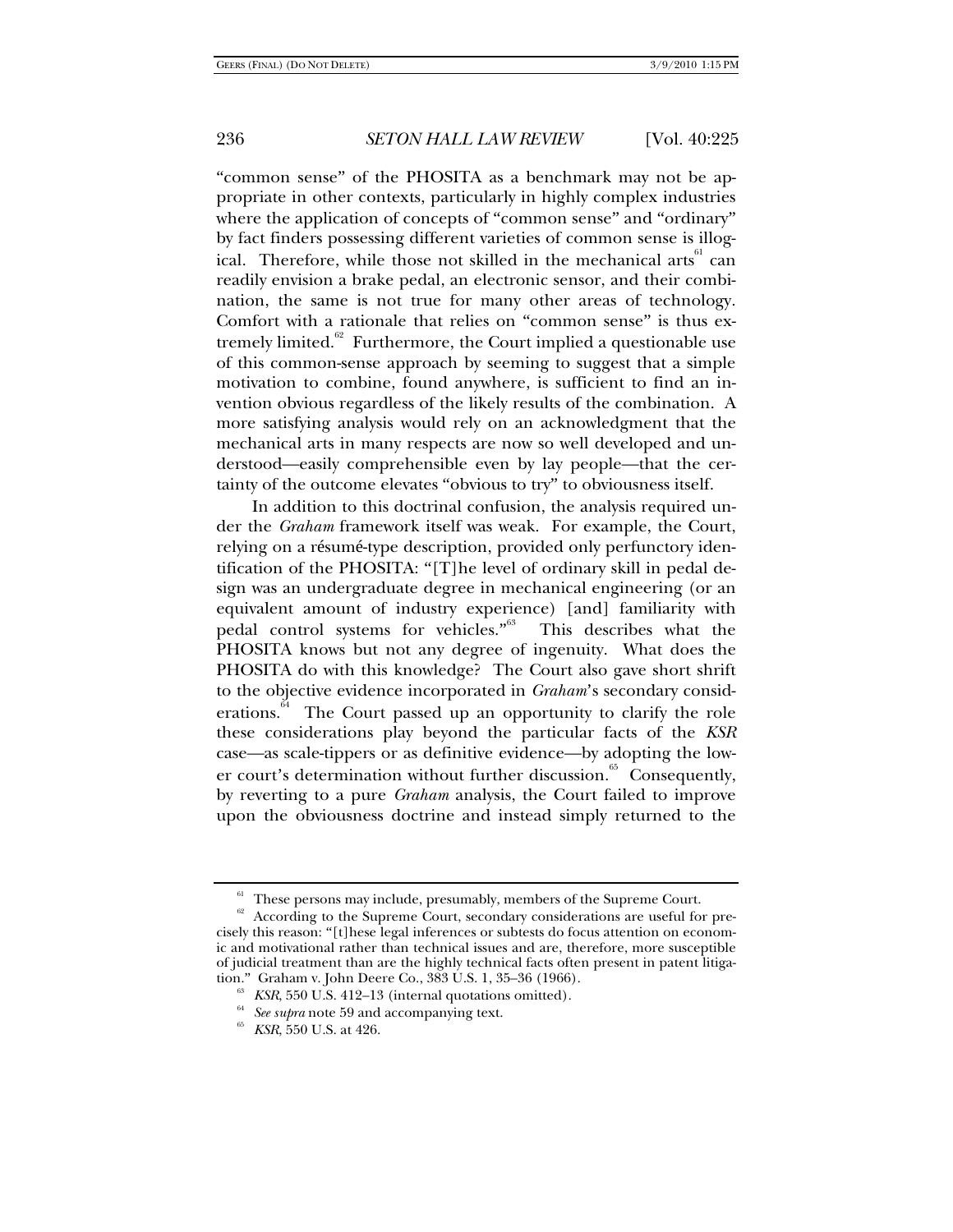pre-TSM state of uncertainty. The Court justifiably reduced one doctrine but did not provide anything in its place.

*KSR* has thus opened the way for greater flexibility in the obviousness determination. Yet as a result, the doctrine is still lacking in several respects. Courts now lack a judicially manageable standard for determining obviousness. While the *Graham* framework continues to teach courts how to approach the inquiry, it does not suggest how to analyze the factual results thus obtained to arrive at the requisite level of inventiveness, a legal determination. That is, the *Graham* analysis still does not explain how to tell if an invention is inventive enough. Likewise, although the use of common sense is generally admirable, especially when that use is by an acceptably knowledgeable source, "obvious to try" still should not be a substitute for a proper obviousness analysis in the absence of conditions suggesting that any obvious attempt will lead to an equally unquestionable success. The *KSR* decision also fails to address the issue of hindsight bias, which the TSM test was at least partially created to mitigate. $66$  While the Court pays lip service to the reality of hindsight bias, the Court does not offer any alternative protection or even appear to consider the issue seriously.<sup>67</sup> The failure of the  $KSR$  analysis in these respects results in greater doctrinal uncertainty, particularly outside the mechanical context, which in turn creates a disincentive for the inventors who now have fewer tools to gauge the validity of any patents they have or seek. In particular, a greater risk of loss of patent protection may cause resource-intensive industries to forego some research and development activities to avoid any expectation of losses.

In sum, the Court in *KSR* properly returned significant flexibility to the obviousness analysis by rejecting the rigidity of the TSM test. The Court failed, however, to provide a new analytical framework for future determinations to supplement the "*Graham* gap" in the measurement of inventiveness. Because of the particular factual circumstances of the invention, the Court also failed to explicitly address other critical aspects of the obviousness doctrine. The failure to spell out analytical steps in addressing secondary considerations and the degree of ingenuity of the PHOSITA leaves the role of these factors

<sup>&</sup>lt;sup>66</sup> Supra note 16 and accompanying text.<br><sup>67</sup> See KSR, 550 U.S. at 421 ("A factfinder should be aware, of course, of the distortion caused by hindsight bias and must be cautious of arguments reliant upon *ex post* reasoning. . . . Rigid preventative rules that deny factfinders recourse to common sense, however, are neither necessary under our case law nor consistent with it.").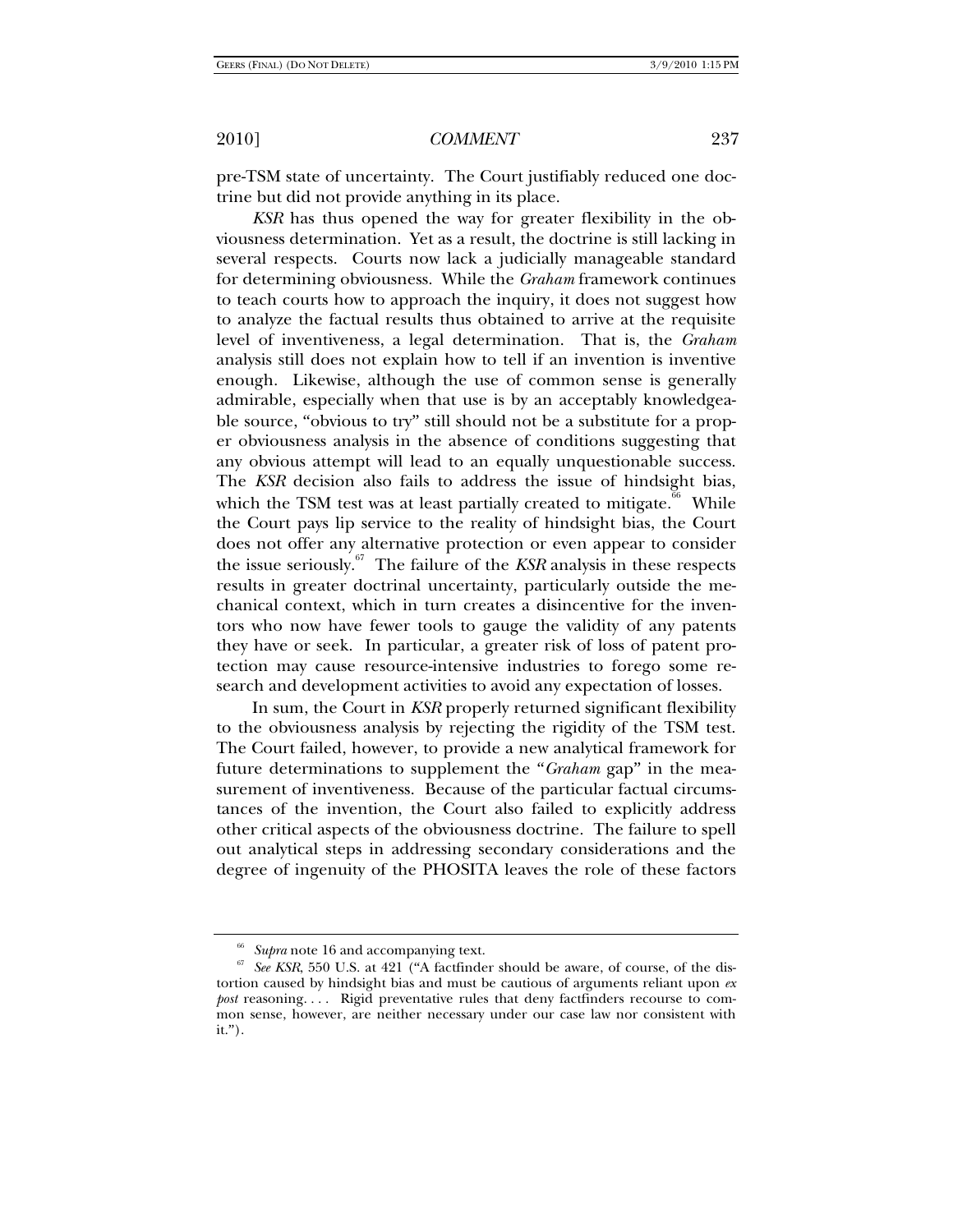in question. These concepts merit new roles in tailoring the *Graham* inquiry.

## *B. The Evolution of Obviousness Includes the Advent of Technology Specificity within the "Neutral" Patent Framework*

Before plunging into a revised theoretical framework for the obviousness determination, it is important to understand the goals enshrined in the patent bargain and the needs of patent-utilizing industries. That is, to comprehend the current importance of the obviousness doctrine, especially the importance of achieving success with respect to various industries, understanding its context generally within patent law is helpful. Only by keeping the fundamental goals and purposes of the patent system in mind can the propriety of its treatment of various industries—the most important benchmark for the success of the framework—be evaluated.

1. The Societal Bargain Embodied in the Patent System

Patents are a government-sponsored monopoly created to provide an incentive for innovation and technology development by rewarding meritorious inventions with a significant period of marketplace exclusivity.<sup>68</sup> Without proper profit incentives created by the possibility of monopoly, many inventors would forego expensive research and development investments because of the risk of irrecoverable losses.<sup>69</sup> For example, without any restriction on competition, inventions that are costly to develop but cheap to copy would be rapidly mimicked in the marketplace and would result in one party bearing research costs while reaping only a portion of the profits.

<sup>68</sup> Festo Corp. v. Shoketsu Kinzoku Kogyo Kabushiki Co., 535 U.S. 722, 730–31 (2002); *see also* Bonito Boats, Inc. v. Thunder Craft Boats, Inc., 489 U.S. 141, 167 (1989) (describing the federal patent law as a "careful balance between public right and private monopoly to promote certain creative activity").<br><sup>69</sup> *See, e.g.*, Patlex Corp. v. Mossinghoff, 758 F.2d 594, 599 (Fed. Cir. 1985) ("The

encouragement of investment-based risk is the fundamental purpose of the patent grant, and is based directly on the right to exclude."); FED. TRADE COMM'N, TO PROMOTE INNOVATION: THE PROPER BALANCE OF COMPETITION AND PATENT LAW AND POLICY Executive Summary, at 2 (2003), *available at* www.ftc.gov/os/2003/10/ innovationrpt.pdf ("This property right can enable firms to increase their expected profits from investments in research and development, thus fostering innovation that would not occur but for the prospect of a patent.").<br><sup>70</sup> Profitability will depend on what is known as the "first-mover advantage": "In-

vestment in innovation is driven by expectations of transitory monopoly returns that innovations are supposed to yield. There have always been two strategies to protecting these monopoly returns. The first relies on patents, the second on developing innovations in secrecy and getting to the market first." Rajshree Agarwal & Michael Gort, *First-Mover Advantage and the Speed of Competitive Entry, 1887–1986*, 44 J.L. &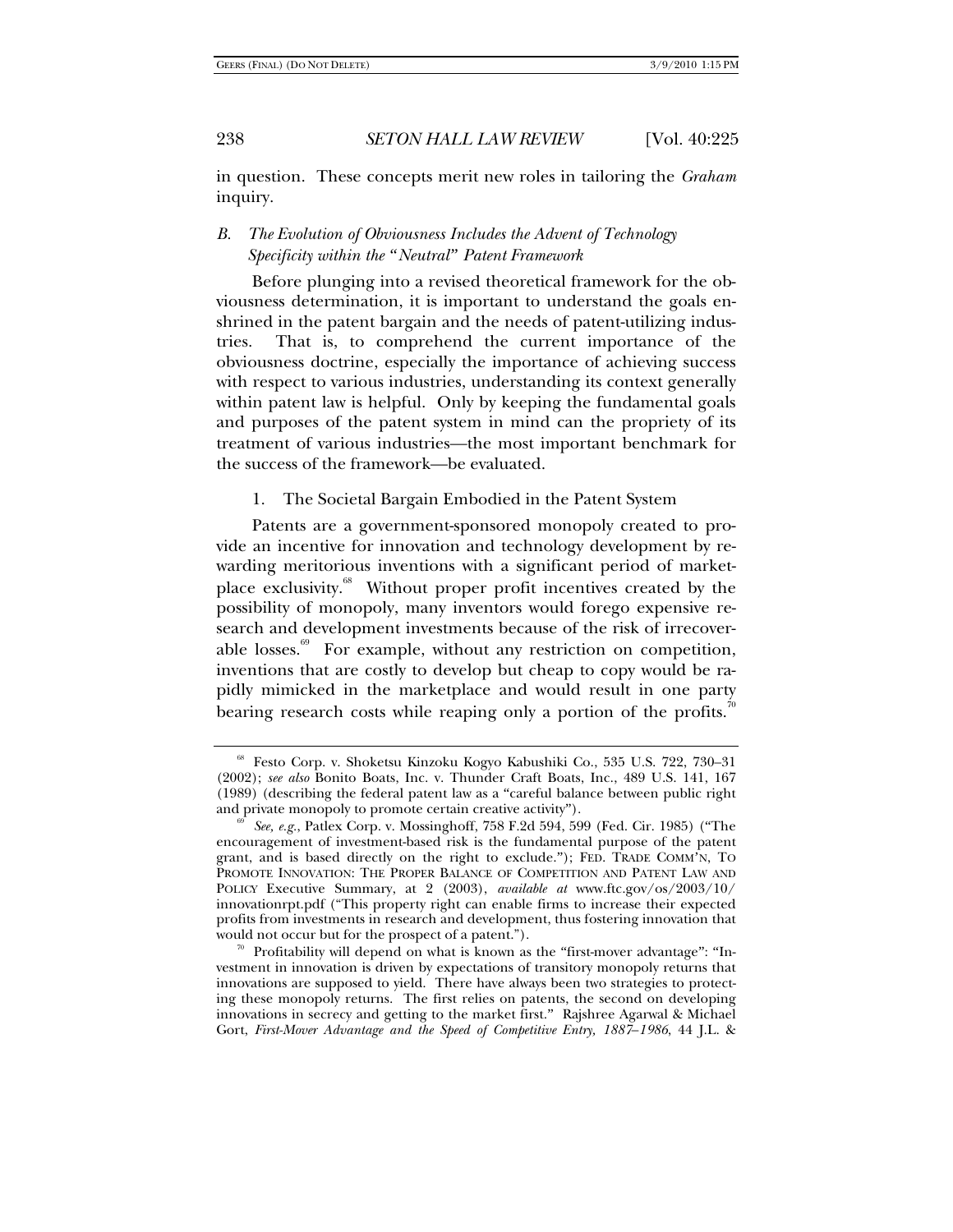This phenomenon is particularly evident in some industries, such as those where research and development cycles are more lengthy or resource intensive.<sup>71</sup>

In exchange for this limited patent monopoly, the public benefits from the required disclosure of the details of the patentee's invention, which increases the store of public knowledge and promotes further advances.<sup>72</sup> Additionally, at the end of the monopoly period, the invention is entirely dedicated to the public.<sup>73</sup> In that respect, the patent system represents a "bargain" between the inventor and society. $14$ 

Over-extending patent protection to inventions that do not truly represent scientific or technological advances risks the public paying a premium for knowledge already in the public store or for inventions that only represent a trivial improvement over what is already available.<sup>75</sup> In theory, the patentability of an invention should reflect a reality that it would not have been financially practical to develop the invention but for the incentive of a patent.<sup>76</sup> The nonobviousness

of years."). 73 *Id.* at 151 ("[U]pon expiration of that period, the knowledge of the invention inures to the people  $\dots$ ").<br><sup>74</sup> *Id.* 

 $75$  "As we refrain from granting patents on inventions that are not new, we must also refrain from granting patents on those inventions which would arise *spontaneously*, given the need or desire for them, as the yelp of the dog surely follows from stepping on his tail . . . ." Giles S. Rich, Assoc. Judge, U.S. Court of Customs & Patent Appeals, Acceptance Speech for the 1963 Kettering Award at the George Washington University: The Vague Concept of "Invention" as Replaced by Sec. 103 of the 1952 Patent Act (June 18, 1964), *in* 46 J. PAT. OFF. SOC'Y 855, 859 (1964).

<sup>6</sup> See id.; Graham v. John Deere Co., 383 U.S. 1, 11 (1966) (describing the "inherent problem" of creating patentability standards as that of "develop[ing] some means of weeding out those inventions which would not be disclosed or devised but for the inducement of a patent"); *supra* note 69 and accompanying text. In an interesting piece of scholarship arguing for the resurrection of the TSM test after *KSR*, Randall Hirsch asserts that the obviousness determination turns on the subjective measure of a discovery's "inventiveness" only because a more objective measure of sufficient societal benefit is not practicable. Randall J. Hirsch, Comment, *Well Duh: Obviousness, Gas Pedals, and the Teaching-Suggestion-Motivation Test*, 6 NW. J. TECH. &

ECON. 161, 161 (2001); *see also* FED. TRADE COMM'N, *supra* note 69, ch. 2, at 4 (discussing the problem of so-called "free riders" as a disincentive to innovate).

FED. TRADE COMM'N, *supra* note 69, ch. 2, at 4; see id. ch. 3, at 9 (discussing the importance of patent rights to prevent free riding in the pharmaceutical industry, where patents are "essential" to recouping "significant investments in research and development").

 $\frac{72}{12}$  Bonito Boats, Inc. v. Thunder Craft Boats, Inc., 489 U.S. 141, 150–51 (1989) ("The federal patent system thus embodies a carefully crafted bargain for encouraging the creation and disclosure of new, useful, and nonobvious advances in technology and design in return for the exclusive right to practice the invention for a period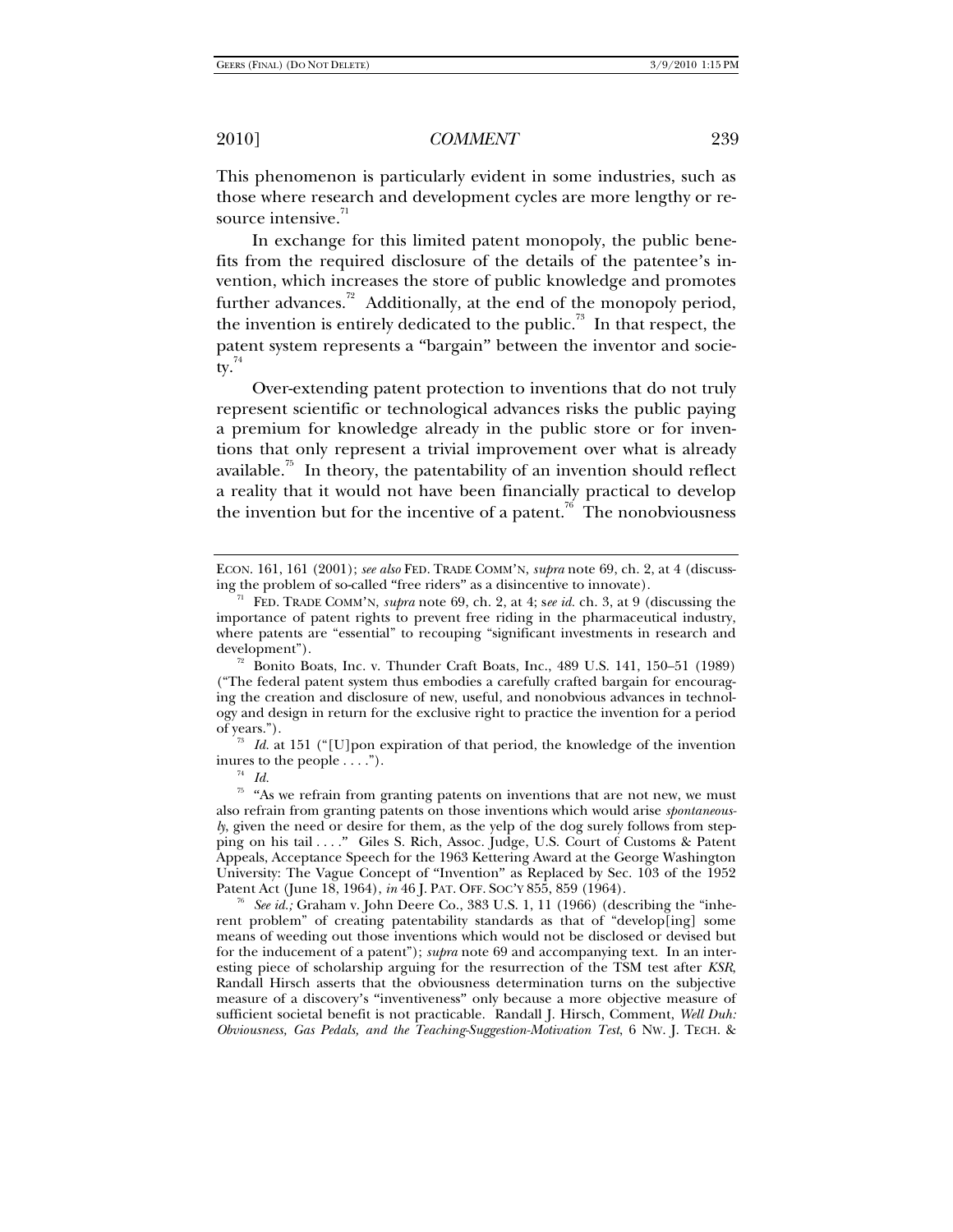requirement plays a role in policing the granting of patents by ensuring that the system is not overinclusive in its protection and by providing the theoretical flexibility that the novelty and utility requirements for patentability cannot.

# 2. The Effect of Emergent Technologies on Both the Patent Bargain and Industrial Neutrality

These fundamental goals and the public-private exchange embodied in the U.S. patent system have remained relatively unchanged since its inception. But with the advent of the "digital revolution," patent protection is particularly important to promote and protect the efforts of inventors in emerging industries.<sup>77</sup> U.S. patent law has thus evolved to face the challenges that a myriad of new and advancing technologies has presented. In particular, although Congress has responded with some statutory changes, most notably the § 103 nonobviousness requirement, a general reluctance to address these new technology developments statutorily has remained.<sup>78</sup> The changes that most clearly respond to industrial and technological developments—many of which were inconceivable at the creation of the patent system<sup>79</sup>—occurred in the federal courts, which have tackled these challenges by developing new judicial doctrines and analytical frameworks in a nearly constant state of flux.<sup>80</sup> This tension between legislative and judicial action—between the need to adjust quickly to evolving technology and the need to have an equitable impact across

INTELL. PROP. 89, 91–92 (2007), http://www.law.northwestern.edu/journals/njtip/v6

 $^{\mathrm{77}}\,$  For an interesting study of the impact of recent technology changes on patent applicant prosecution practice, see John R. Allison & Mark A. Lemley, *The Growing* 

Brian Kahin, Patents and Diversity in Innovation, 13 MICH. TELECOMM. & TECH. L. REV. 389, 391 (2007) (questioning this reluctance throughout the patent system and the resulting "one size fits all" approach). Congress is also limited in its ability to engage in direct statutory tailoring by the Agreement on Trade-Related Aspects of Intellectual Property Rights (TRIPS) requirement that patent rights be enjoyable "without discrimination as to . . . the field of technology." Agreement on Trade-Related Aspects of Intellectual Property Rights, Apr. 15, 1994, Marrakesh Agreement Establishing the World Trade Organization, Annex 1C, Legal Instruments—Results of the Uruguay Round, 33 I.L.M. 1197 (1994), *available at* http://www.wto.org/english/

tratop\_e/trips\_e/t\_agm0\_e.htm. 79 *See* Dan L. Burk & Mark A. Lemley, *Is Patent Law Technology-Specific?*, 17 BERKELEY TECH. L.J. 1155, 1159 (2002) (comparing the "homogenous" mechanical inventions at the time of the Framers with the current diversity of patent law).

<sup>&</sup>lt;sup>80</sup> See generally id. (arguing that patent law is becoming increasingly technology specific because of the federal courts' reliance on "an ad hoc combination of judicial anthropology and *stare decisis*").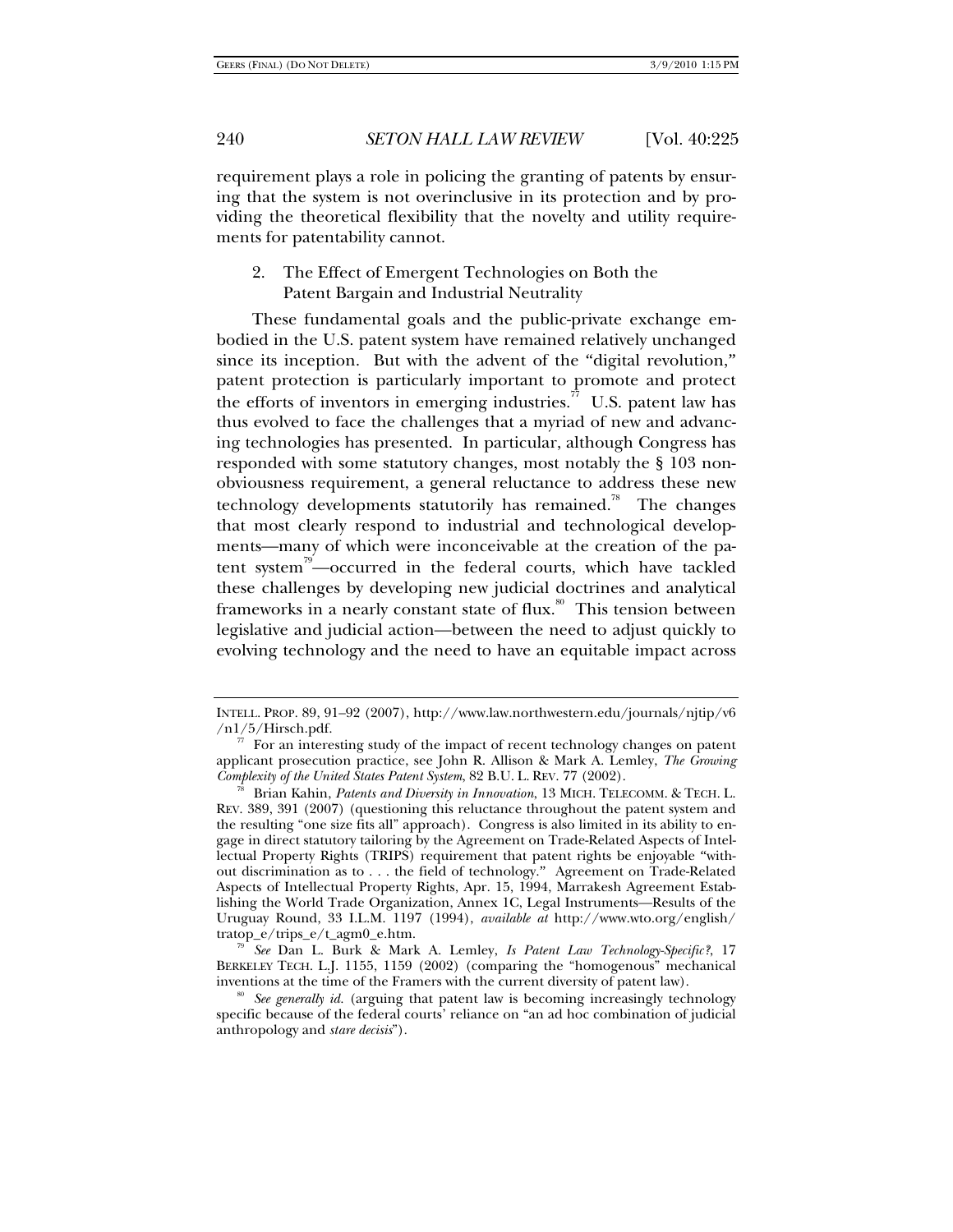various industries—presents a unique challenge in promoting the patent system's underlying goals across various industries.

On the one hand, patent statutes and regulations are facially neutral with respect to arts and industries. The patent system does not differentiate between types of inventions and is considered "technology-neutral." Patent statutes and regulations related to patentability do not reflect any of the differences that might exist between the circumstances and needs of various industries, and they generally are inappropriate vehicles for addressing the ever-changing issues of fast-paced technological development.<sup>82</sup>

On the other hand, as courts have interpreted the statutory patentability requirements on the particular facts of various industryspecific cases, this "neutral" system has been flexed in response to the realities of the inventive process and marketplace competition of various industries.<sup>83</sup> The true problem with this facially neutral but practically biased system is the failure of the courts to recognize their role in the development of industry-specific doctrine and the impact their decisions have beyond the cases and facts at hand.

# 3. Recognizing Diverse Innovation Environments Across Industries

Different industries clearly have different needs:

A wealth of empirical evidence demonstrates deep structural differences in how industries innovate. Industries vary in the speed and cost of research and development ("R&D"), in the ease with which inventions can be imitated by others, in the need for cumulative or interoperative innovation rather than stand-alone development, and in the extent to which patents cover entire products or merely components of products.

For example, the pharmaceutical and biotech industries require extensive and costly research to put a product on the market; a risky hit-or-miss discovery process is coupled with extensive regulatory con-

<sup>&</sup>lt;sup>81</sup> *Id.* at 1158.<br><sup>82</sup> Kahin, *supra* note 78, at 393 ("It now appears that the extraordinary difficulty of trying to reform a monolithic system means that legislative reform will be unable to keep pace with problems as they develop."); *see also* Arti K. Rai, *Intellectual Property Rights in Biotechnology: Addressing New Technology*, 34 WAKE FOREST L. REV. 827, 841–42

Burk & Lemley, *supra* note 79, at 1156 ("Of late, however, we have noticed an increasing divergence between the rules themselves and the application of the rules to different industries."). 84 Dan L. Burk & Mark A. Lemley, *Policy Levers in Patent Law*, 89 VA. L. REV. 1575,

<sup>1577 (2003).</sup>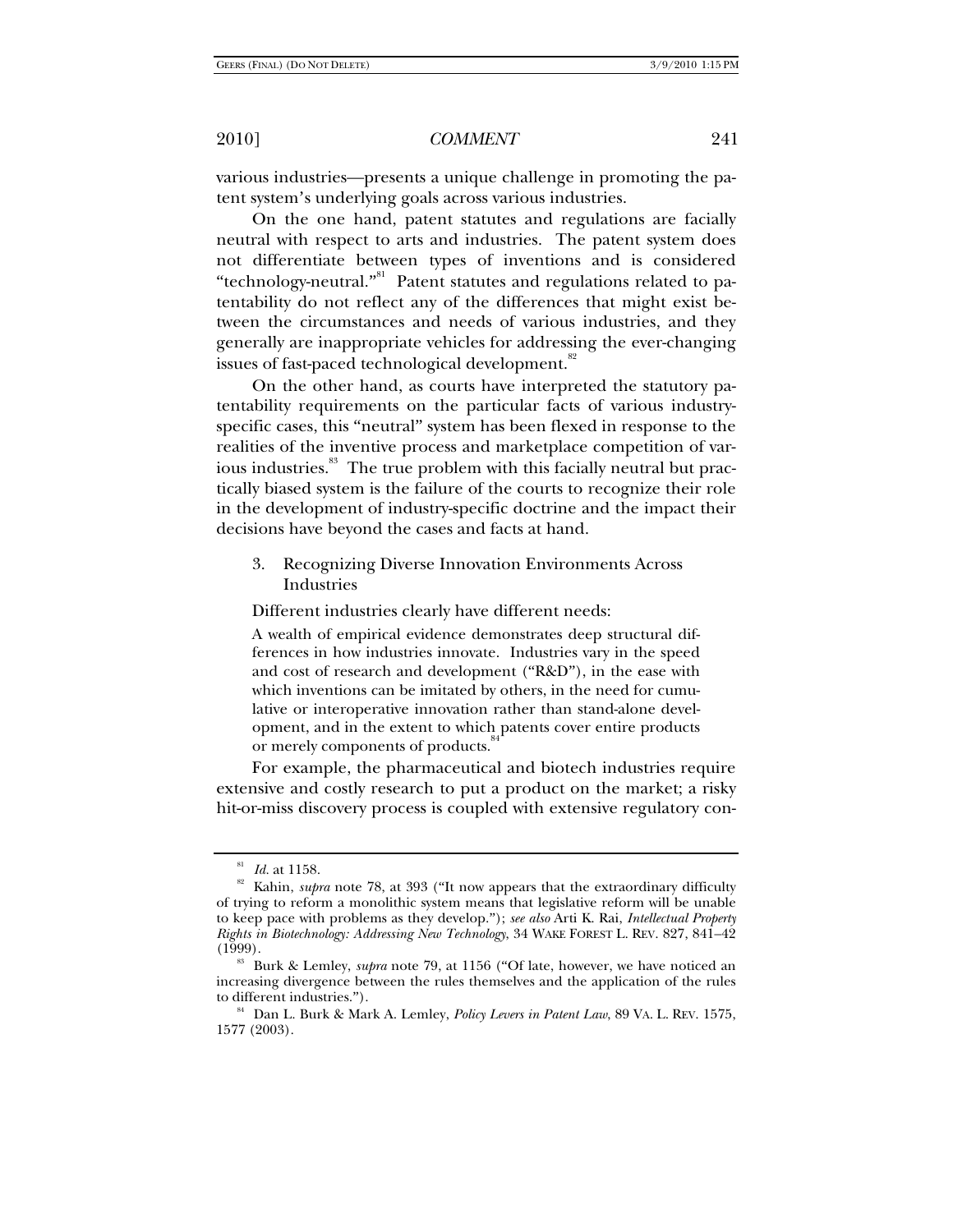trol of marketing.<sup>85</sup> The life sciences industry generally needs a significant monopoly period to recoup investment and maintain profitability.<sup>86</sup> In contrast, software and electronics industries have relatively short product life cycles; product development and generational replacement are comparatively rapid. $87$  In the case of software, development is generally not as highly human-resource or capital intensive.<sup>88</sup> With these two industries constituting the most active areas of patenting activity, $\frac{89}{10}$  the adaptation of patent law to secure its goals with respect to both industries seems a legitimate objective.

At present, the most unsettling aspect of this adaptation process is that industry-specific patentability standards have already emerged without a clear intention to create new doctrine.<sup>90</sup> In a series of scholarship, Professors Dan Burke and Mark Lemley have explored the

FED. TRADE COMM'N, *supra* note 69, ch. 3, at 45 ("[I]nnovation in the software and Internet industries generally requires considerably less capital than innovation in other high-tech industries."); Burk & Lemley, *supra* note 84, at 1582 ("In the computer industry, for example, it has long been possible for two programmers working in a garage to develop a commercial software program.").<br><sup>89</sup> The following were the ten most frequently patented technology divisions in

<sup>&</sup>lt;sup>85</sup> For example, "the average cost of developing a new medicine [is] \$1.3 billion. . . including the cost of failures and capital," and "the R&D process takes an average of 10 to 15 years." PHARM. RESEARCH & MFRS. OF AM., PHARMACEUTICAL INDUSTRY PROFILE 2008, at 2, 3 (2008), *available at* http://www.phrma.org/files/

<sup>2008%20</sup>Profile.pdf. 86 Burk & Lemley, *supra* note 84, at 1581–83. 87 FED. TRADE COMM'N, *supra* note 69, ch. 3, at 45 ("[T]he rate of technological change in the software and Internet industries is rapid. Imitation may occur quickly, and entire product life cycles sometimes pass before patents can be issued."). This may be due in part to Moore's Law, which states that the number of transistors on a chip will double every two years, correlating to a doubling of computer performance every eighteen months. *E.g.*, Michael Kanellos, *Moore's Law to Roll on for Another Decade*, CNET NEWS, Feb. 10, 2003, http://news.cnet.com/2100-1001-984051.html (quoting Intel cofounder Gordon Moore as projecting that his Moore's Law would

the U.S. Patent and Trademark Office (USPTO) in 2006: (1) Active Solid-State Devices; (2) Semiconductor Device Manufacturing: Process; (3) Multiplex Communications; (4) Telecommunications; (5) Chemistry: Molecular Biology and Microbiology; (6) Electrical Computers and Digital Processing Systems: Multicomputer Data Transferring; (7) Drug, Bio-Affecting and Body Treating Compositions; (8) Computer Graphics Processing and Selective Visual Display Systems; (9) Pulse or Digital Communications; and (10) Communications: Electrical. Patent Tech. Monitoring Team (PTMT), U.S. Patent and Trademark Office, Patent Counts by Class by Year:  $01/01/1977-12/31/2008$ , http://www.uspto.gov/web/offices/ac/ido/oeip/taf/<br>cbcby.pdf (last visited Feb. 18, 2010).

Burk & Lemley, *supra* note 79, at 1205 ("Patent law is becoming technologyspecific. The legal rules applied to biotechnology cases bear less and less resemblance to those applied in software cases. While there may be good policy reasons to treat the two industries differently, the current legal rules are . . . an ad hoc combination of judicial anthropology and *stare decisis*.").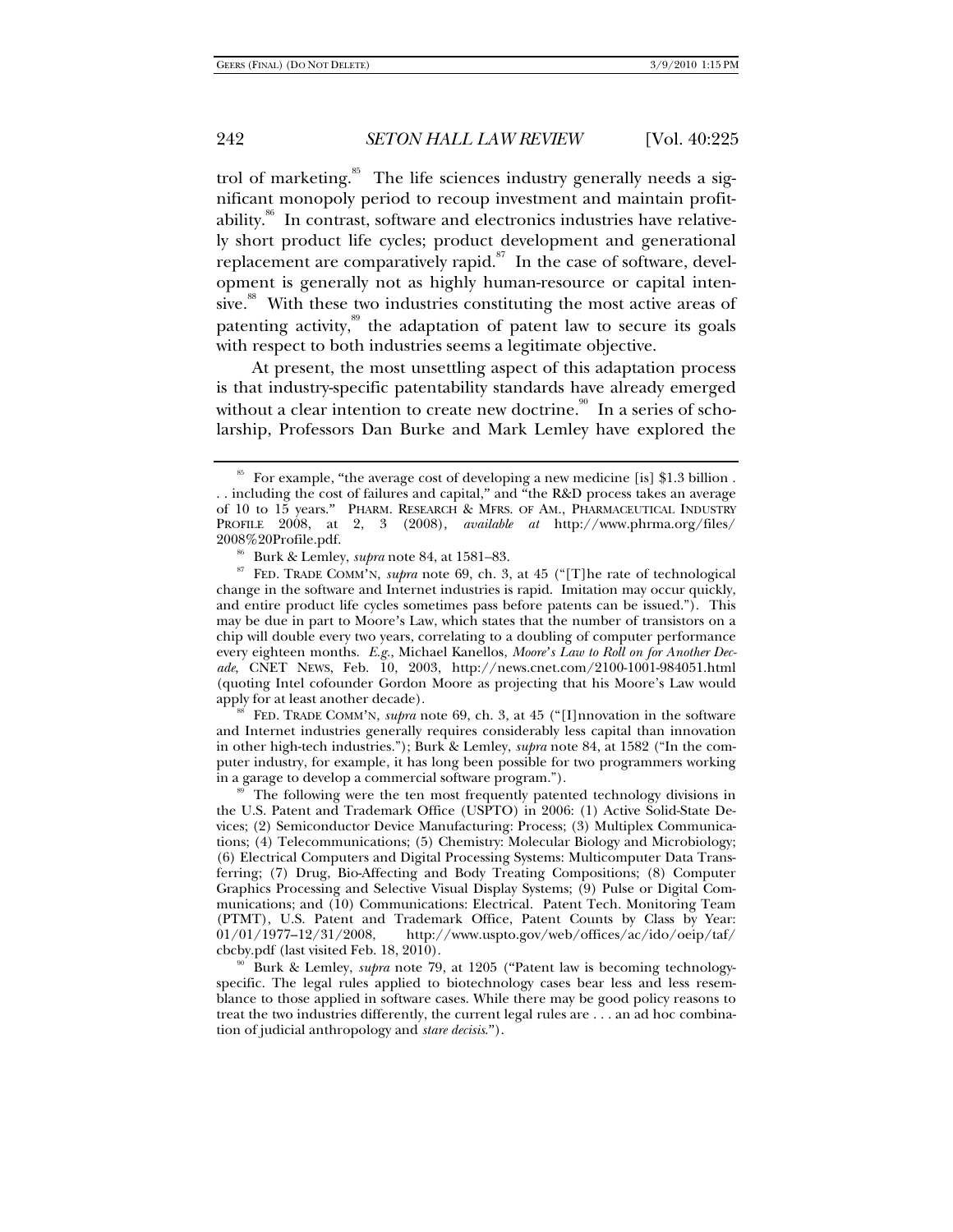emerging issue of technology specificity and found that "in the industries of biotechnology and software . . . the Federal Circuit has gotten the policy precisely backwards, perhaps because it is not making industry-specific patent policy intentionally."<sup>91</sup> The resulting disparity in treatment among industries does not accurately reflect needs and upsets the balance between promoting innovation and promoting public disclosure, the twin aims of the patent system.<sup>92</sup> On one hand, if patentability standards are overinclusive (i.e., if patents that do not represent true invention steps are granted), incentives to the patentee are increased, but the public pays in the form of monopoly prices for inventions that were either already available in the public domain or represent trivial improvements. On the other hand, if patentability standards are underinclusive (i.e., if patents are denied to true inventive steps), the public benefits in the short term by receiving the fruits of the invention at a reduced price, but the long-term incentive available to the inventor is diminished. Thus, maintaining the proper balance is crucial. Although building flexibility into the system to account for the disparities in the inventive environment across industries is desirable, the development of industry-specific jurisprudence in an ad hoc or unintentional manner (as appears to be the case) may frustrate the patent system's fundamental purpose.

In light of both the danger of this ad hoc, one-off approach and the opportunity for rethinking the obviousness inquiry that *KSR* represents, federal courts should now attempt to harmonize the obviousness doctrine to better address different industries' needs and the realities of their invention environments.

# *C. The Case for Technology-Specific Obviousness Considerations Is Strong*

The increased flexibility in the obviousness doctrine since *KSR* opens the door for the Federal Circuit to develop an industry-specific approach to properly and thoughtfully address the various needs and circumstances of patent-dependent industries. The reinvention of several key obviousness concepts can create manageable standards and address industry-specificity without requiring statutory de-

<sup>91</sup> Burk & Lemley, *supra* note 84, at 1578. 92 *See* Burk & Lemley, *supra* note 79, at 1205–06; *see also* BD. ON SCI., TECH., & ECON. POLICY, POLICY & GLOBAL AFFAIRS DIV., NAT'L RESEARCH COUNCIL OF THE NAT'L ACADS., A PATENT SYSTEM FOR THE 21ST CENTURY: COMM. ON INTELLECTUAL PROPERTY RIGHTS IN THE KNOWLEDGE-BASED ECONOMY 35–41 (Steven A. Merrill et al. eds., 2004), *available at* http://books.nap.edu/html/patentsystem/0309089107.pdf (describing the industry-specific costs and disparate benefits of the current patent system as one of several reasons the system requires re-examination).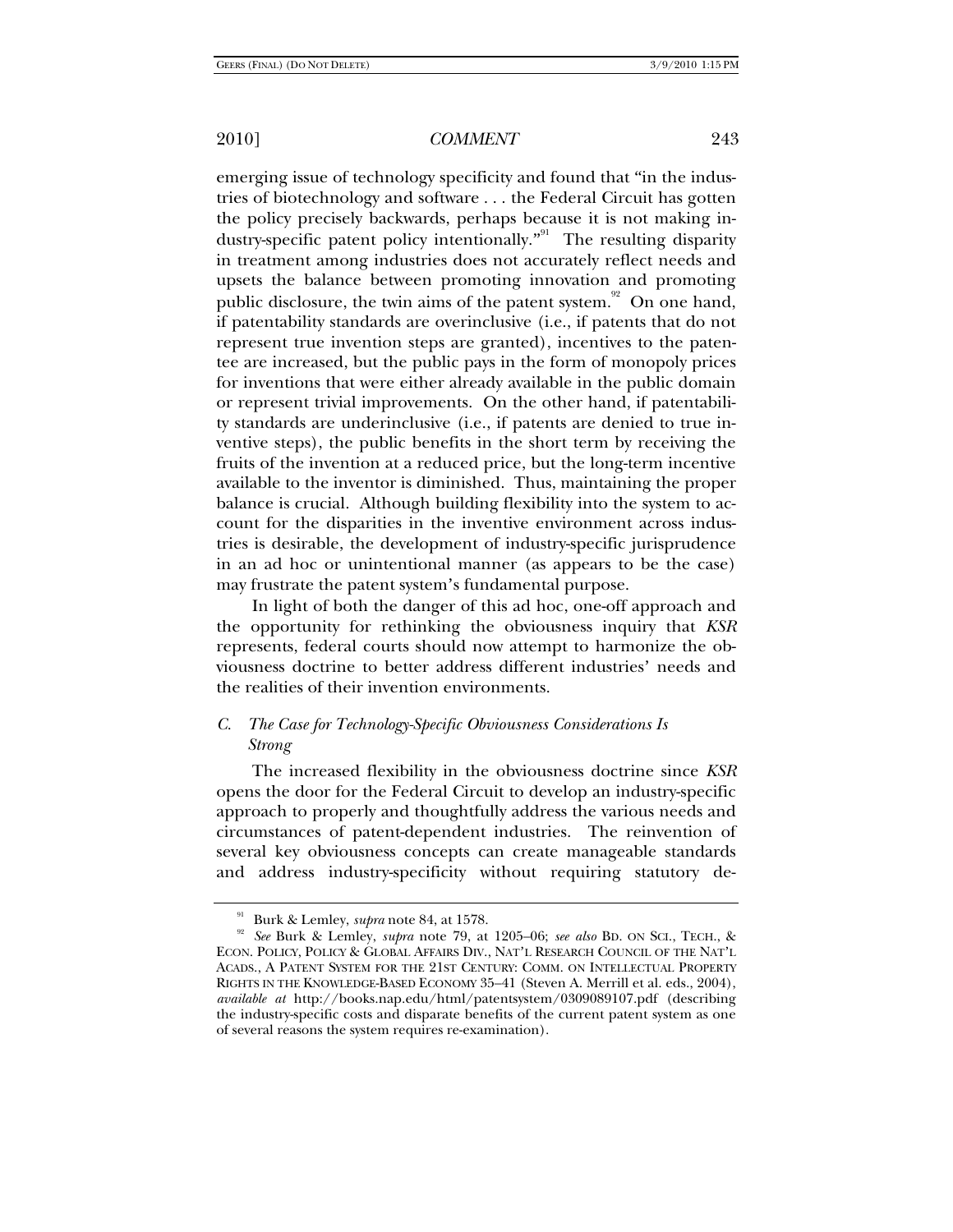neutralization. First, by reconsidering the *Graham* analysis, courts can utilize the "secondary considerations" (objective evidence) of each industry to inform the characterization of the PHOSITA. Rather than consider this evidence to be "secondary" in time or importance, objective evidence can answer the question of how the PHOSITA uses prior-art knowledge. Second, by properly identifying and understanding the proper objective factors, the courts can establish an analytical framework to lend consistency and predictability to obviousness determinations. This stability in turn strengthens the incentive to innovate. Furthermore, by agreeing on which factors are important, fact finders can use evidence that does not depend entirely on retrospective analysis to fill the hole left by the apparent demise of the TSM test. Such determinations in turn may rely exclusively on the prior art to bridge the gap between the fact finder's "common sense" and the PHOSITA's inherent inventiveness. Third and finally, by viewing the inventions of each industry through this obviousness analytical framework—trusting objective evidence particular to each industry or art rather than previous ad hoc judicial determinations the proper result is achieved for each industry.

## III. OBJECTIVE EVIDENCE IS THE BEST INDICATOR OF OBVIOUSNESS AND THE NEEDS OF INDUSTRY

#### *A. Who is the PHOSITA?*

Under the *Graham* framework, the PHOSITA is the yardstick against which fact finders measure all inventions. $93$  But who is this critical "person"? *Graham* teaches that the court will look to the scope and content of the prior art, differences between the prior art and the claims, and the level of ordinary skill in the pertinent art. $94$ Related to each of these three steps, the PHOSITA embodies the level of ordinary skill and knows the entire contents of the prior art at the time of the invention.<sup>95</sup> Thus, the PHOSITA is a legal construct who is *not* equivalent to the inventor.<sup>96</sup> Keeping this in mind is critical

<sup>&</sup>lt;sup>93</sup> See Graham v. John Deere Co., 383 U.S. 1, 17–18 (1966).<br><sup>94</sup> Id.<br><sup>95</sup> "The legal construct also presumes that all prior art references in the field of the invention are available to this hypothetical skilled artisan." *In re* Rouffet, 149 F.3d 1350, 1357 (Fed. Cir. 1998); *see also* Kimberly-Clark Corp. v. Johnson & Johnson, 745 F.2d 1437, 1453 (Fed. Cir. 1984) ("[T]he real meaning of 'prior art' in legal theory  $\dots$  is knowledge that is available, including what would be obvious from it, at a given time, to a person of ordinary skill in an art.").

<sup>&</sup>lt;sup> $36$ </sup> "This legal construct is akin to the 'reasonable person' used as a reference in negligence determinations." *In re Rouffet*, 149 F.3d at 1357.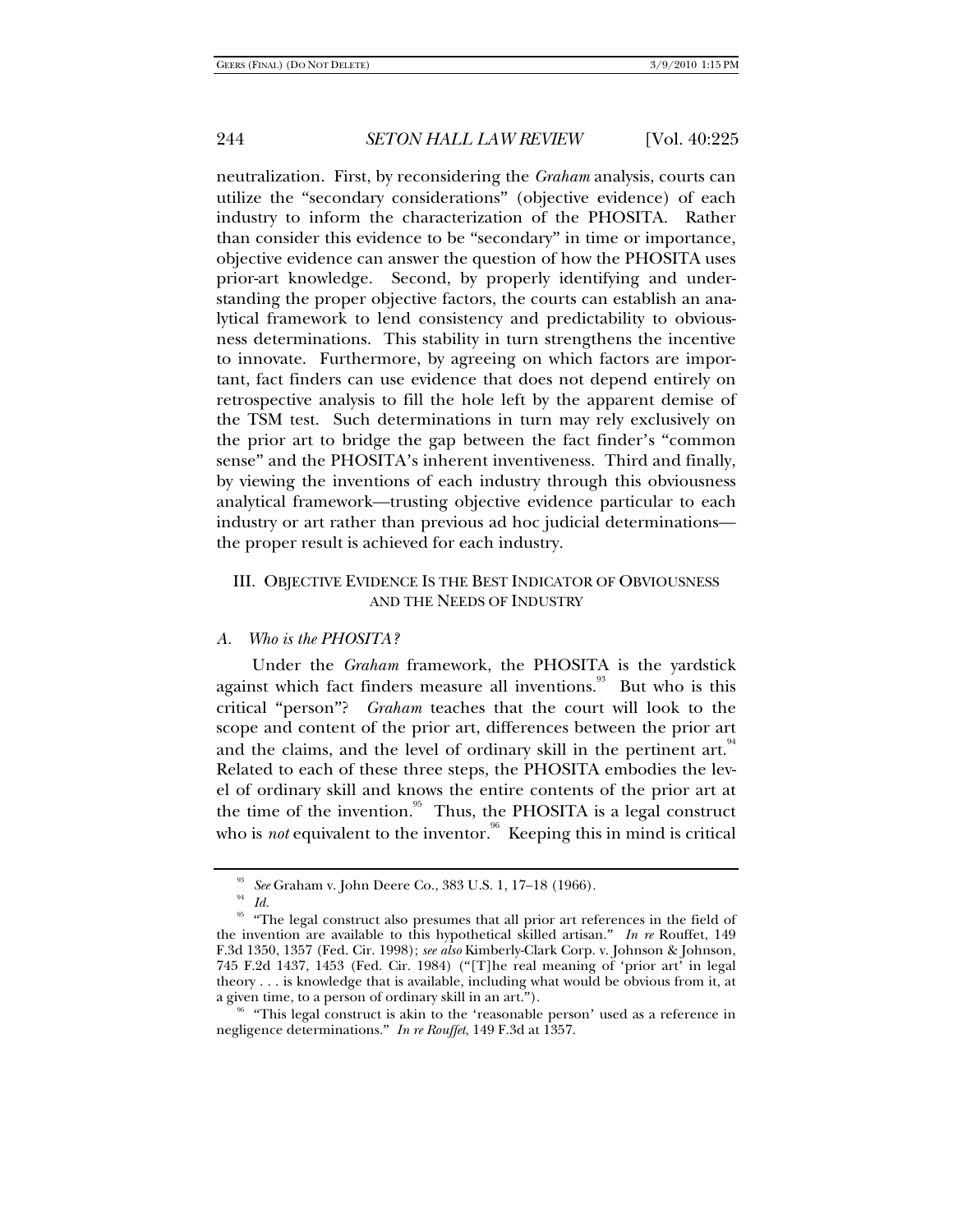because obviousness is determined from the baseline of the PHOSITA (an objective perspective), not from the baseline of the inventor (a subjective perspective). If the inventiveness of the putative inventor extends beyond the capability of the PHOSITA for the invention at issue, it is considered nonobvious. $\frac{97}{7}$  At this point the analytical framework falters. Because of the "*Graham* gap," no clear yardstick exists with which to compare this level of ordinary skill to the skill presented by the inventor.<sup>98</sup> While *Graham* requires the comparison, it does not teach what level of inventive step is nontrivial and nonobvious.<sup>99</sup>

#### 1. The Traditional Understanding of the PHOSITA

Unfortunately, the traditional definition of the PHOSITA and the related extent of factual inquiry elaborated in court decisions do not help fill this gap. Currently, the factual inquiry yields only (1) the field of the PHOSITA's knowledge (her position in the field of related academic work), (2) the PHOSITA's educational background and curriculum vitae experience, and (3) the tools with which the PHOSITA works (the relevant prior art).<sup>100</sup> This type of inquiry does not illuminate what *use* the PHOSITA makes of this background or what degree of inventiveness or innovation the PHOSITA possesses. Although previous decisions do an excellent job of describing in detail the art "known" by the theoretical PHOSITA, these same decisions rely on conclusory statements about the PHOSITA's motivations or acts in using this knowledge. For example, in the *Graham* decision itself, after extensive discussion of the background of the patent and prior art, the Court simply states, "Certainly a person having ordinary skill in the prior art, given the [mechanism of the improvement], would immediately see that the thing to do was what Graham

<sup>&</sup>lt;sup>97</sup> See 35 U.S.C. § 103(a) (2006).<br><sup>98</sup> See supra Part II.A.<br><sup>99</sup> For an argument that the TSM test *was* an appropriate approach to filling this gap, see Hirsch, *supra* note 76.

See AllVoice Computing PLC v. Nuance Commc'ns, Inc., 504 F.3d 1236, 1240 (Fed. Cir. 2007) ("AllVoice's counsel defined 'a person of ordinary skill in the art' in the context of this case as 'someone who has a degree in computer science or something equivalent and 2–3 years experience programming in Windows.'");Pfizer, Inc. v. Apotex, Inc., 480 F.3d 1348, 1356 (Fed. Cir. 2007) ("[A] person of ordinary skill in the art would have a bachelor's degree in pharmaceutical science or analytical chemistry, and some experience in drugs and drug preparation."); *supra* note 63 and accompanying text.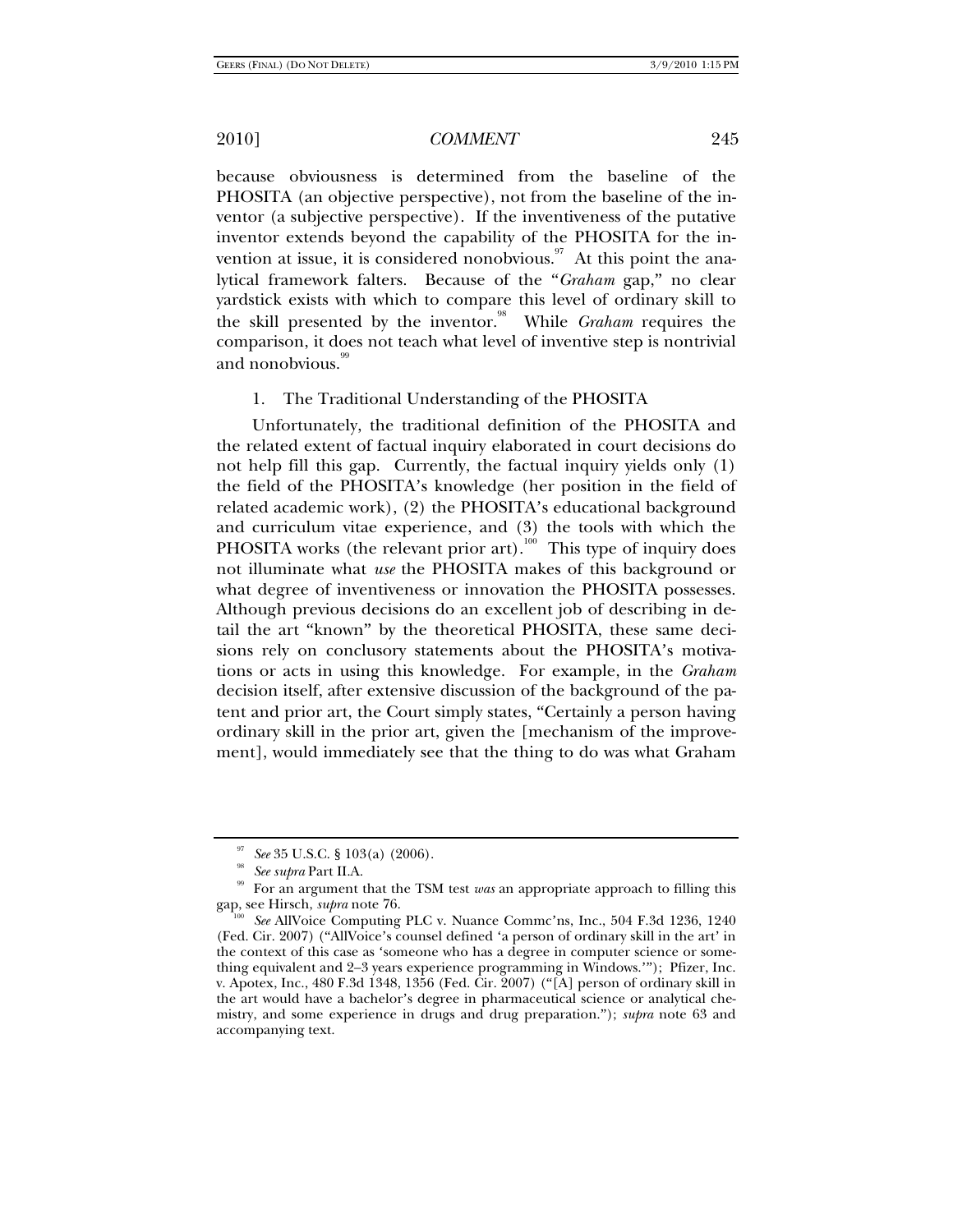did."<sup>101</sup> Future obviousness pupils can only speculate how the Court achieved this insight into the PHOSITA so effortlessly.

Yet courts are not without the ability to improve this PHOSITA analysis in both structure and transparency. Particularly, many objective ex ante factors actually teach about the context in which the PHOSITA lives, what the PHOSITA knows, and how creative the PHOSITA is. These factors can also help calculate the probability of discovery at a particular time in the art. The actual artisan can thus be compared to this ex ante theoretical construct. Similarly, to corroborate the preceding primary analysis, objective ex post factors also address the degree to which the inventor rose above the theoretical PHOSITA's circumstances to become truly inventive. Together, this collection of factual considerations can be used to shed light both on the inherent degree of inventiveness of the PHOSITA in a particular field and on the degree of inventiveness actually displayed by the inventor. The results of a factual inquiry, not of additional hypothetical wanderings, become the yardstick against which inventiveness is measured.

Accordingly, in addition to the prior-art analysis required in *Graham*, a number of fact-based indicia—particularly an updated analysis of secondary considerations—help to understand the PHOSITA. Collectively these indicia demonstrate, via tangible evidence that is intellectually accessible to fact finders regardless of technical sophistication, how the PHOSITA responds to the encountered prior art.

## 2. The Primacy of Secondary Considerations Reinterpreted

Secondary considerations, or Judge Hand's "objective factors," should not really be treated as secondary; while "secondary" can refer to being either second in time or second in importance, neither of these labels is appropriate. Rather, consideration of such objective factual evidence should form a primary part of the determination of the level of ordinary skill in the art. The Federal Circuit and its predecessor have repeatedly reaffirmed the primacy of secondaryconsideration evidence by stating that it is "always to be considered, and accorded whatever weight it may have.'' $^{102}$  As evidence that is na-

<sup>&</sup>lt;sup>101</sup> Graham v. John Deere Co., 383 U.S. 1, 25 (1966).<br><sup>102</sup> *In re* Mageli, 470 F.2d 1380, 1383 (C.C.P.A. 1973); *see also* Stratoflex, Inc. v. Aeroquip Corp., 713 F.2d 1530, 1538–39 (Fed. Cir. 1983). The *Stratoflex* court stated, It is jurisprudentially inappropriate to disregard any relevant evidence

on any issue in any case, patent cases included. Thus evidence rising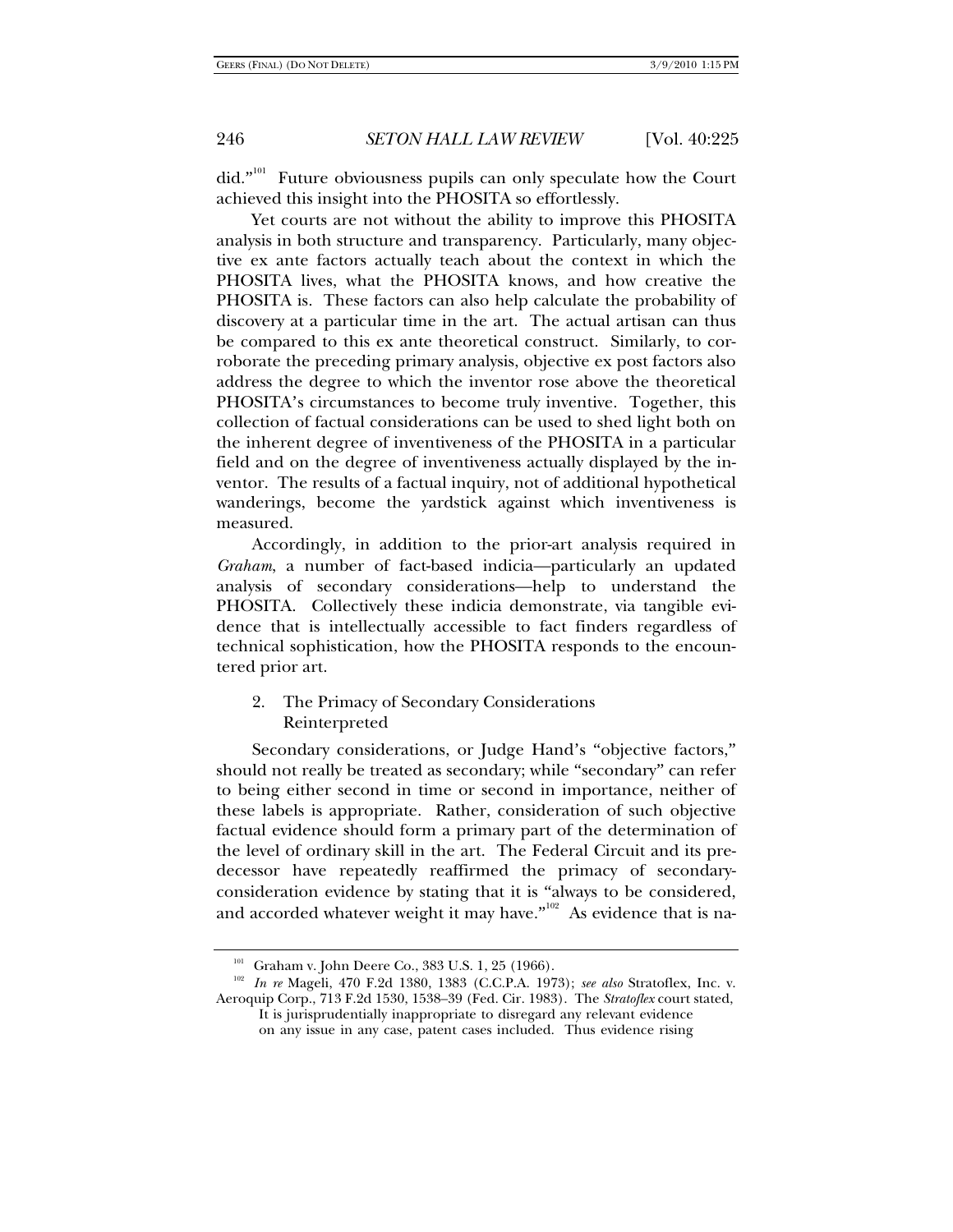turally relevant to the nonobviousness of the invention, it should not be ignored when it is available.<sup>103</sup> Likewise, as evidence that is intuitively appealing and more susceptible to a "common sense" evaluation than the frequently highly technical prior-art evidence, it serves to orient the fact finder in his *Graham* analysis of the PHOSITA.<sup>104</sup> In addition to this benefit of intellectual accessibility, secondary considerations deserve whatever weight they merit, like any relevant evidence. This evidence should not be "secondary" at all.

A wealth of sources exists for mining potential secondary considerations; to name but a few, such sources include the Supreme Court and the *Graham* decision itself (commercial success, long-felt but unsolved needs, failure of others),<sup>105</sup> Federal Circuit decisions (copying, unexpected results and properties, licensing activity, and skepticism within the field), $106$  the insightful obviousness analyses of Judge Learned Hand (density of inventive efforts and simultaneous invention),<sup>107</sup> and legal scholarship.<sup>108</sup> Traditionally, these and similar sources have defined secondary considerations in such a way that they either do or do not exist in a particular case and thus require no more than a binary "yes or no" response that does little to enable a sophisticated analysis of degree.

Recent scholarship has reshaped the form of the inquiry to respond to the continuum of circumstances that can realistically appear

*Id.* (citations omitted)*.* 

<sup>107</sup> Supra note 25 and accompanying text.<br><sup>108</sup> See, e.g., Burk & Lemley, *supra* note 84, at 1651 (listing "standard secondary considerations of nonobviousness" and describing their varying roles as "micro policy levers" in different industries).

out of the so-called 'secondary considerations' must always when present be considered en route to a determination of obviousness. Indeed, evidence of secondary considerations may often be the most probative and cogent evidence in the record. . . . It is to be considered as part of all the evidence, not just when the decisionmaker remains in doubt after reviewing the art.

<sup>103</sup> *In re* Palmer, 451 F.2d 1100, 1104 (C.C.P.A. 1971); *see also In re Mageli*, 470 F.2d at 1383 ("[E]vidence bearing on the facts is never of 'no moment,' is always to be

considered, and accorded whatever weight it may have.").<br><sup>104</sup> *Supra* note 62 and accompanying text.<br><sup>105</sup> Graham v. John Deere Co., 383 U.S. 1, 17 (1966) (listing "[s]uch secondary considerations as commercial success, long felt but unsolved needs, failure of others,

<sup>&</sup>lt;sup>106</sup> See, e.g., *In re* Rouffet, 149 F.3d 1350, 1355 (Fed. Cir. 1998) (listing "copying, . . . unexpected results created by the claimed invention, unexpected properties of the claimed invention, ... licenses showing industry respect for the invention, ... and skepticism of skilled artisans before the invention") (citations omitted).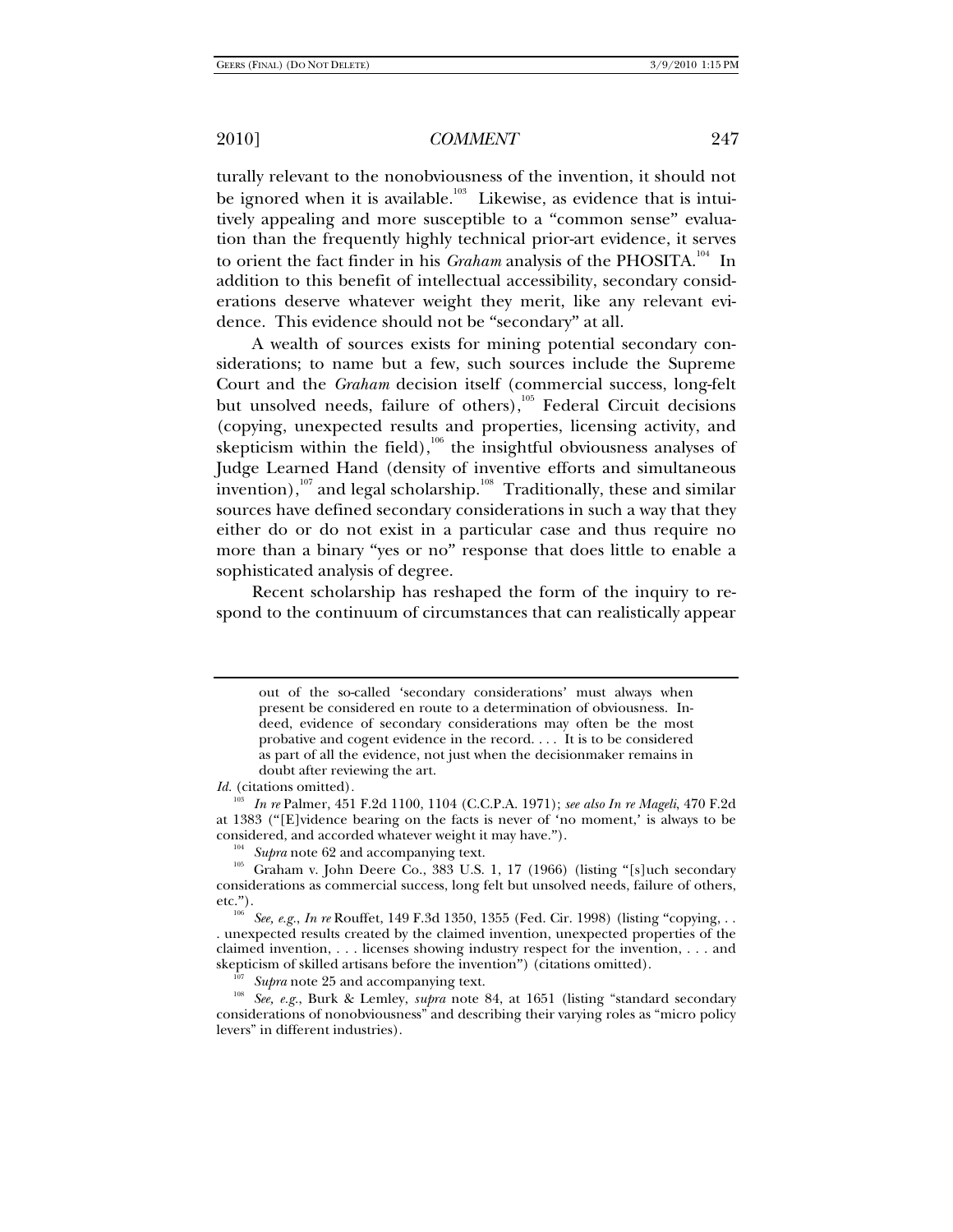within a particular fact pattern.<sup>109</sup> With this approach, whether a particular "square" fact will fit into the "round" category defined in the traditional secondary-consideration analysis no longer is in question. For example, the location of the observed evidence along a spectrum of potential circumstances can be identified, and when viewed in light of the activities of others in the actual field, the totality of this evidence will suggest some particular degree of inventiveness. Does this comparison suggest an innovative leap? If so, the invention is likely nonobvious. How does the analysis change if the circumstances surrounding the evidence were different, such as if fewer artisans were active in the field or if an enabling component appeared more recently? A holistic approach allows consideration of evidence in all situations where it is available and is adaptable to a wide variety of circumstances regardless of its ability to fit neatly within traditional secondary considerations categories.

In this vein, Professor John Duffy has recently suggested analyzing the length of time between the appearance of the technology enabling the invention and the invention itself rather than merely looking for evidence of a long-felt but unmet need.<sup>110</sup> This time period could then be evaluated in the context of the particular field's rate of innovation—the time required for research developments in a field to be followed by utility developments—to lend further industry specificity to the inquiry. $\frac{111}{10}$  Similarly, the cost and uncertainty overcome in the particular inventive process could be situated on a spectrum of cost and uncertainty and compared to the aggregate measurements in a particular field rather than looking for evidence of the narrowly construed considerations of simultaneous invention by others, failure of others, or copying.<sup>112</sup> In theory, a patentability analysis

<sup>&</sup>lt;sup>109</sup> See, e.g., sources cited *infra* notes 110–12.<br><sup>110</sup> Generally, an obvious discovery may not be made until some prior art change yields a "new component necessary for the innovation (a supply-side change) or a new market demand (a demand-side change)." John F. Duffy, *Nonobviousness—The Shape of Things to Come: A Timing Approach to Patentability*, 12 LEWIS & CLARK L. REV. 343, 346 (2008). If no such change can explain the discovery—i.e., if supply and demand considerations are unchanged for a substantial period of time—"then the innovation was almost certainly nonobvious." *Id.*

<sup>&</sup>lt;sup>111</sup> See, e.g., Jacob Schmookler, *Changes in Industry and in the State of Knowledge as Determinants of Industrial Invention*, *in* THE RATE AND DIRECTION OF INVENTIVE ACTIVITY: ECONOMIC AND SOCIAL FACTORS 195, 195–96 (Nat'l Bureau of Econ. Research ed.,

<sup>1962).&</sup>lt;br><sup>112</sup> Professors Dan Burk and Mark Lemley advocate addressing technology specificity by contextualizing a particular innovation within the collective industry:

A more efficient approach would be to inquire more generally into the cost and uncertainty of innovation in an industry as a whole, and to set rules that apply to a given industry. Uncertainty is difficult to measure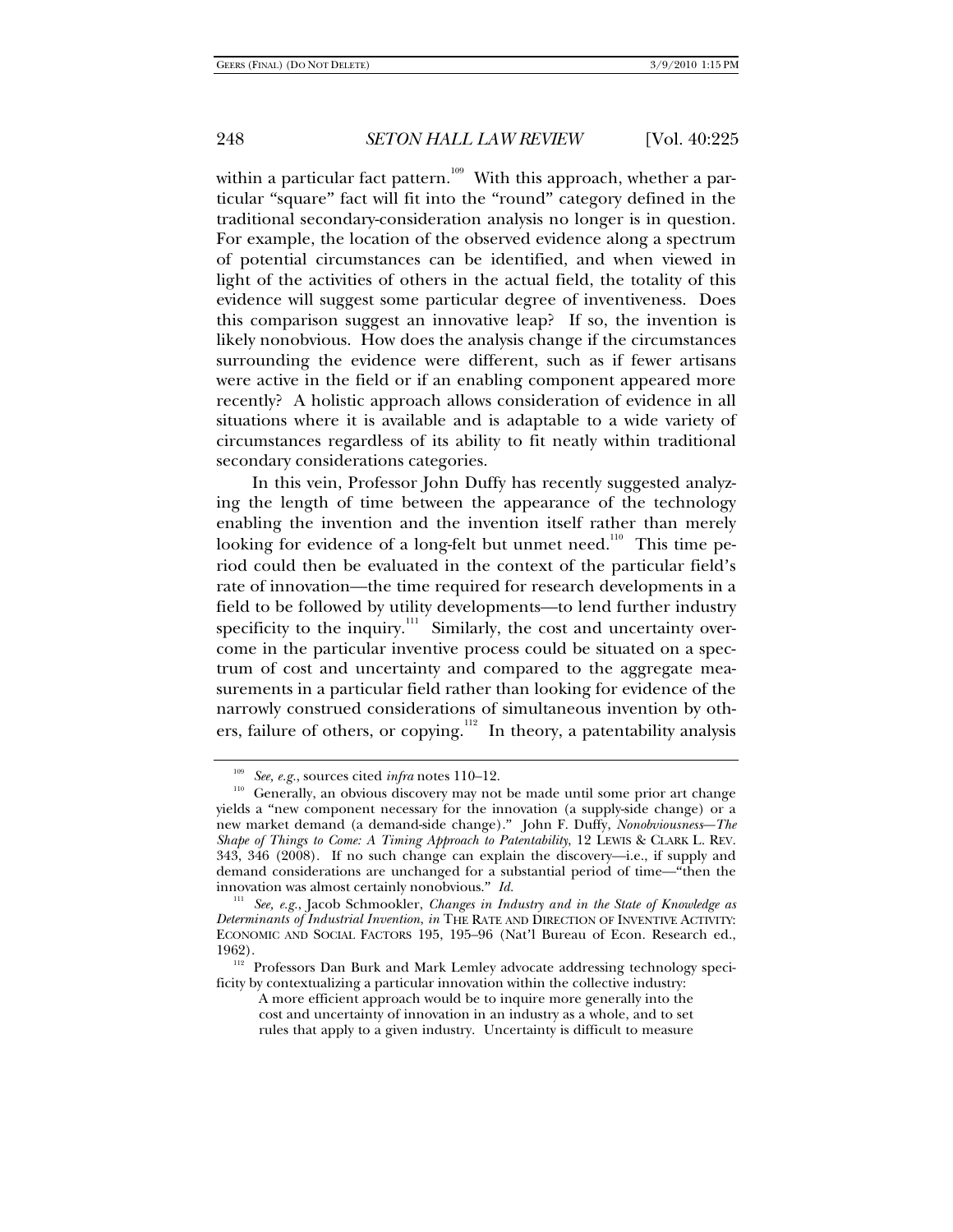should not be relegated to a particular group of predefined categories of "secondary considerations"; *any* appropriate evidence that speaks to the obviousness of the invention should be considered according to where it appears along the relevant spectrum of possibilities.

Such objective evidence should also be divided in another way for analytical purposes: it should be separated into those indicia that are recognizable at the time of the invention (i.e., the "prior art") and those that only appear after the invention (usually in the marketplace where the invention is offered). Of the two categories, objective evidence that exists or occurs prior to the invention is probably a more reliable indicator of obviousness because it is less easily manipulated by the other (non-innovation) activities of the inventor, such as marketing efforts. In addition, these preexisting factors will play a significantly more substantial role in the patent application and prosecution process, during which substantially less data may be available with which to analyze ex-post obviousness factors. In general, objective evidence appearing at the time of invention will speak to the level of skill and inventiveness in the art and the "probability" of invention, whereas postinvention evidence serves to corroborate these conclusions with the opinion of the marketplace.<sup>113</sup> Stated another way, the former is a fundamental evaluation of how the invention measures up to the work of the theoretical PHOSITA, and the latter is a derivative indicator.

#### a. Objective Evidence Prior to the Time of Invention

At the time of invention, the objective evidence can be further divided into two categories: facts demonstrating the actual level of skill and inventiveness of the field of actual artisans (as compared to the theoretical PHOSITA) and facts indicating the probability of representativeness of this field (the likelihood that these actual artisans approximate the PHOSITA). The actual level of skill in the aggregated field can be understood by looking at the amount of time be-

with respect to a specific invention. It is uncertainty across many inventions—the number of inventions that do not pan out and consequently do not result in patent applications—that the test is designed to measure. That measurement can only be done in the aggregate, rather than in individual terms. On this more general approach, uncertainty of innovation as a nonobviousness factor would be a macro policy lever.

Burk & Lemley, *supra* note 84, at 1662.<br><sup>113</sup> See, e.g., Dickey-John Corp. v. Int'l Tapetronics Corp., 710 F.2d 329, 346 (7th Cir. 1983).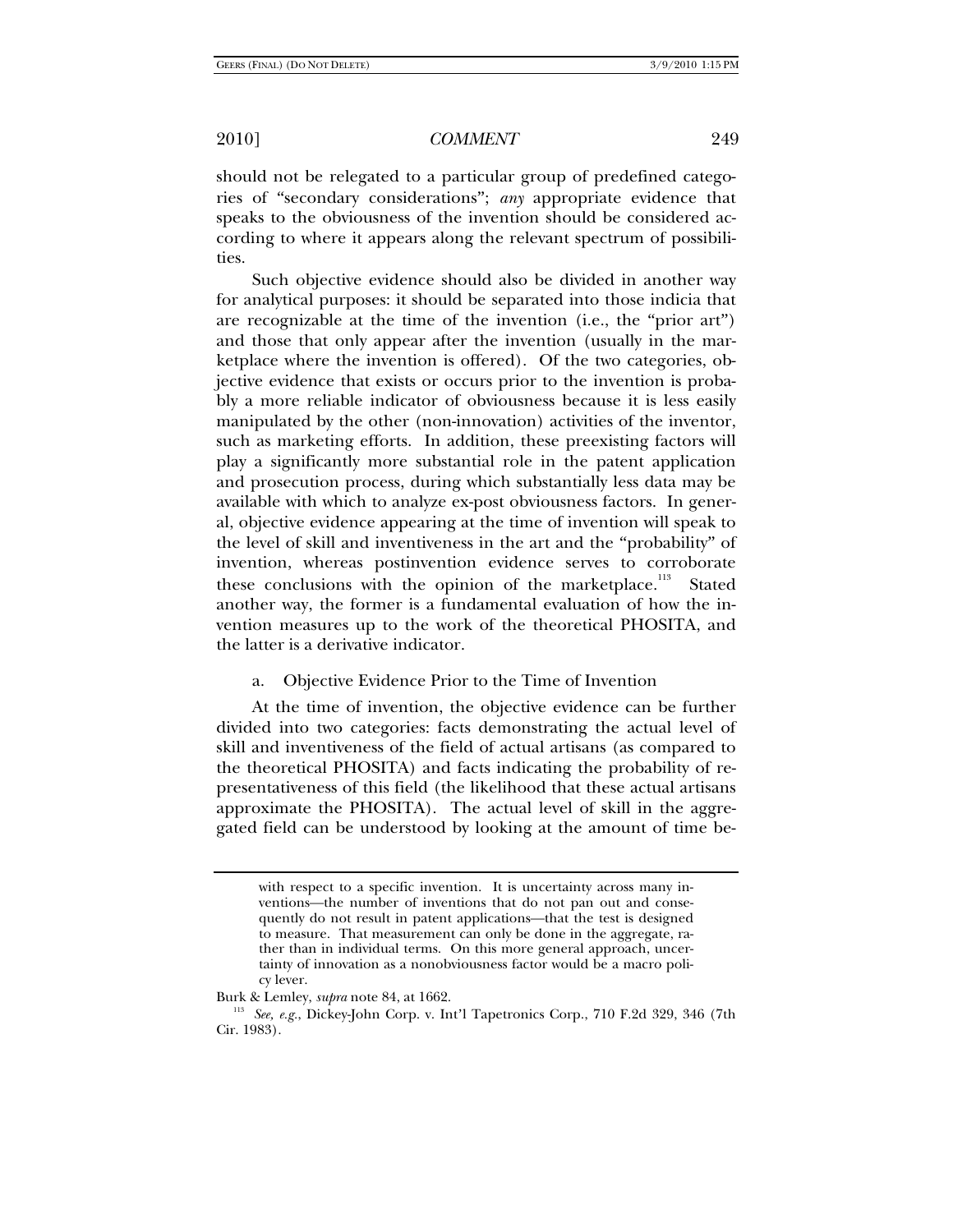tween supply- or demand-side changes and the resulting discoveries or failures by those in the field.<sup>114</sup> This "appearance-timing" analysis essentially requires viewing the claimed invention in the context of changes in the prior art or in circumstances of invention that make the invention possible. For instance, a new market demand that is quickly and easily met with a combination of preexisting elements suggests obviousness whereas the first appearance of the same invention ten years later seems much less likely to be obvious. By comparing the timing of the appearance of enabling components or tangible market demand to the timing of the invention, questions of degree can be considered.

The classic secondary considerations of long-felt but unmet need, the failure of others, and simultaneous invention represent extremes on this appearance-timing spectrum:

# Appearance-Timing Spectrum



On one side of the spectrum, a long-known but unmet market demand for a product requiring the invention, which was not satisfied until the discovery of the invention, suggests nonobviousness $^{115}$ :

A. One Extreme



A long period of unmet demand suggests nonobviousness

<sup>&</sup>lt;sup>114</sup> See discussion *supra* note 110. Of course, identifying and isolating the relevant changes poses a distinct challenge within the factual inquiry.

<sup>&</sup>lt;sup>115</sup> E.g., *In re* Mahurkar Double Lumen Hemodialysis Catheter Patent Litig., 831 F. Supp. 1354, 1378 (N.D. Ill. 1993) ("The existence of an enduring, unmet need is strong evidence that the invention is novel, not obvious, and not anticipated. If people are clamoring for a solution, and the best minds do not find it for years, that is practical evidence—the kind that can't be bought from a hired expert, the kind that does not depend on fallible memories or doubtful inferences—of the state of knowledge."), *aff'd*, 71 F.3d 1573 (Fed. Cir. 1995).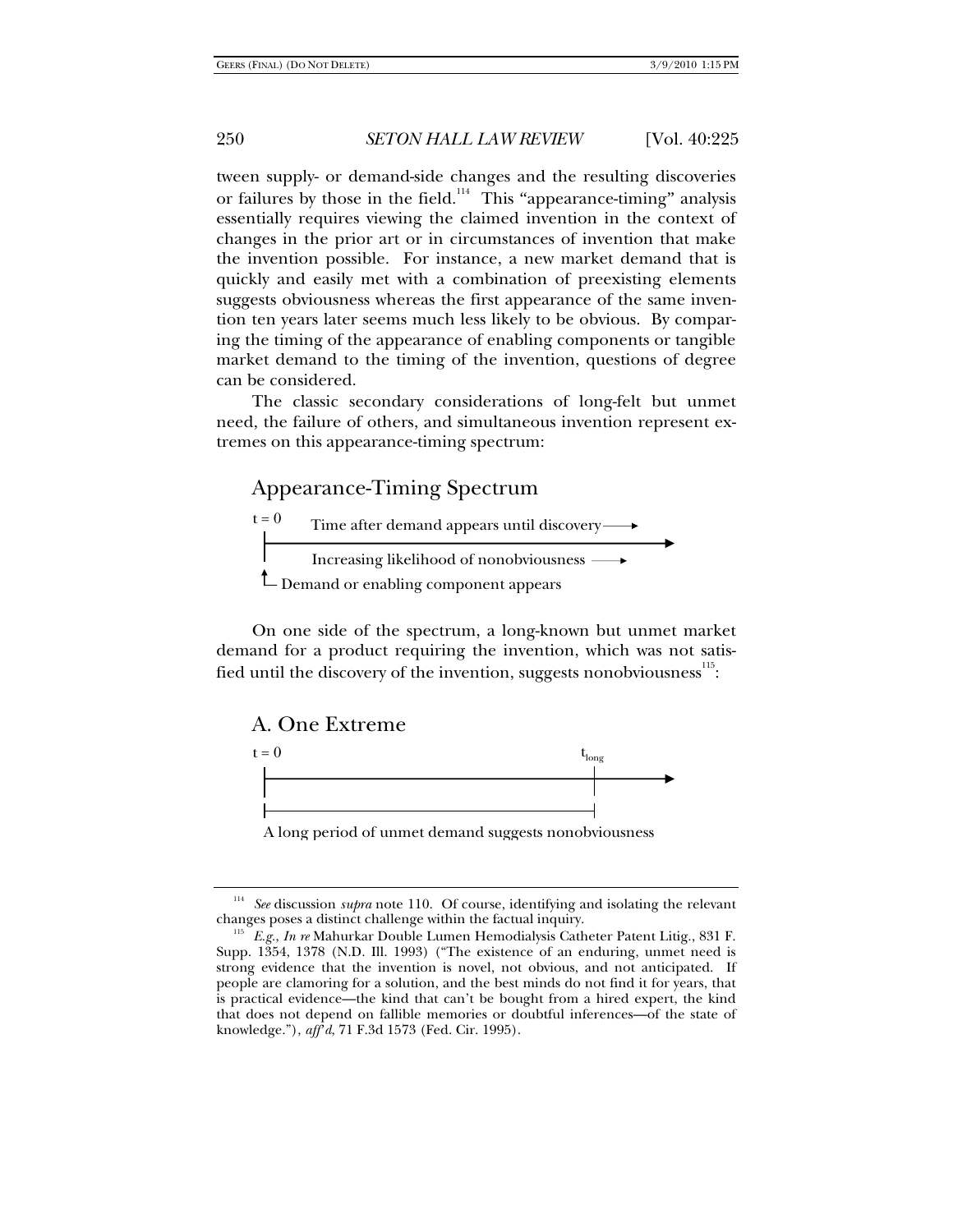If the invention were obvious, the desire for profit would have been sufficient to satisfy the need quickly  $116$  :

# B. The Other Extreme





Likewise, the failure of others also suggests that a demand for the invention exists and has been identified but that designing and implementing a solution is not obvious.<sup>117</sup> This implies a level of difficulty and complexity that cannot be overcome by an obvious combination of prior-known elements. Thus, a large number of failures in a short period following a supply or demand change suggest that a solution is not obvious $^{118}$ :



Multiple prior failures by others suggests nonobviousness

On the other side of the spectrum is near-simultaneous invention by two or more parties. Multiple coincident successes suggest

<sup>116</sup> *E.g.*, *In re* Fielder, 471 F.2d 640, 644 (C.C.P.A. 1973) ("A defect in a product or process spurs the businessman to deploy resources for discovering a solution. . . . Existence of the defect creates a demand for its correction, and it is reasonable to infer that the defect would not persist were the solution 'obvious.'" (quoting Richard L. Robbins, Note, Subtests of "Nonobviousness," 112 U. PA. L. REV. 1169, 1172 (1964))).

<sup>&</sup>lt;sup>117</sup> *E.g.*, Advanced Display Sys. v. Kent State Univ., 212 F.3d 1272, 1285 (Fed. Cir.  $2000$ ) ( $\sqrt[4]{S}$ ]uch evidence of failed attempts by others could be determinative on the

issue of obviousness.").<br><sup>118</sup> Failure of others is also related to the probability calculus in that, in addition to suggesting the density of marketplace and invention competition facing the inventor, for every failure registered by another party, the probability of the inventor's success increases from any knowledge of failure that enriches the prior art. *See infra* note 124.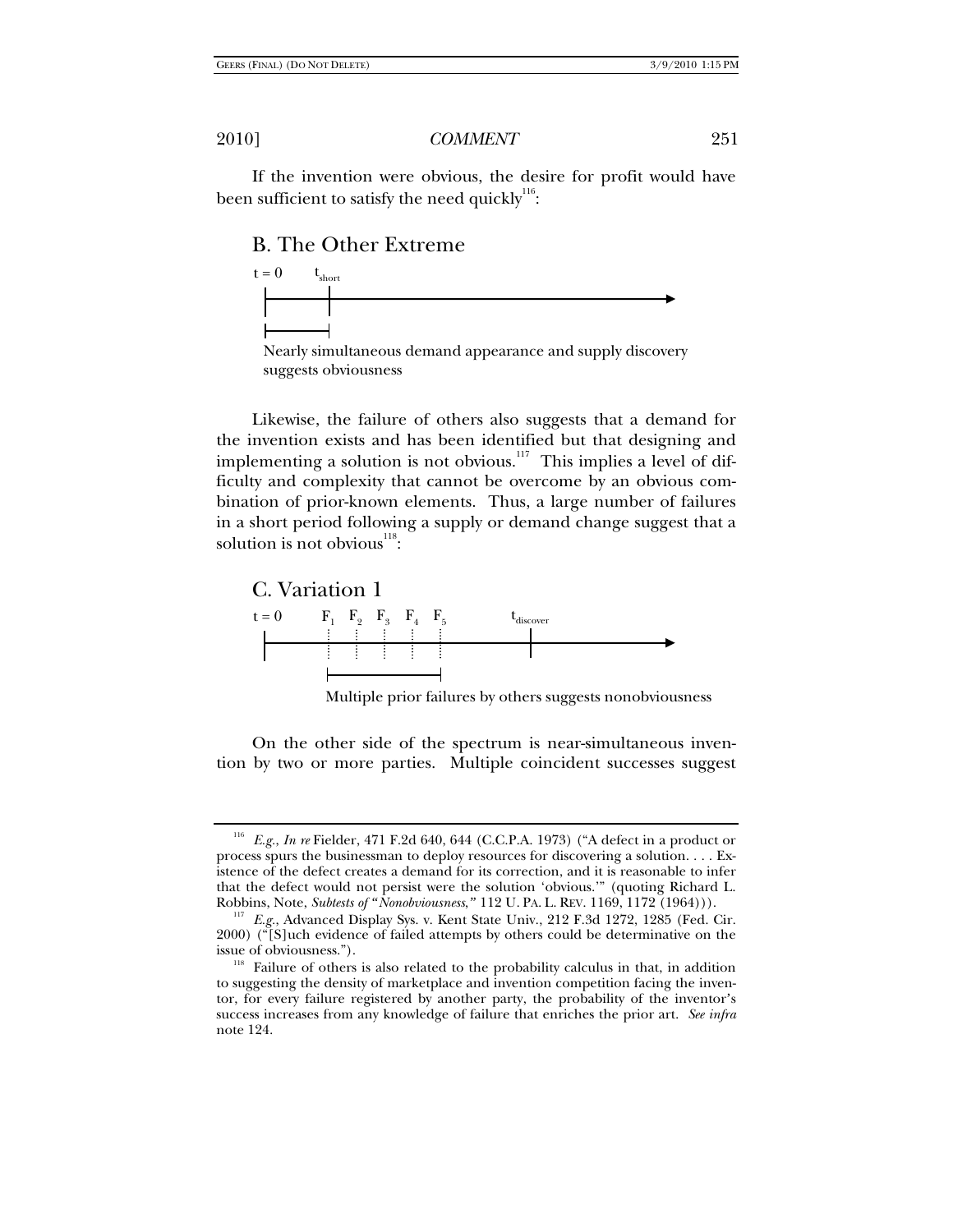that the invention is obvious, especially where these discoveries occur shortly after the supply or demand change  $\overline{119}$ :



Under the appearance-timing analysis, each of these three particular objective considerations (long-felt but unmet need, the failure of others, and simultaneous invention) is viewed preferably not as simply present or absent. Rather, all of the evidence is viewed in its totality, giving the discovery's location on the appearance-timing continuum whatever probative value it has. Thus, the inventor's actual level of inventiveness becomes evident by comparison to the efforts and inventive abilities of other actual artisans in the field during the period following a change in supply or demand<sup>120</sup> regardless of the presence or absence of a particular consideration as traditionally understood.

In addition to evaluating the level of inventiveness of the PHOSITA's field by looking at the degree of inventiveness of an actual group of skilled artisans in the marketplace, understanding how well these actual artisans replicate the inventiveness of the theoretical PHOSITA is necessary. Accordingly, the probability that the actual accurately represents the theoretical must be taken into account. One factor in evaluating this "probability of representativeness" is the density of competition. If the aggregated field of potential inventors working to address the same problem or make the same improvement serves as a rough approximation of the theoretical PHOSITA, the field more likely represents the level of ordinary skill and inven-

<sup>119</sup> *See, e.g.*, Monarch Knitting Mach. Corp. v. Sulzer Morat GmbH, 139 F.3d 877, 883–84 (Fed. Cir. 1998) (examining the interplay between "evidence of contemporaneous development" and "'long-felt *but unsolved need*,' not long-felt need in isola-

tion").<br><sup>120</sup> Although the issue of supply- and demand-side changes has been more typically related to the strength of a commercial success argument, *see, e.g.*, Am. Infra-Red Radiant Co. v. Lambert Indus., Inc., 360 F.2d 977, 989–91 (8th Cir. 1966), the implications of such changes logically extend to secondary considerations of nonobviousness more generally.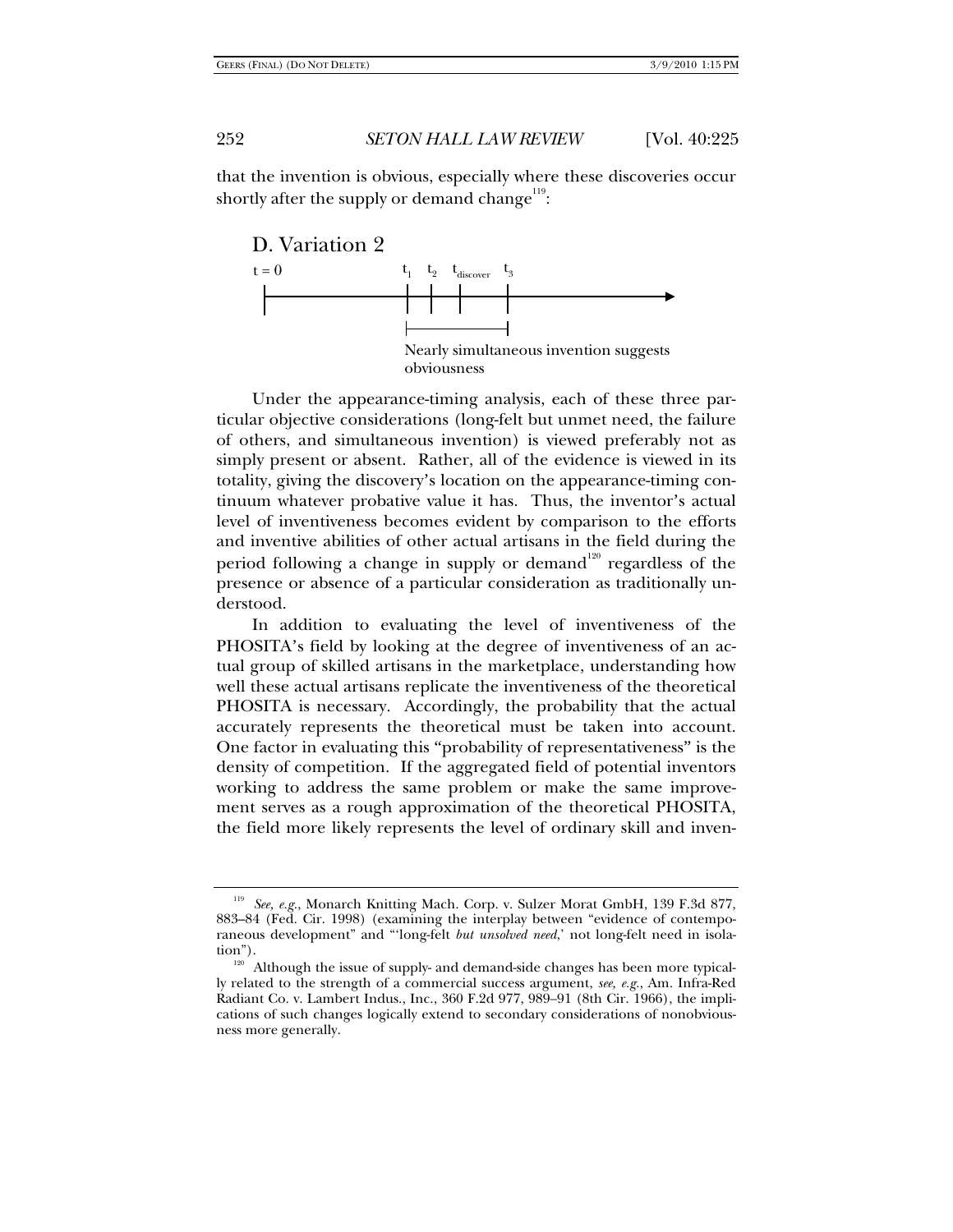tiveness when competition is denser.<sup>121</sup> Thus, in a "thick" marketplace, an inventor who succeeds where others have failed has more likely made a true inventive step. $122$  Additionally, more resources being expended on an area where competition is denser means that even a nonobvious invention will likely be discovered more quickly<sup>123</sup> because the rate of the search will be faster.<sup>124</sup> Finally, the cost and uncertainty of innovation in the industry itself also factor into the probability determination. Understanding the degree of uncertainty is useful in that the greater the uncertainty in the field, the less likely actual prior-art activities and information are predictive of future results.<sup>125</sup> In such cases, the experience of the field of actual potential inventors may not accurately represent the knowledge and experience of the PHOSITA. Thus, the crowdedness of the field, the pace of research, and the field's degree of certainty all figure into the representativeness determination. When the appearance-timing information is viewed in light of the degree of artisan-PHOSITA resemblance, such preinvention evidence speaks strongly to inventiveness.

 $121$  A statistical analogy is provided by the Central Limit Theorem, which says that for any population having a finite mean and standard deviation, the sampling distribution of the sample mean increasingly resembles a normal distribution as the sample size increases. According to this theory, the larger the sample size, the more likely the mean of the sample approximates the mean of the population. DAVID K. HILDEBRAND, R. LYMAN OTT & J. BRIAN GRAY, BASIC STATISTICAL IDEAS FOR MANAGERS 228-30 (2d ed. 2005).

 $122$  Another statistical analogy is provided by the concept of the confidence interval. Confidence that a particular sample is or is not an outlier of the sample population is inversely proportional to the square root of the sample size. As the sample size increases, the confidence level increases, and whether a particular data point is

an outlier is more certain. *Id.* at 269–72.<br><sup>123</sup> Considering the "time" axis of the appearance-timing spectrum not in terms of particular units of time measurement (days, weeks, years, etc.) but rather in terms of inventive attempts by those addressing the supply or demand change is helpful. Theoretically, for the purposes of evaluating appearance timing, many inventors active across a short unit of time may be equivalent to a few inventors over a longer pe-

<sup>&</sup>lt;sup>124</sup> Basic probability teaches that the probability of an event equals the ratio of the number of available favorable outcomes to the total number of possible outcomes. As negative possible outcomes are eliminated, the probability of favorable outcomes increases. HILDEBRAND, OTT & GRAY, *supra* note 121, at 84–85.<br><sup>125</sup> A final statistical analogy is the concept of standard deviation, which measures

the amount of variability in a sample. If the standard deviation of a sample is high, the particular value of the next single measurement is less certain, but the properties of the distribution itself may be known. *Id.* at 35–37. In investment terms, "it is reasonable to assume that portfolios with histories of high variability also have the least predictable future performance" although, "[o]f course, there is no risk in hindsight." RICHARD A. BREALEY, STEWART C. MYERS & FRANKLIN ALLEN, PRINCIPLES OF CORPORATE FINANCE 184 (9th ed. 2008).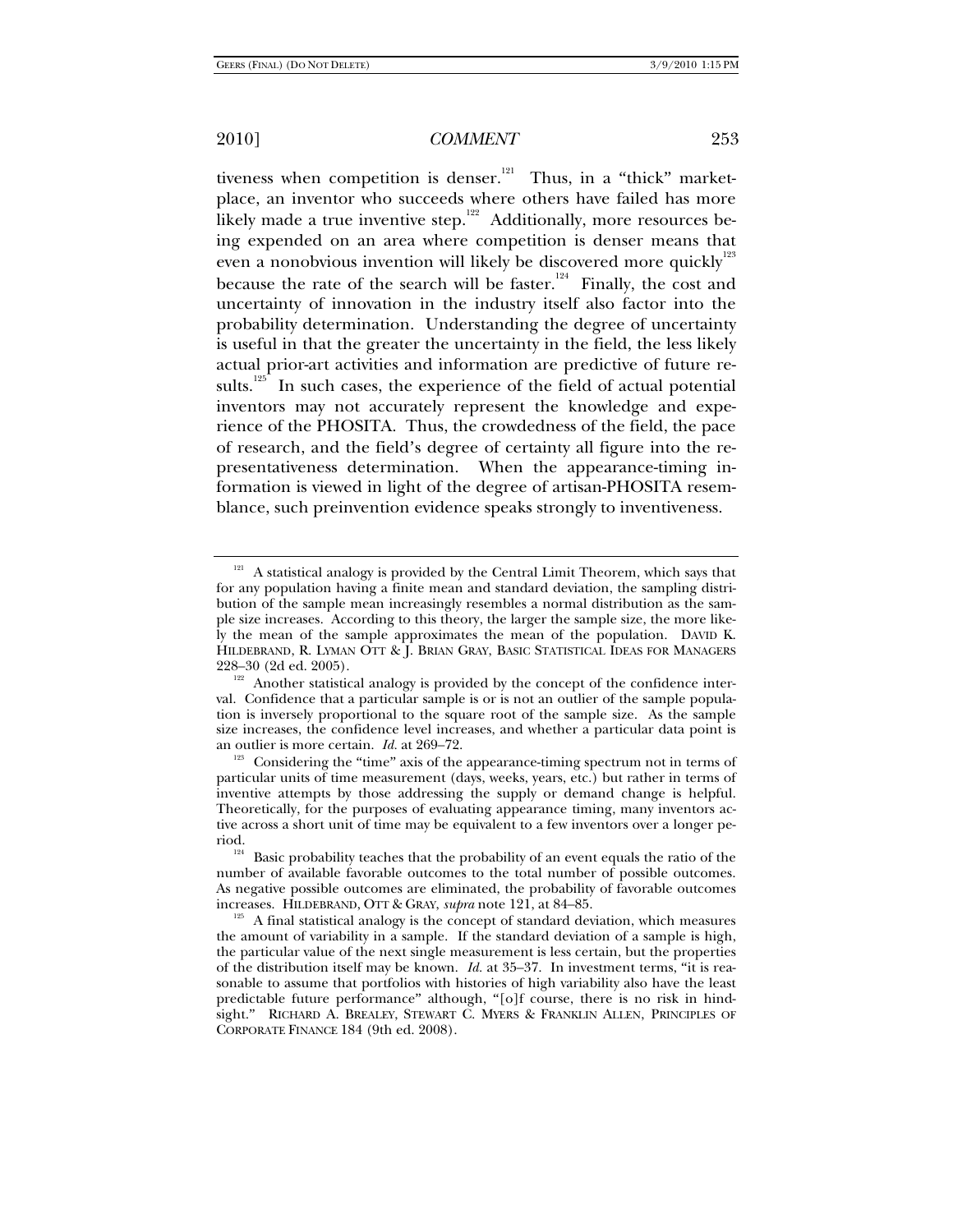b. Objective Evidence After the Time of Invention

After the time of invention, additional factors emerge that may corroborate the obviousness or nonobviousness of the invention. These factors speak to how the marketplace perceives the invention and can indicate an extension beyond the ordinary level of skill and inventiveness in the art. Generally, these provide later-in-time objective evidence to bolster the obviousness evidence that was available at the time of the invention. For example, to the extent that commercial success is due to the merit of the invention, it may be a sign of nonobviousness.<sup>126</sup> Great commercial success implicitly suggests that the market harbored a long-felt need that others failed to satisfy<sup>127</sup> and thus can be used postinvention to corroborate evidence of longfelt need and failure of others at the time of invention.<sup>128</sup>

Likewise, use of the invention by competitors—whether by licensing, copying, or infringing—is a corollary and corroborative of the failure of others in the field.<sup>129</sup> Both legal and illegal forms of copying suggest that while a competitor was interested in satisfying a market demand in other ways, it was unable or unwilling to do so.<sup>13</sup>

 $\overline{\mathrm{e}}^{\mathrm{e}}$  In fact, Judge Hand felt that commercial success was only relevant as an indicator of nonobviousness when preceded by a long-felt but unmet need. *See* Ruben Condenser Co. v. Aerovox Corp., 77 F.2d 266, 268 (2d Cir. 1935).

 $126$  Both the Supreme Court and Federal Circuit have accepted commercial success as evidence of nonobviousness in many cases. *See, e.g.*, Goodyear Tire & Rubber Co. v. Ray-O-Vac Co., 321 U.S. 275, 279 (1944) (upholding lower-court determination based on finding of commercial success); Akzo N.V. v. U.S. Int'l Trade Comm'n., 808 F.2d 1471, 1481 (Fed. Cir. 1986). But a nexus must exist between the patent's claim and the commercial success. *See, e.g.*, Cable Elec. Prods., Inc. v. Gen-mark, Inc., 770 F.2d 1015, 1027 (Fed. Cir. 1985).

<sup>&</sup>lt;sup>127</sup> E.g., Dickey-John Corp. v. Int'l Tapetronics Corp., 710 F.2d 329, 346 (7th Cir. 1983) ("If the patent in issue filled a need that was not only genuine, but long felt that is, long *consciously* recognized—the inference is that for a long period of time actual artisans were attempting to solve the problem. The greater the need, and the longer it was felt, the stronger the inference.").

<sup>&</sup>lt;sup>129</sup> See, e.g., Advanced Display Sys. v. Kent State Univ., 212 F.3d 1272, 1285 (Fed. Cir. 2000) (finding defendant's "wholesale copying of the claimed invention"—after "entirely unsuccessful" independent efforts—to be "compelling evidence of nonobviousness"); Dow Chem. Co. v. Am. Cyanamid Co., 816 F.2d 617, 622 (Fed. Cir. 1987) (noting that the defendant "tried but failed to develop the claimed invention and copied it instead"); Vandenberg v. Dairy Equip. Co., 740 F.2d 1560, 1567 (Fed. Cir. 1984) (finding that evidence of copying is particularly useful "where the copyist had itself attempted for a substantial length of time to design a similar device, and had

failed"). 130 *See, e.g.*, Panduit Corp. v. Dennison Mfg. Co., 774 F.2d 1082, 1099 (Fed. Cir. 1985) ("That [defendant], a large corporation with many engineers on its staff, did not copy any prior art device, but found it necessary to copy the [invention] of the claims in suit, is equally strong evidence of nonobviousness."), *vacated*, 475 U.S. 809 (1986) (questioning the standard of review applied by the Federal Circuit).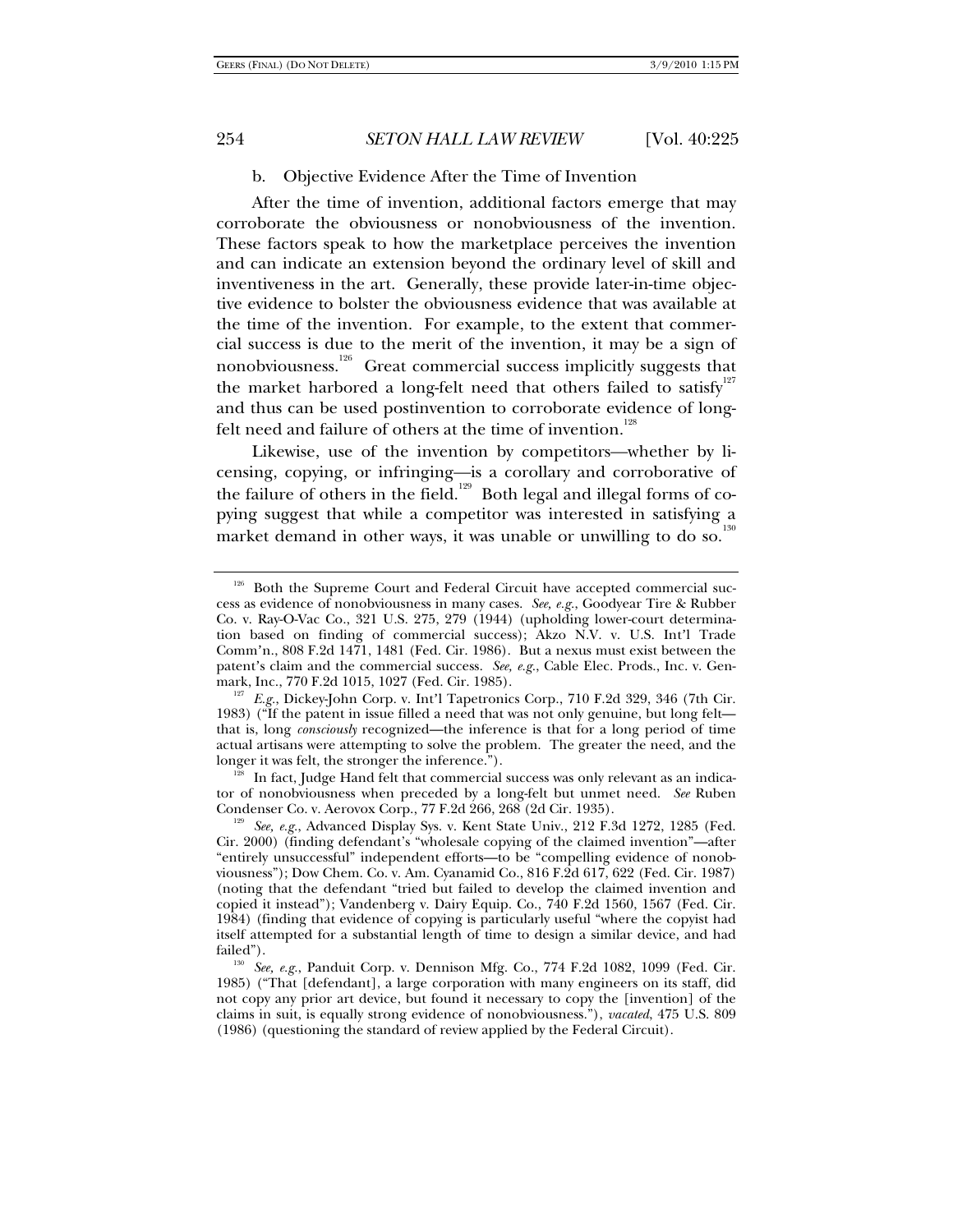This may mean that the innovator discovered a solution that was not obvious to others of ordinary skill and thus suggests the nonobviousness of the invention.

Finally, artisans' statements of professional approval or disapproval are the equivalent of a retrospective analysis of the prior-art situation by those skillful in the art. $131$  While it may not be a perfect hindsight evaluation because artisans are not necessarily equivalent to theoretical PHOSITAs, this evidence has the advantage both of being from a backward-looking point of view (similar to a court's determination) and of deriving from intimate background knowledge in the field of the invention (greater than that of a typical court).<sup>132</sup> Given these corroborative functions, postinvention evidence of commercial success, copying, and artisans' statements should be given weight as additional objective evidence.

## 3. Emphasizing Objective Evidence as the Best Way to Understand *Graham*'s PHOSITA

After *KSR*, any obviousness determination should be increasingly fact- and evidence-based. Rather than considering objective evidence as "secondary," such evidence should form a critical part of the *Graham* analysis. This evidence helps to understand the inventive position of the PHOSITA beyond the assistance provided by the bare construct of the *Graham* comparison; it is used to see what the gap between the prior art and the claimed invention means—whether it represents a true inventive step. The objective evidence available at the time of invention informs the inquiry into the level of skill and inventiveness of the artisans in the field (e.g., appearance timing, including long-felt need and the success or failure of others) and tells how closely this approximates the PHOSITA and future results by informing the probability of representativeness (e.g., density of compe-

<sup>131</sup> *See, e.g.*, Libbey-Owens-Ford Co. v. BOC Group, Inc., 655 F. Supp. 897, 914–16 (D.N.J. 1987) (citing an alleged infringer's statements of praise made prior to litigation as "a strong indication of the non-obviousness" of the invention); *cf.* Minn. Mining & Mfg. v. Smith & Nephew, PLC, No. 3-91 CIV 274, 1992 U.S. Dist. LEXIS 22785 (D. Minn. July 27, 1992) (ordering discovery of marketing and sales data relating to defendant's allegedly infringing products as probative of both the patent's nonobviousness and defendant's subjective beliefs about the "relative uniqueness, superior-

ity and marketability of a disputed patent"). 132 For a discussion of this issue, see Rebecca S. Eisenberg, *Obvious to Whom? Evaluating Inventions from the Perspective of PHOSITA*, 19 BERKELEY TECH. L.J. 885, 888 (2004). In particular, artisans' statements can somewhat mitigate the fundamental dangers of hindsight bias in patent law that were evidenced in the *KSR* decision after-the-fact determinations based on common sense made by those with little relevant technical knowledge. *See supra* notes 16–17, 61–62, 67 and accompanying text.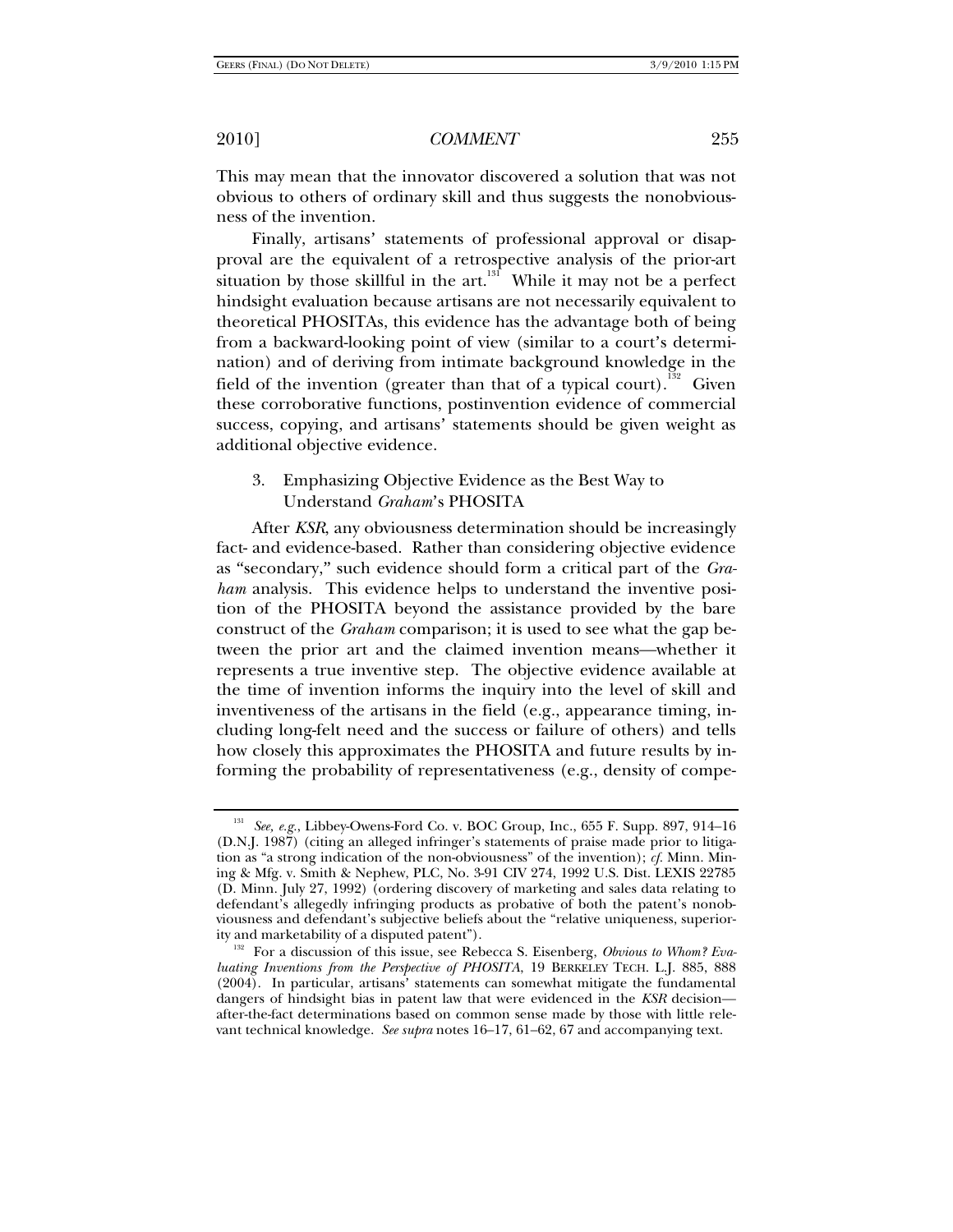tition, pace, and uncertainty of innovation). Additional objective evidence available at the time of litigation and potentially prosecution (e.g., commercial success, copying by others, and artisans' statements) corroborates the pre-existing objective evidence but probably commands less importance because of the significant influence of other activities by the inventor.

As noted in  $\mathit{KSR}^{^{133}}$  a frequent complaint $^{^{134}}$  about the use of "secondary considerations" is the lack of available evidence, $135$  but finding the evidence is easier if the inquiry is considered in broader terms than usual. For instance, long-felt need and the failure of others require specific evidence satisfying predefined notions. If these are reconstrued as considerations of "appearance timing," *any* evidence can be used to understand where the PHOSITA lies relative to the continuum of possible skill and inventiveness. In a complementary fashion, the probability of representativeness reveals how well this objective evidence, to whatever extent it is available, represents the PHOSITA and the PHOSITA's theoretical inventive activity.

# *B. Objective Evidence Directly Demonstrates the Innovation Needs of Different Industries*

The true test of an obviousness analytical framework that is grounded in objective evidence is its suitability to the ever-changing needs of patent-dependent industries. Not only is objective evidence more attuned to the needs of the fact finder without skill in the art, but also, because it flows directly from the inventive circumstances within the art, it provides the best evidence of industry needs and how the patent system can appropriately respond to those needs.

<sup>133</sup> KSR Int'l Co. v. Teleflex Inc., 550 U.S. 398, 425–26 (2007); *supra* text accom-

panying note 59.<br><sup>134</sup> In conjunction with his empirical study of hindsight bias, Professor Gregory Mandel's review of Federal Circuit and district court obviousness decisions reveals that traditional "[s]econdary consideration evidence appears to affect only a small percentage of non-obvious decisions." Gregory N. Mandel, *Patently Non-Obvious: Empirical Demonstration that the Hindsight Bias Renders Patent Decisions Irrational*, 67 OHIO ST. L.J. 1391, 1425 (2006). Professor Mandel argues that this is insufficient to mitigate the hindsight bias that he observed in his study. *Id.*

<sup>&</sup>lt;sup>135</sup> Furthermore, a lack of evidence of traditional secondary considerations (commercial success, long-felt but unmet need, copying, etc.) was previously considered to have no bearing whatsoever on the obviousness determination. *See, e.g.*, Custom Accessories, Inc. v. Jeffrey-Allan Indus., Inc., 807 F.2d 955, 960 (Fed. Cir. 1986); Medtronic, Inc. v. Intermedics, Inc., 799 F.2d 734, 739 n.13 (Fed. Cir. 1986); Steven P. Smith & Kurt R. Van Thomme, *Bridge Over Troubled Water: The Supreme Court's New Patent Obviousness Standard in* KSR *Should Be Readily Apparent and Benefit the Public*, 17 ALB. L.J. SCI. & TECH. 127, 189 (2007). Thus, the conceptualization of objective evidence as a continuum departs from this convention.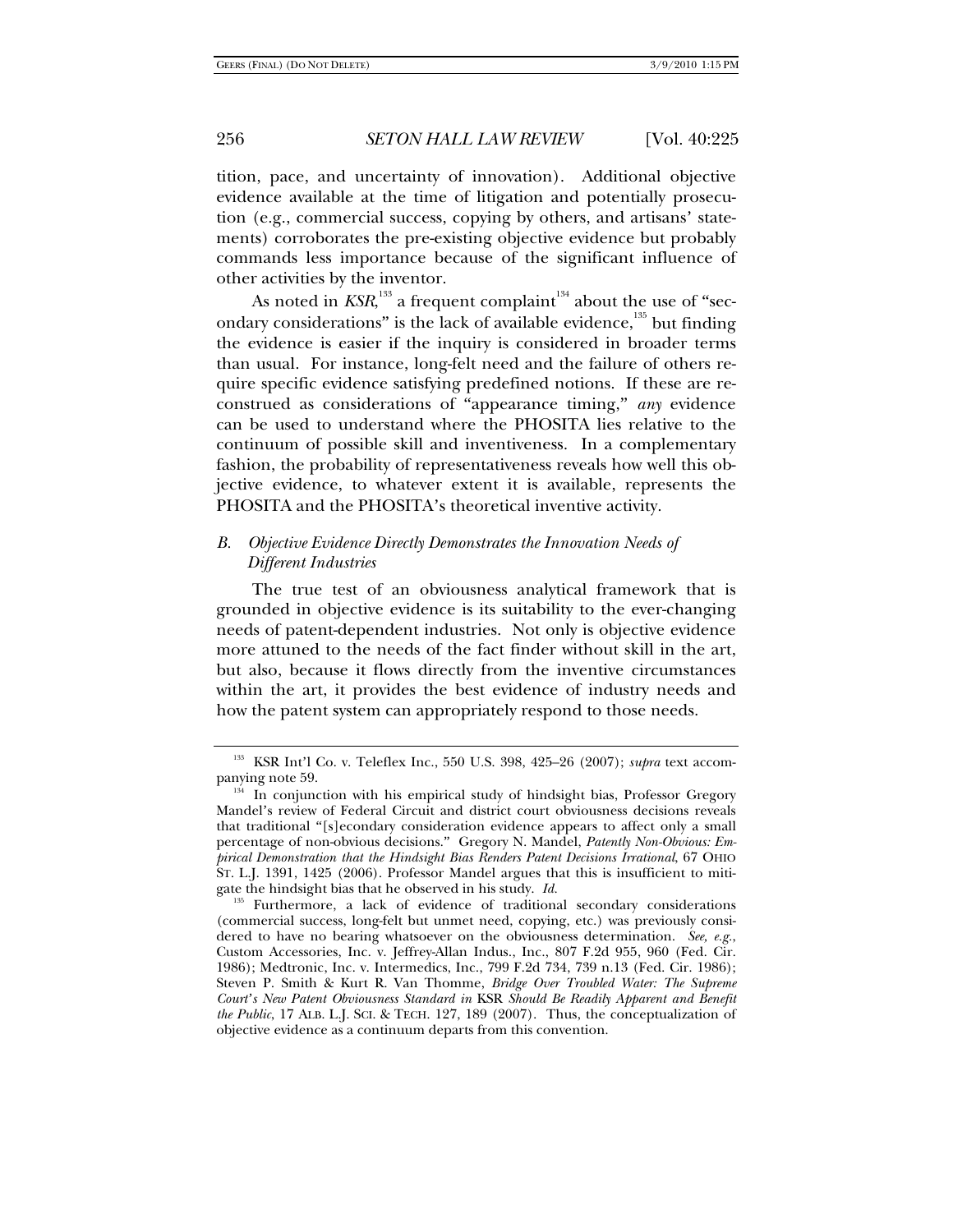### 1. Industrial Contexts

To understand the implications of a one-size-fits-all patent system across the range of applicable technologies, conditions in three disparate industries are analyzed: the mechanical, pharmaceutical, and computer industries. As the tentative foundation for new obviousness jurisprudence, the *KSR* decision can be considered the mechanical-arts benchmark from which decisions based on other technologies will depart. The patent system was originally created primarily to protect mechanical technologies,<sup>136</sup> and so the development of the field extends back to at least the inception of the patent system.<sup>137</sup> Therefore, the mechanical arts are unsurprisingly generally well developed and well understood in comparison to most other patent-utilizing technology fields, $\overline{138}$  and developments in the mechanical arts are now patented with less and less frequency.<sup>139</sup> Thus, in many cases, "common sense" may be enough for most people to understand developments in this field because inventions (such as the brake pedal in *KSR*) have components that are readily identifiable and whose functions frequently can be understood intuitively by nonartisans.<sup>140</sup> The well-developed character of the field and the layperson's ease of grasping general concepts make the mechanical arts an appropriate baseline in the obviousness determination. They serve a similar function as a representative of the middle ground between the disparate needs of the computer and pharmaceutical industries; while the mechanical arts cover a broad range of development uncer-

<sup>&</sup>lt;sup>136</sup> Historical circumstances suggest that patent law doctrines were created with primarily mechanical inventions in mind:

The "useful arts" envisioned by the Framers were mechanical inventions useful in a primarily agrarian economy. . . . As late as 1950, though, most inventions were still mechanical in nature. It is only in the last half-century . . . that patent law has lost its primarily mechanical character, branching out into biotechnology, semiconductors, computer hardware and software, electronics, and telecommunications.

Burk & Lemley, *supra* note 79, at 1159; *see also* Allison & Lemley, *supra* note 77, at 79. 137 *See* Burk & Lemley, *supra* note 79, at 1159 (contrasting this history with the rel-

<sup>&</sup>lt;sup>138</sup> E.g., *In re* Fisher, 427 F.2d 833, 839 (C.C.P.A. 1970) (characterizing "mechanical or electrical elements" as "involving predictable factors" with "performance characteristics predicted by resort to known scientific laws" and characterizing "most chemical reactions and physiological activity" as "involving unpredictable factors").

<sup>&</sup>lt;sup>139</sup> Allison & Lemley, *supra* note 77, at 93. 140 For example, the *KSR* decision "originated from litigation revolving around a relatively simple automobile mechanical patent involving technology with which most are familiar." Smith & Van Thomme, *supra* note 135, at 134.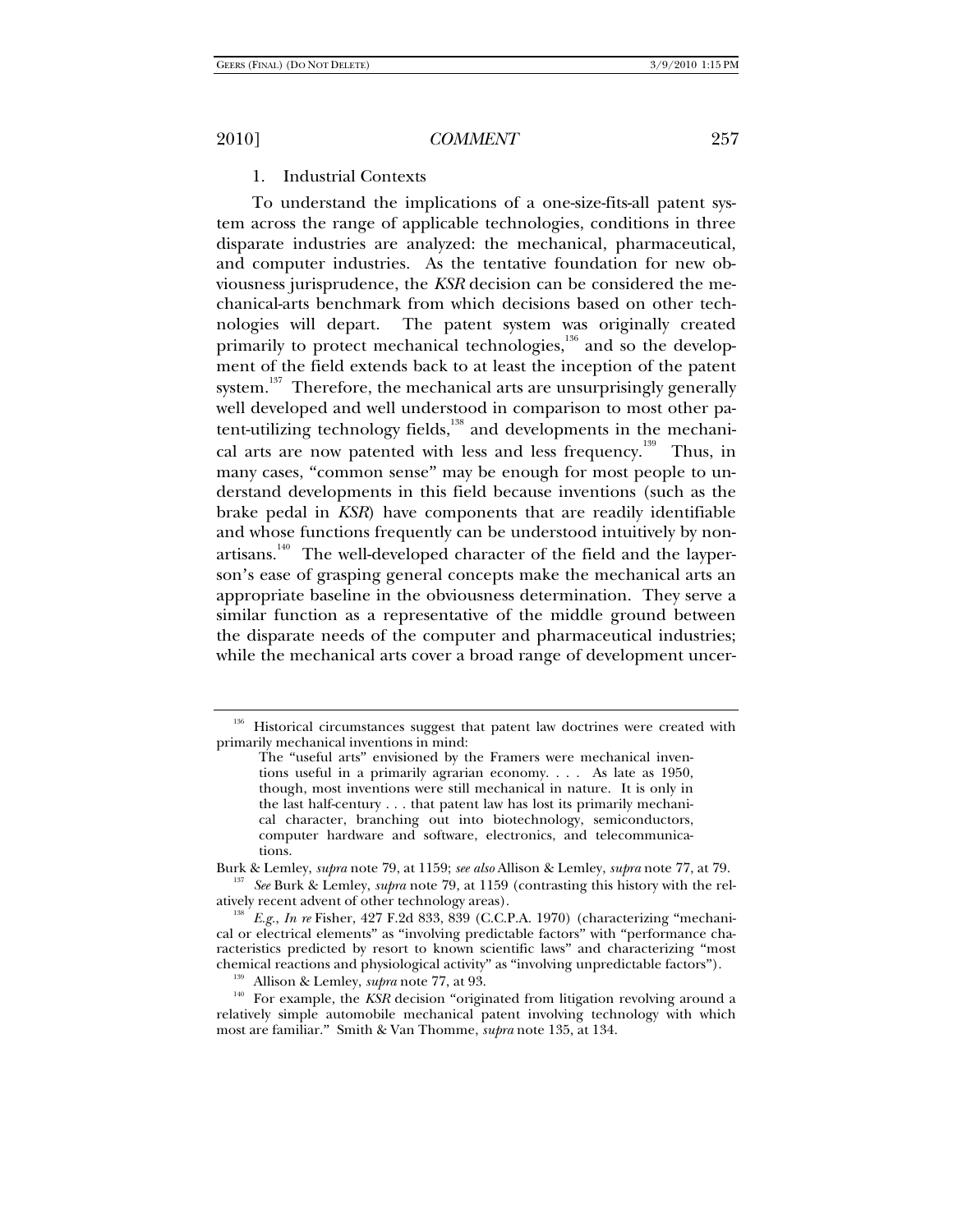tainty, cost, and speed, as well as varying degrees of patent coverage, $141$ the computer and pharmaceutical industries occupy the extremes of these spans.

In contrast to the mechanical arts, the computer industry is characterized by a relatively short product development cycle, low capital intensity, and a short product life cycle.<sup>142</sup> Generally, products are rapidly superseded by new generations in the marketplace (frequently within a year or two)<sup>143</sup> and may be readily copied and sold.<sup>144</sup> Programs and equipment can be developed from scratch or, more frequently, based on improvements or modifications of previous applications.145 In addition, the software marketplace is not extensively government regulated but instead relies on voluntary standards developed by industry members.<sup>146</sup> With respect to the industry's pa-

<sup>&</sup>lt;sup>141</sup> This is due in part to the broad range of industrial applicability of mechanical inventions in contrast to the narrower industrial settings of pharmaceutical and computer arts. Many mechanical inventions encompass automotive, medical device, or electronic technologies, for example, with corresponding and distinct innovation and patenting patterns. *See* Allison & Lemley, *supra* note 77, at 89, 91–94.<br><sup>142</sup> *See* FED. TRADE COMM'N, *supra* note 69, ch. 3, at 2 ("[C]omputer hardware and

software industry representatives . . . described an innovation process that is generally significantly less costly than in the pharmaceutical and biotech industries, and they spoke of a product life cycle that is generally much shorter.").

<sup>&</sup>lt;sup>143</sup> See supra note 87 and accompanying text. For example, Apple has released a new generation of its "Classic" iPod every year since its introduction of the first model. Apple.com, Identifying iPod Models, http://support.apple.com/kb/HT1353 (last visited Feb. 18, 2010). This is consistent with an incremental or cumulative nature of product development. *See infra* note 145 and accompanying text.

<sup>&</sup>lt;sup>144</sup> This is obviously not unique to this industrial context given the general function of patents to prevent copying by competitors, and industry members express conflicting opinions on the value of patents in preventing such "free riding." *See* FED. TRADE COMM'N, *supra* note 69, ch. 3, at 48–49. It is nonetheless pervasive and problematic for many reasons. *See, e.g.*, Brian Grow et al., *Dangerous Fakes: How Counterfeit, Defective Computer Components from China Are Getting into U.S. Warplanes and Ships*, BUSINESSWEEK, Oct. 2, 2008, at 34, *available at* http://www.businessweek.com/ magazine/content/08\_41/b4103034193886.htm (underscoring the dangerous and pervasive problem of counterfeit computer components purchased by the U.S. mili-

tary). 145 FED. TRADE COMM'N, *supra* note 69, ch. 3, at 44–45; Richard C. Levin, President, Yale Univ., Speech at the FTC/DOJ Joint Hearings on Competition and Intellectual Property Law and Policy in the Knowledge-Based Economy (Feb. 6, 2002), *available at* http://www.ftc.gov/opp/intellect/020206ftc.pdf ("[I]n contrast to this discrete nature of chemical and pharmaceutical products, in other key technologies, such as microelectronics, telecommunications and computers, [progress] was cumulative."); *see also* Julie E. Cohen & Mark A. Lemley, *Patent Scope and Innovation in the Software Industry*, 89 CAL. L. REV. 1, 41 (2001) (discussing the impact of cumulative innovation on the scope of patent protection).

<sup>&</sup>lt;sup>146</sup> See, e.g., Brian Kahin, Computer & Commc'ns Indus. Assoc., Patent Reform FOR A DIGITAL ECONOMY 24 (2006), *available at* http://www.ccianet.org/CCIA/ files/ccLibraryFiles/Filename/000000000081/CCIA\_WP\_PatReformDigEcon.pdf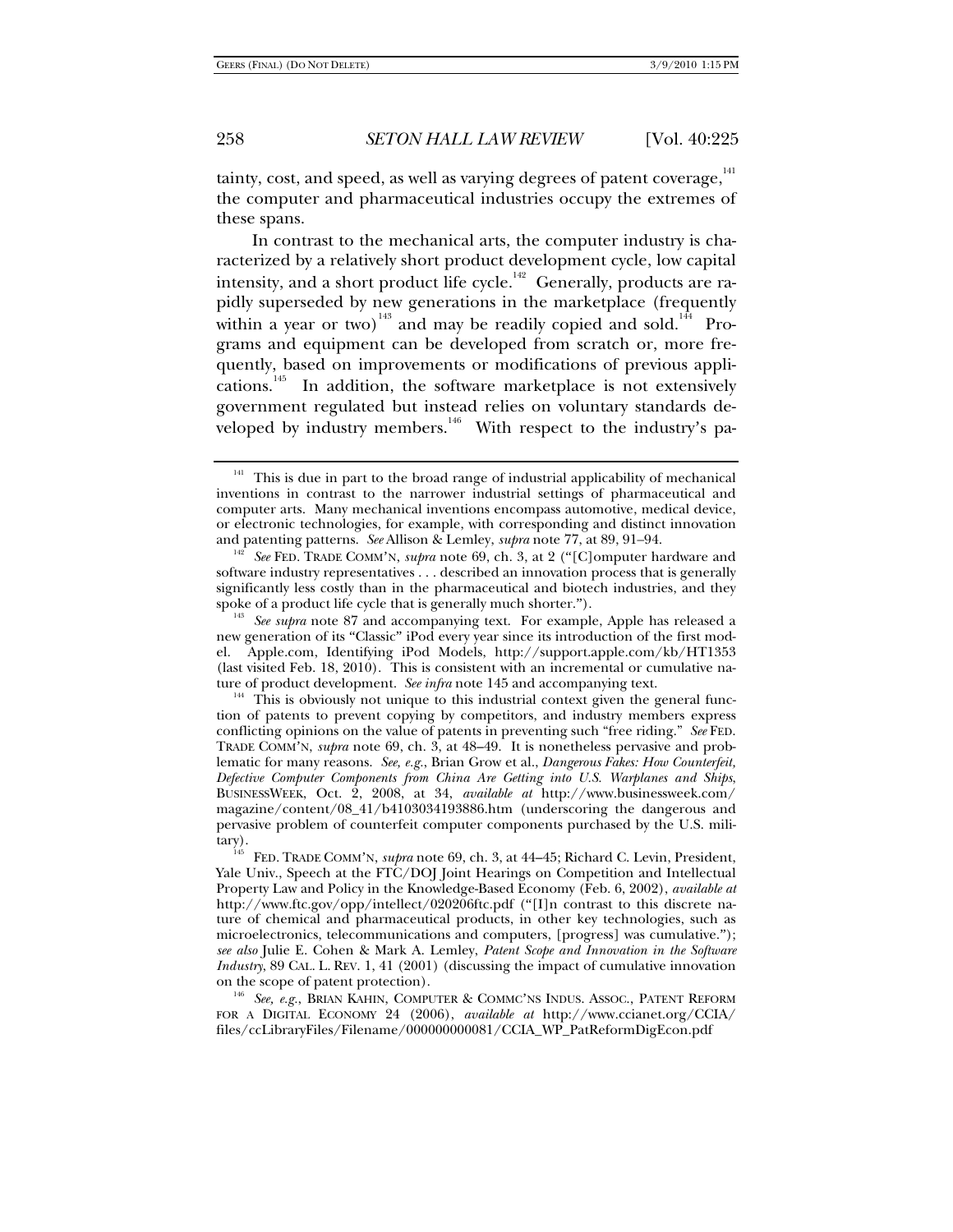tenting needs, the complexity of electronics products poses special patenting problems. Because a wide array of features, components, functions, etc., are encompassed within each product—each of which may be patentable individually <sup>147</sup>—generally no one-to-one correspondence exists between a patent and a product in the computer industry.<sup>148</sup> For these reasons, the computer industry is particularly vulnerable to patent thickets, innocent infringement, and patent trolling, $149$  and the computer industry has thus led the call for patent  $reform.<sup>150</sup>$ 

Strongly opposing any patent reform, and in stark contrast to the computer industry, is the pharmaceutical industry, where a handful of patents generally protect a long-lived product.<sup>151</sup> A pharmaceutical company generally relies on a short list of patented, marketed products to support its entire operation, $152$  which is characterized by a long product development cycle, high capital intensity, and a generally long but variable product life cycle.<sup>153</sup> With

<sup>149</sup> *Id.*; FED. TRADE COMM'N, *supra* note 69, ch. 3, at 34–41 (discussing the problems of "patent thickets" and "non-practicing entities" such as "'professional' patent asser-

<sup>150</sup> E.g., KAHIN, *supra* note 146, at 5 ("Today, talk of reform is widespread and loudly voiced, especially in the high-tech community. Is the patent system broken?<br>Many in information technology say that it is  $\dots$ .").

 $^{151}$  *Id.* at 6 ("Yet efforts to reform the system through legislative action are easily paralyzed by highly motivated contending interests. Pharmaceutical companies with a handful of patents protecting billions of dollars in drug investment do not want to see the value or power of these patents diminished in any way.").<br><sup>152</sup> FED. TRADE COMM'N, *supra* note 69, ch. 3, at 5 ("The brand-name companies'

trade association reports that most newly marketed drugs do not cover their average development costs. Brand-name companies typically rely on a small number of 'blockbuster' drugs to recoup their overall investment in innovation, including R&D costs for failed products."); *see also* PHARM. RESEARCH & MFRS. OF AM., *supra* note 85, at 3. 153 Pharmaceutical and biotech corporate representatives described the indus-

tries' innovation as "costly and unpredictable, requiring significant amounts of pioneering research to discover and test new drug products." FED. TRADE COMM'N, *supra* note 69, ch. 3, at 1. These firms desire patents to prevent free-riding by rivals so as to ensure that the firms "recoup the substantial capital investments made to discover, test, and obtain regulatory approval of new drug products," and they emphasized the

<sup>(</sup>"Cognizant of the need to spur innovation and create new markets, IT firms invest heavily in developing standards. Freely usable nonproprietary standards . . . were responsible for the rapid uptake and spectacular success of the Internet, the Web, and the many services and products built on top of these platforms.").

 $t^{147}$  *E.g.*, Kahin, *supra* note 78, at 390 (observing that in "the extreme complexproduct environment associated with information technology[,] . . . an inexpensive product may contain thousands, perhaps tens or hundreds of thousands of potentially patentable functions and components"). 148 *Id.*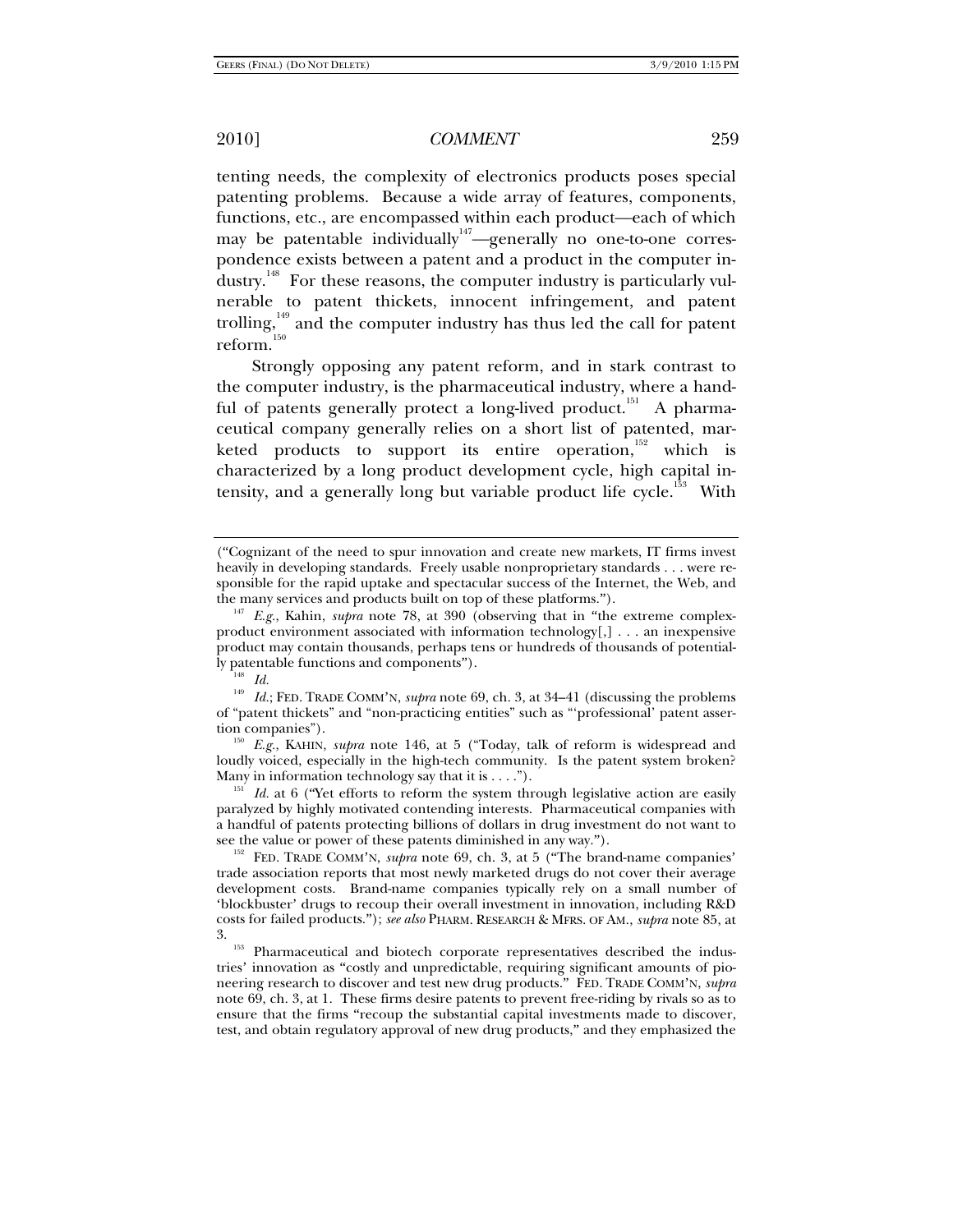respect to the industry's patenting needs, the length of a product development cycle is typically long but extremely unpredictable because of considerable uncertainty in innovation.<sup>154</sup> With respect to patentholder revenue, the effective patent life is comparatively short<sup>155</sup> because the research, development, and regulatory-approval processes are so lengthy.<sup>156</sup> Finally, the pharmaceutical marketplace requires regulatory approval for entry,157 a burden not as common outside this industry. Thus, to support the cost and uncertainty of product development, pharmaceutical innovation requires generally strong patent protection.<sup>158</sup>

2. Developing Industry-Specific Factual Presumptions

When undertaking a factual, evidence-based inquiry in conjunction with a post-*KSR* obviousness determination, the characteristics of each industry at the time of invention will necessarily play an important role. To the extent that such characteristics are generalizable across each industry, the objective evidence examined and weighed in the obviousness determination may be generalizable as well. Of course, some evidence may require a true case-by-case analysis even within an industry, such as where generalities do not apply to the circumstances of a particular case. Yet a properly applied factual presumption on elements of the obviousness determination lends a desirable consistency to the analysis and ensures that the needs of the industry are properly addressed.

In contrast to how some have characterized previous obviousness determinations,<sup>159</sup> these presumptions are factual, not legal. Previous

importance of patent protection in attracting necessary high-risk capital investments. *Id.*

Id. ch. 3, at 16 ("'[T]he pharmaceutical industry is several times more R&D intensive than any other industry.' R&D is particularly lengthy for biotechnology firms, because biotechnology innovation is more uncertain than innovation in other industries."). 155 According to the pharmaceutical industry group The Pharmaceutical Research

and Manufacturers of America (PhRMA), the effective patent life of drug patents is shortening and will likely continue to do so. PHARM. RESEARCH & MFRS. OF AM., *supra* note 85, at 16 ("While total patent life in the U.S. is 20 years, for medicines, much of that span is spent in research and development. For example, drugs with more than \$100 million in annual sales had an effective patent life of 11 years in 2003 through 2005. There is evidence that effective patent life is shortening and will continue to

decline.").<br>
<sup>156</sup> *Id.* at 3 ("[T]he R&D process takes an average of 10 to 15 years.").<br>
<sup>157</sup> *See id.* at 4–5.<br>
<sup>158</sup> *See supra* note 153 and accompanying text.<br>
<sup>159</sup> *See generally* Burk & Lemley, *supra* note 79. P that Federal Circuit decisions have developed separate standards for particular in-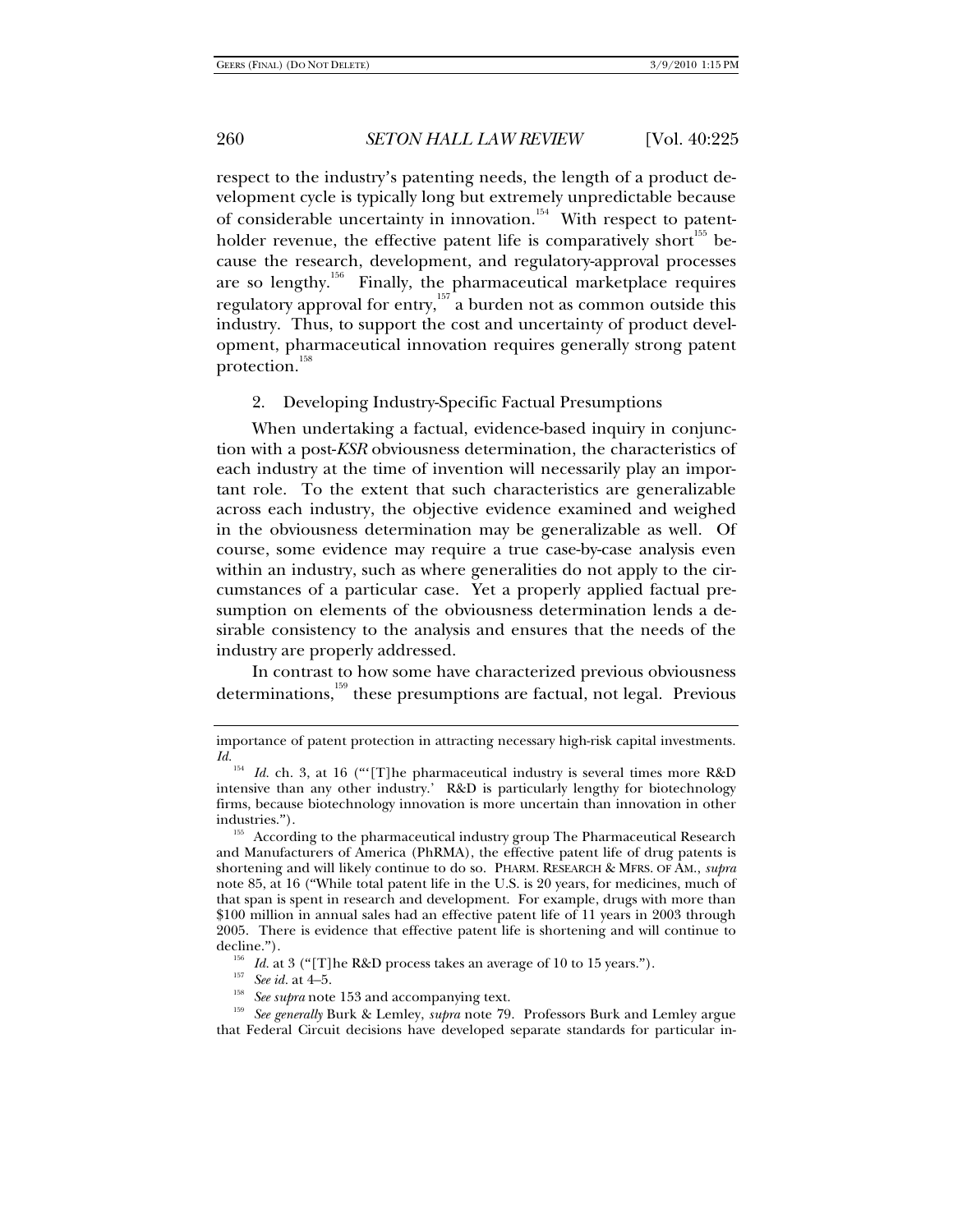decisions have been criticized for too closely following judicial, rather than technology and innovation, trends:

We just keep replicating the old results based on the old precedents, whether they have kept pace with changes in business, changes in technology, or changes of a different sort.... [W]e just get the Federal Circuit talking to itself, with the brief writer just being the echo of what we wrote in all those prior cases. And then we write some more cases, and the cycle just goes on and on and on. And it certainly lacks the benefit of being tightly wired to the evolving reality.

Courts risk turning factual presumptions into de facto legal presumptions when they refer to previous decisions rather than to the true factual underpinnings of the inventive process, and the criticism of the technology-specificity of obviousness determinations suggests that this often leads to incorrect results. Yet a properly understood factual presumption may be rebutted easily by an accurate factual inquiry<sup>161</sup> and acts as a safeguard against overreliance.

Although the concept of generalizing to factual presumptions may be useful, this is only true when attempting to understand the theoretical mindset of the PHOSITA at the time of the invention. Postinvention presumptions are not proper because postinvention objective evidence merely corroborates obviousness inferences based on circumstances at the time of invention and does not teach anything new about the PHOSITA. These later considerations may be deemed truly "secondary." The particular circumstances of each industry speak to the utility and appropriate weight of this postinvention corroborative evidence for the fact finder, but they do not suggest a place for ex post facto evidence within a presumed starting point of obviousness or nonobviousness.

Thus, for each industry, understanding exactly where preinvention presumptions are appropriate and how best to apply them is useful. Industrial characteristics must be considered with respect to the appearance-timing analysis, the probability of representativeness, and the secondary corroborative evidence, but only the former two inform the primary factual presumption.

dustries by "substitut[ing] caricature for a nuanced understanding of the technology" and warn that these standards are then applied deferentially in subsequent deci-

if Islam Kahin, *supra* note 78, at 396 (quoting Judge Michel of the Federal Circuit).<br><sup>161</sup> Experience has shown that a misunderstood "legal" presumption is not as easily ignored. Burk & Lemley, *supra* note 79, at 1185.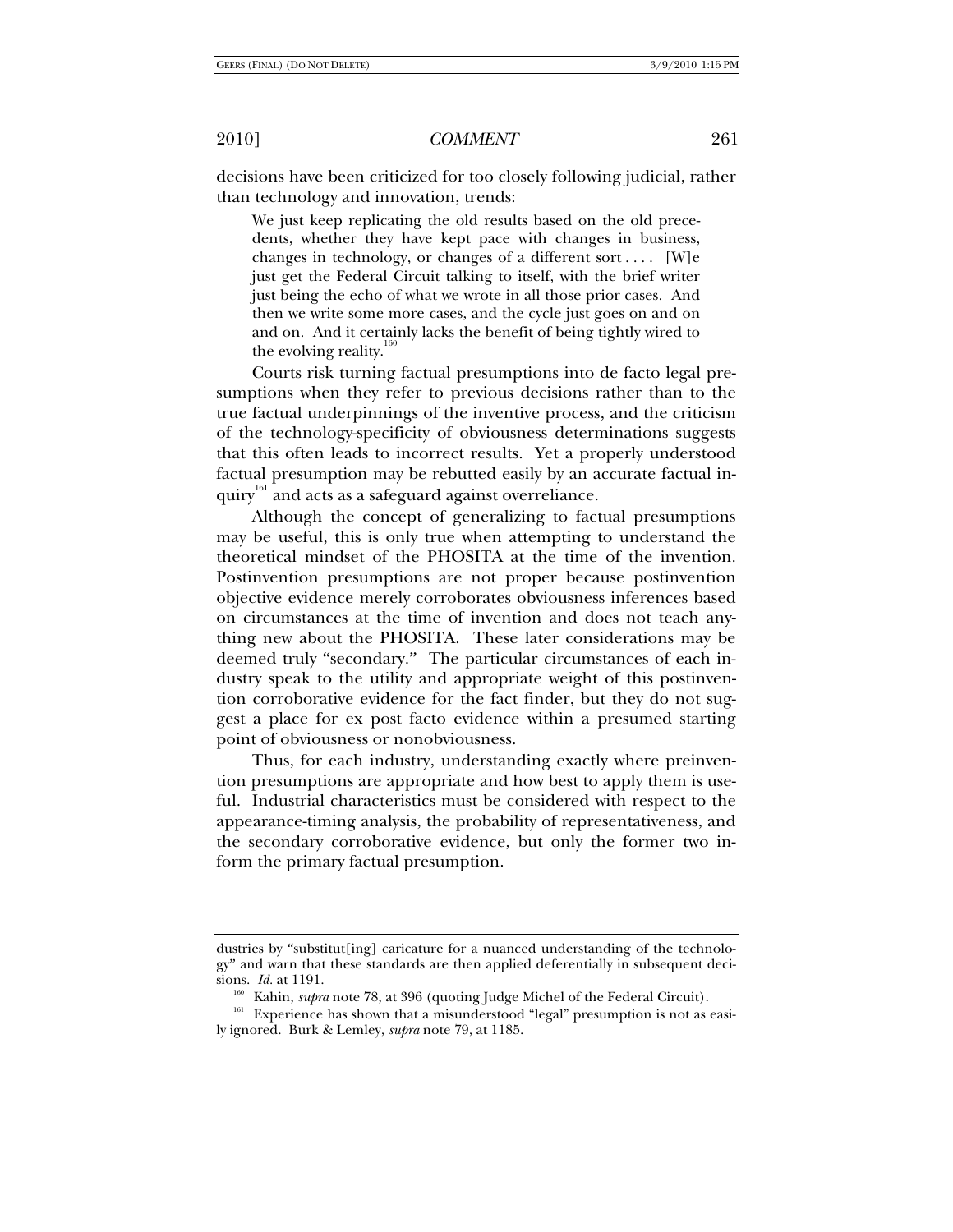# 3. Applying Industrial Characteristics to Achieve the Proper Factual Presumptions

First, an analysis of the characteristics of the mechanical arts suggests a preinvention factual presumption of obviousness. Although appearance timing necessarily depends on when the invention appears in relation to the appearance of a supply or demand change, the advanced development of the mechanical arts means that these inventions generally appear quickly, $162$  though significant variability exists.<sup>163</sup> The present comparatively extensive understanding of the underlying principles, clear from the prior art, means that developments are frequently rapid, $164$  which creates a significantly larger hurdle to demonstrating nonobviousness than was present historically. Because of this significant suggestion of obviousness, evidence of long-felt but unmet need or the failure of others is particularly relevant and persuasive. These considerations strongly suggest nonobviousness when viewed against the backdrop of the high level of ordinary skill in the art. Likewise, the adeptness of the actual mechanical engineer probably is considerably representative of the theoretical PHOSITA in the mechanical arts. Although the density of competition is likely to be case-specific and particular to the object of the invention, the cost and uncertainty of innovation in the mechanical arts is sufficiently low that even the successes or failures of a few artisans can demonstrate whether the problem can be solved using only the level of ordinary skill. Thus, these industrial characteristics suggest a strong factual presumption of obviousness, although evidence of nonobviousness likewise has significant weight given the broader spectrum of particular industrial settings that the mechanical arts encompass.<sup>165</sup>

If a mechanical invention faces a high burden to show nonobviousness, postinvention objective evidence of commercial success, copying, or artisan praise is particularly important to rebut this factual presumption. Similar to the preinvention analysis, the presence of these factors may have considerable weight where a high level of ordinary skill is apparent. Commercial success and copying because of the technical merit of the invention can demonstrate nonobviousness because a range of alternative solutions is likely in a welldeveloped field. Likewise, given the lower complexity and uncertain-

<sup>&</sup>lt;sup>163</sup> See supra notes 138–40 and accompanying text.<br><sup>163</sup> See supra note 141 and accompanying text.<br><sup>165</sup> See supra note 141 and accompanying text.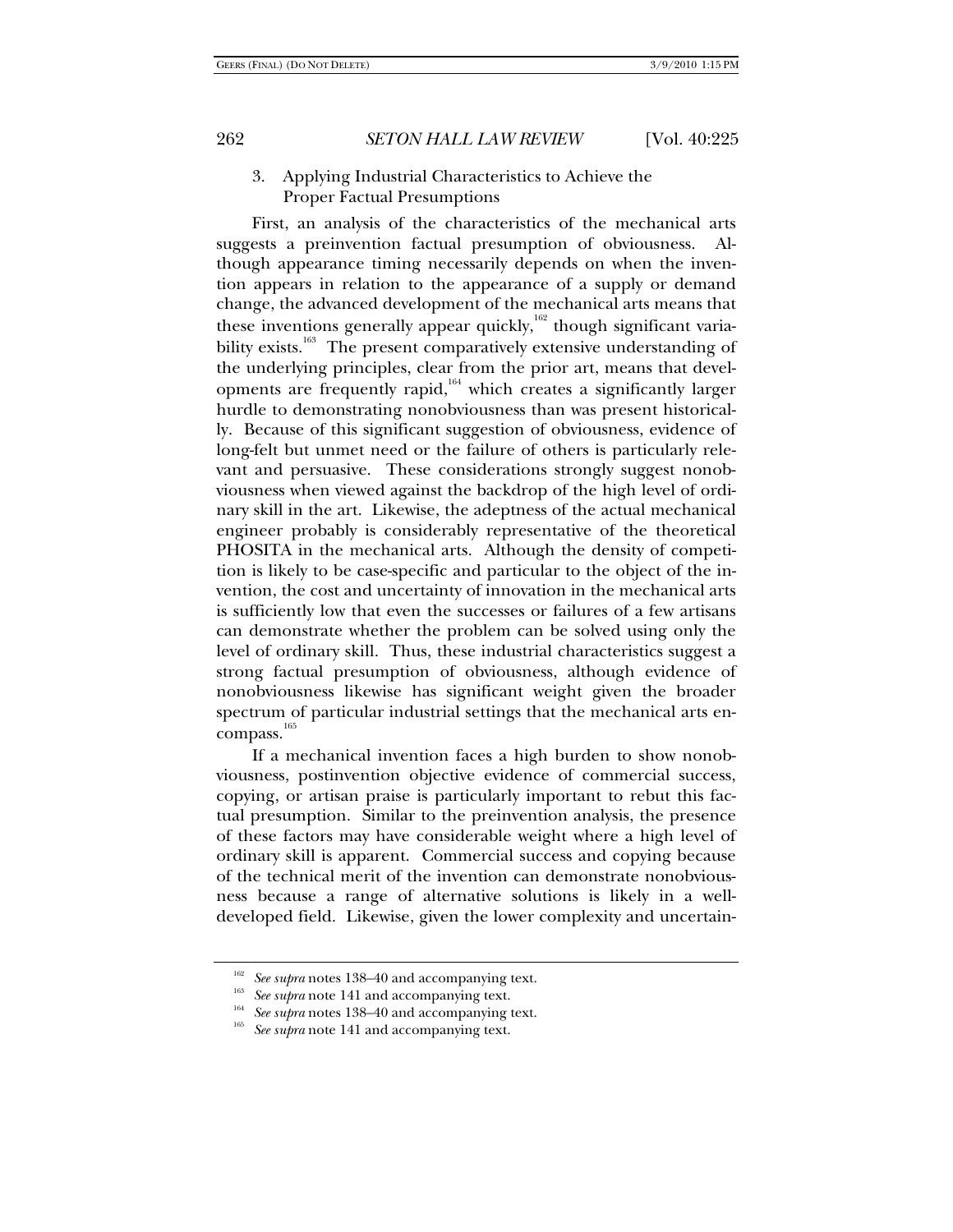ty of the field, laudatory statements by peers are likely to be rare unless a solution is nonobvious.<sup>166</sup> Such evidence is especially critical where the degree of variability in the sophistication of the mechanical arts results in a poor fit between the factual presumption and the actual inventive circumstances.

Recent decisions support this rebuttable factual presumption of obviousness. The *KSR* decision has shown that remarkably little is required to demonstrate obviousness in the mechanical arts; namely, prior-art references containing the elements and common sense will suffice. Although not expressly addressed in the decision, the court implied that objective evidence probably has to be quite strong to be considered a significant factor and overcome the presumption of obviousness. In the later Federal Circuit decision, *In re ICON Health &*  Fitness, Inc.,  ${}^{167}$  which concerned a treadmill containing a folding base that stayed upright by use of a spring mechanism, the court reaffirmed the high level of ordinary skill and the general presumption of the obviousness of combinations that was apparent in *KSR*. 168

Similarly, an analysis of the characteristics of the computer arts suggests a preinvention factual presumption of obviousness. Although computers and related technology are newer than mechanical endeavors, the art is nevertheless sophisticated and rapidly advancing.<sup>169</sup> Swift product-development timelines in response to changing market demands suggest that the appearance-timing analysis favors a factual presumption of obviousness. The high level of skill of the ordinary computer engineer, also evidenced by the ability to address technological challenges confidently, cheaply, and rapidly,<sup>170</sup> closely resembles that of the theoretical PHOSITA. Specific objective evidence suggesting nonobviousness thus has considerable impact when it contradicts these assumptions about the predictability and high level of skill in the art. In all these ways, the computer-arts analysis closely resembles the mechanical-arts baseline and its factual presumption of obviousness.

<sup>&</sup>lt;sup>166</sup> But examining the extent to which this evidence relates to the technical merit of the patented invention, as distinguished from the effects of other marketplace forces or of incorporation of the invention as a component of a larger product that is successful, copied, or praised, is always necessary. This is frequently referred to as the "nexus requirement." *See, e.g.*, Cable Elec. Prods., Inc. v. Genmark, Inc., 770 F.2d

<sup>1015, 1027 (</sup>Fed. Cir. 1985).<br><sup>167</sup> 496 F.3d 1374 (Fed. Cir. 2007).<br><sup>168</sup> *Id.* at 1380–82 (providing an analysis of the obviousness of a combination of<br>prior art references that echoes the analysis in *KSR*).

<sup>&</sup>lt;sup>169</sup> See supra notes 142–45 and accompanying text.<br><sup>170</sup> See supra notes 87–88 and accompanying text.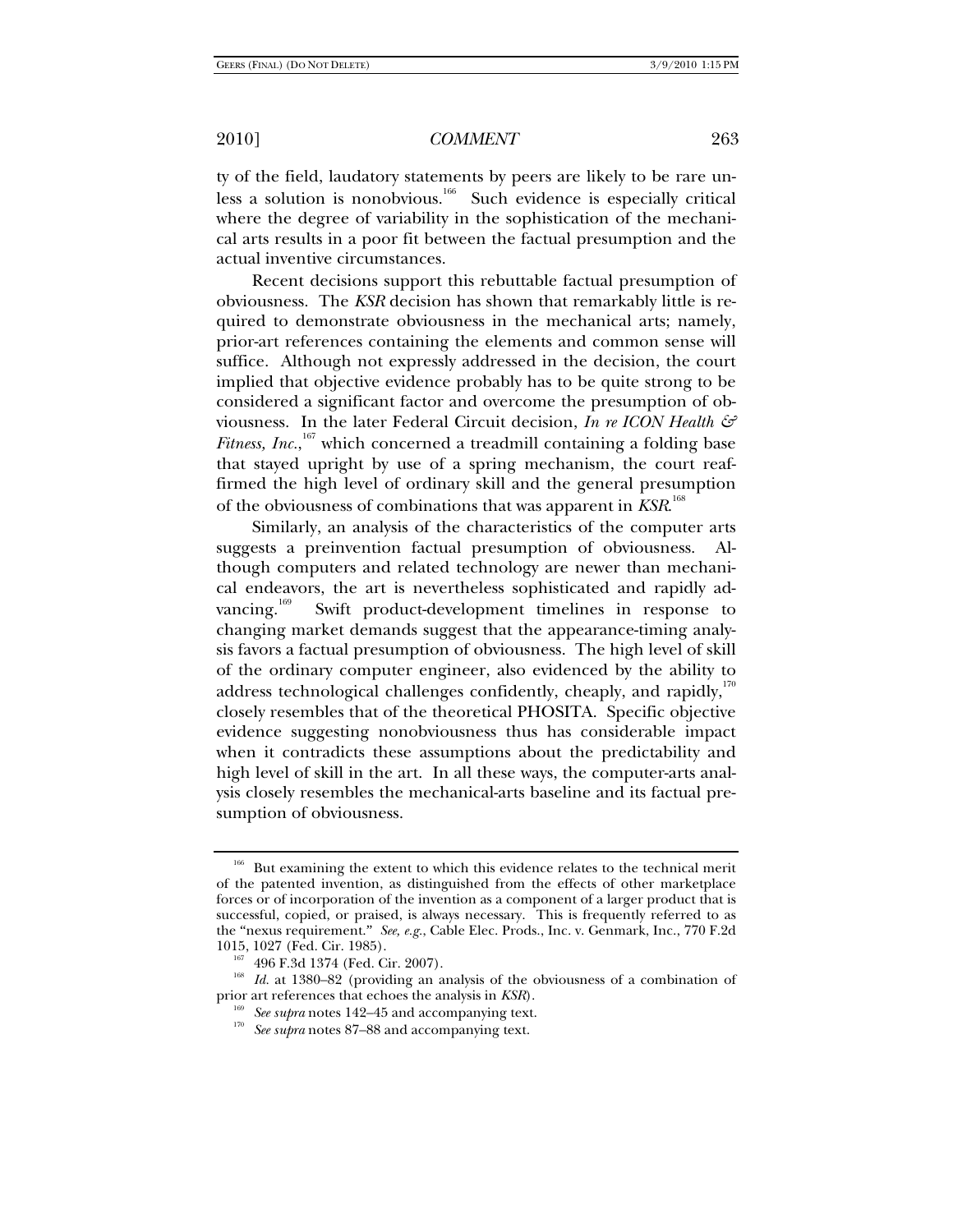In other ways, the analysis necessarily departs from the mechanical arts. Most importantly, the analysis by the fact finder is considerably complicated by the fact that the technical concepts are less accessible to the layperson. Reliance on common sense or intuitive understanding is insufficient, and a factual presumption of obviousness may lead alternatively to a desirable simplification of the evidence examined by the fact finder or to an undesirable overreliance on the presumption. In either case, although a factual presumption of obviousness may be appropriate and common sense may still be relevant, evaluating objective evidence in the computer arts may necessarily require a more careful assessment than the cursory *KSR* opinion may suggest.

Other distinctions between the mechanical arts and the computer arts significantly complicate the analysis of postinvention evidence. The historical types of objective evidence discussed earlier $171$  were identified to address the mechanical arts, and the evolving applications of the patent system means that their use in more modern industrial contexts is not always without criticism.<sup>172</sup> The most significant issue for the computer arts is the general lack of correspondence between the invention and the product.<sup>173</sup> The industry's marketed products are highly complex and involve a multitude of patentable components.174 Therefore, tying the commercial success of a product to the nonobviousness of a component is generally difficult except in rare cases. Where the market success of a product *can* be attributed to a discrete, unique feature or function related to the patented improvement, however, the suggestion of nonobviousness is particularly strong. Another aspect of this ill adaptation is the ability to patent software functions, somewhat akin to patenting *concepts*, in a way that was not possible in the mechanical arts, in which patents were generally limited to a tangible apparatus or process.<sup>175</sup> Finally, computer

<sup>&</sup>lt;sup>171</sup> See supra notes 105–08 and accompanying text.<br><sup>172</sup> See, e.g., Robert P. Merges, *Commercial Success and Patent Standards: Economic Perspectives on Innovation*, 76 CAL. L. REV. 805, 837–43 (1988) ("Nonetheless, commercial success may be an inappropriate factor in patent decisions, because it relies upon indirect evidence, and because it assumes a simplistic conceptual model of innovation."). 173 *E.g.*, Kahin, *supra* note 78, at 390. 174 *Id.*

<sup>175</sup> For a discussion of this historical evolution, see Cohen & Lemley, *supra* note 145, at 7–14; *see also* Kahin, *supra* note 78, at 389 ("The United States patent system has embraced new areas by expanding in several distinct directions: basic science (biotechnology), mathematics and logic (software), and the social sciences and liberal arts professions (business methods). This new subject matter is far removed from the 19th Century industrial technologies that the system was designed for.").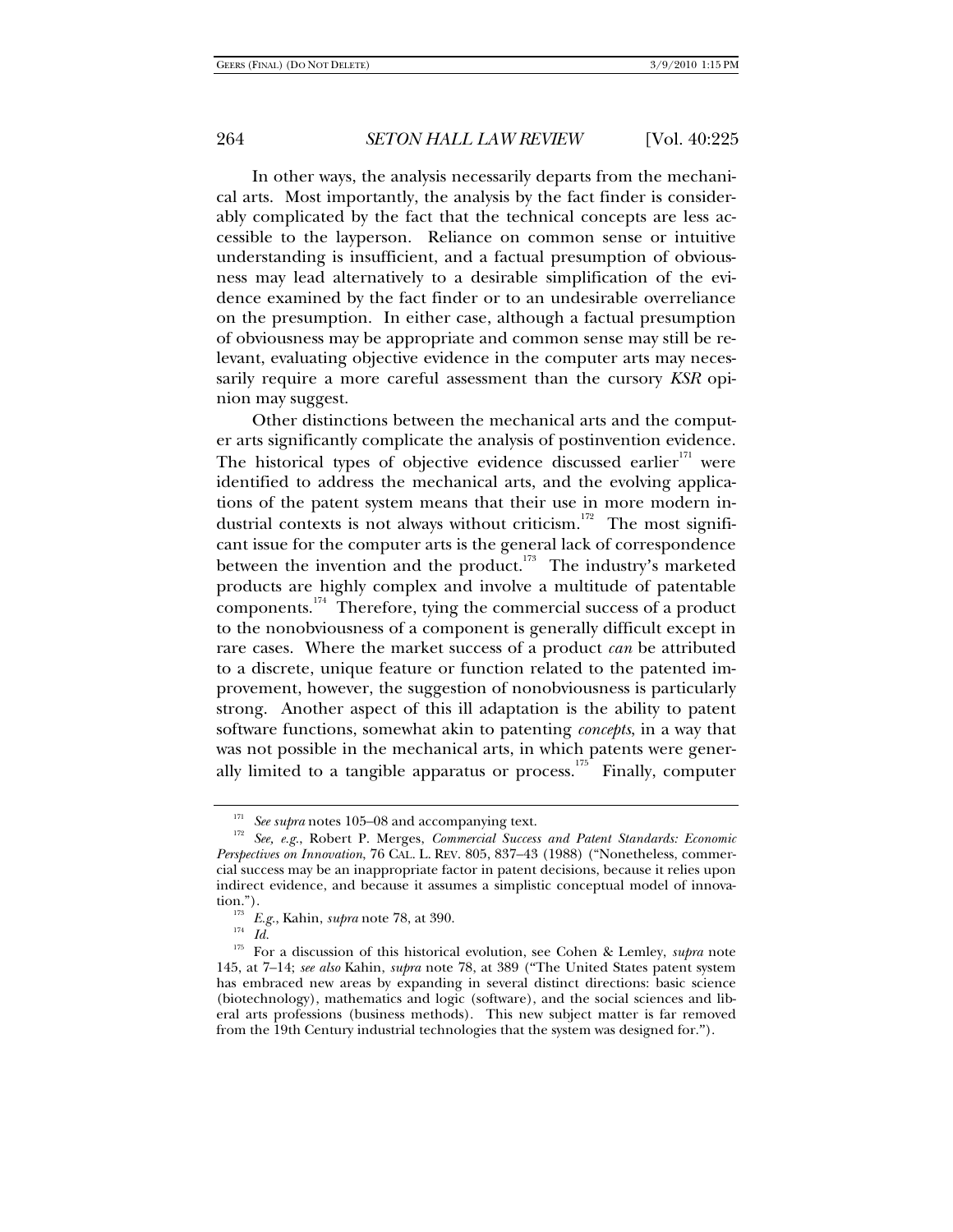and software development occurs in consortiums of patent holders who pool and cross-license patents in an effort to enable the development of industry standards and avoid the paralysis of patent thickets, which is an environment not historically contemplated.<sup>176</sup> Thus, while copying by others and artisans' laudatory statements still form part of any factual inquiry into obviousness, they cannot be viewed merely as present or absent; the fact finder must weigh the totality of the evidence and give due regard to the nature of the patented invention and the patentee's relationship to others in the industry. Postinvention objective evidence likely will frequently be of little use in rebutting a factual presumption of obviousness because of these complexity issues, and its use may even be ill advised where the fact finder is not sufficiently apprised of these divergences.

Another recent Federal Circuit decision, *Leapfrog Enterprises v. Fisher-Price, Inc.*,<sup>177</sup> reinforces the similarities between the obviousness analyses in the computer and mechanical arts that are fundamental to their shared resultant presumption.<sup>178</sup> Leapfrog involved an "interactive learning device" that the court characterized as the combination of a similar analogue prior-art device and modern electronics.<sup>179</sup> The court then found this combination obvious, as in *KSR*, in light of the common sense of those skilled in the art<sup>180</sup> and thus made it clear that the notion of "common sense" indirectly supporting a factual presumption of obviousness also applies in the electronics setting. *Leapfrog* also lends support to the idea that postinvention secondary considerations will rarely overcome the presumption of obviousness created by the preinvention factual environment:

The district court explicitly stated in its opinion that Leapfrog had provided substantial evidence of commercial success, praise, and long-felt need, but that, given the strength of the prima facie obviousness showing, the evidence on secondary considerations was inadequate to overcome a final conclusion that [the invention] would have been obvious.<sup>1</sup>

While this statement is not surprising—in fact, it is probably expected—greater analysis as to why the "substantial evidence" failed to overcome the presumption of obviousness would have been instructive.

<sup>&</sup>lt;sup>176</sup> See supra notes 146–49 and accompanying text.<br><sup>177</sup> 485 F.3d 1157 (Fed. Cir. 2007).<br><sup>178</sup> See id.<br>*179* Id. at 1158.

<sup>&</sup>lt;sup>180</sup> *Id.* at 1161.<br><sup>181</sup> *Id.* at 1162.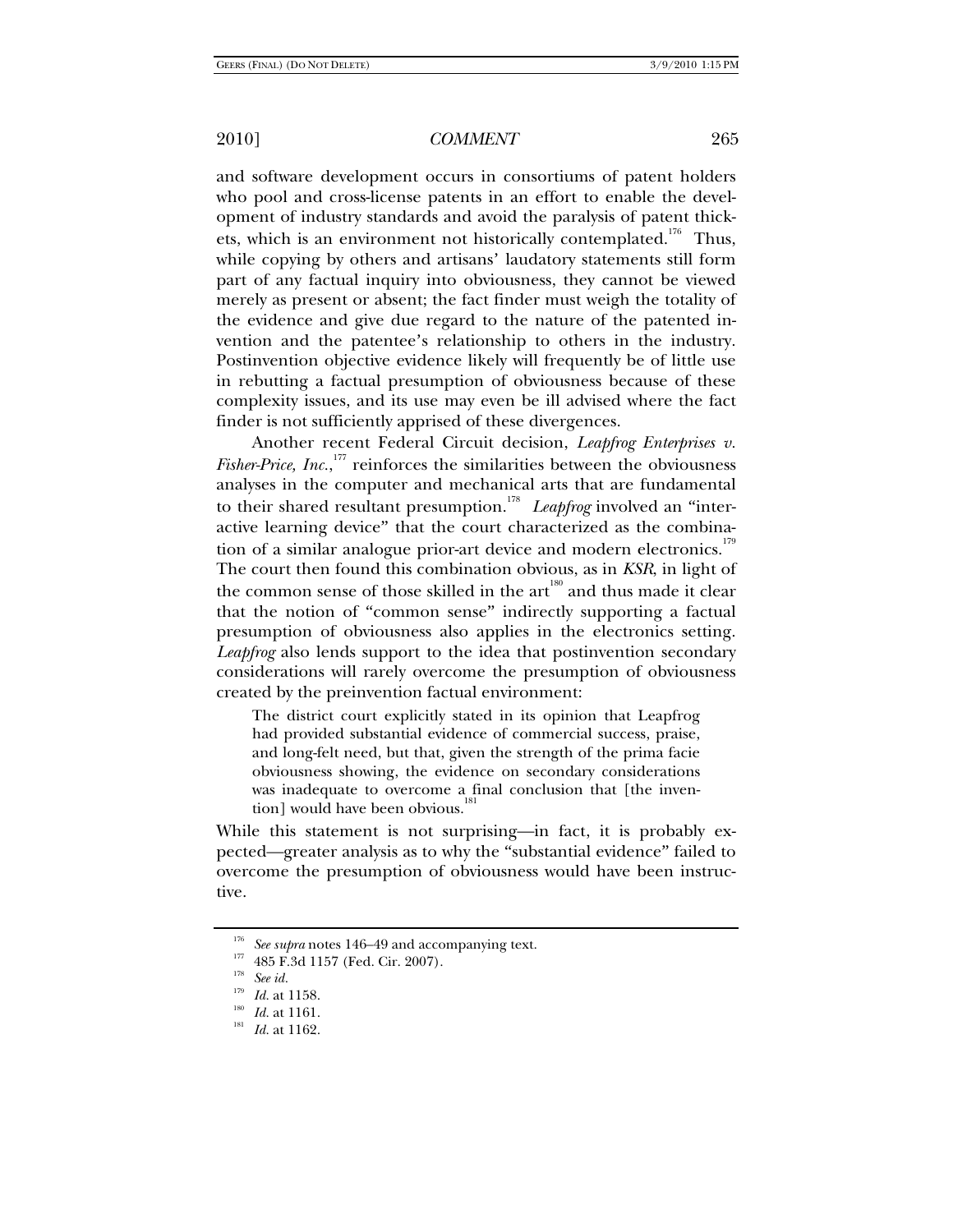Finally, an analysis of the characteristics of the pharmaceutical arts suggests a preinvention factual presumption of *non*obviousness that derives from significantly different factual analyses and generalizations from the previous two cases. With respect to appearance timing, the length of time between the appearance of the invention and the appearance of a supply or demand change is still relevant, but in this case distinguishing between the time of the invention and the time of the invention's appearance in the marketplace, which may be ten to fifteen years later, is especially critical.<sup>182</sup> So while it is useful to compare the relative time to invention to that of similarly situated pharmaceutical developments for signs of nonobviousness, the use of evidence of a long-felt but unmet need must be prudent. For example, with notable exceptions,<sup>183</sup> many diseases and conditions tackled by pharmaceutical inventions have been known for as long as humans have been around to suffer them, but the critical date for the timing analysis is actually the formulation of the basic biological understandings that make the development of treatments possible. In addition, significant regulatory lag time $184$  means that the unmet need will continue to be unmet for a significant period after a treatment's discovery. Finally, success is the exception rather than the rule,<sup>185</sup> and the failure of others (likely including considerable prior efforts by the patentee) can generally be assumed unless negated by evidence of the simultaneous invention by another. Thus, given the generally sluggish pace of invention, the appearance-timing analysis suggests a low level of ordinary skill in the pharmaceutical arts. Likewise, with so little predictability in the art that the utility of the invention for its in-

<sup>&</sup>lt;sup>182</sup> See supra note 85.<br><sup>183</sup> Among these exceptions is severe acute respiratory syndrome (SARS), which was only first reported in February 2003. CTRS. FOR DISEASE CONTROL & PREVENTION, DEP'T OF HEALTH & HUMAN SERVS., FACT SHEET: BASIC INFORMATION ABOUT SARS (2004), http://www.cdc.gov/ncidod/sars/pdf/factsheet.pdf. In contrast, diseases such as obesity and diabetes are known historically but have dramatically increased in prevalence in recent years. CTRS. FOR DISEASE CONTROL & PREVENTION, DEP'T OF HEALTH & HUMAN SERVS., OBESITY AND OVERWEIGHT: U.S. OBESITY TRENDS 1985–2007 (2008), http://www.cdc.gov/obesity/data/trends.html; CTRS. FOR DISEASE CONTROL & PREVENTION, DEP'T OF HEALTH & HUMAN SERVS., NUMBER (IN MILLIONS) OF CIVILIAN/NONINSTITUTIONALIZED PERSONS WITH DIAGNOSED DIABETES, UNITED STATES, 1980–2006 (2008), http://www.cdc.gov/diabetes/statistics/prev/national/

 $f_{\rm js4}$  According to PhRMA, Phase I, II, and III clinical studies together require six to seven years to complete and are followed by FDA review of an applicant's New Drug Application (NDA) for six months to two years. PHARM. RESEARCH & MFRS. OF AM., *supra* note 85, at 4. 185 *Id.* at 3 ("[F]or every 5,000 to 10,000 compounds tested, just 5 will make it to

clinical trials and, of those, only 1 will eventually receive FDA approval.").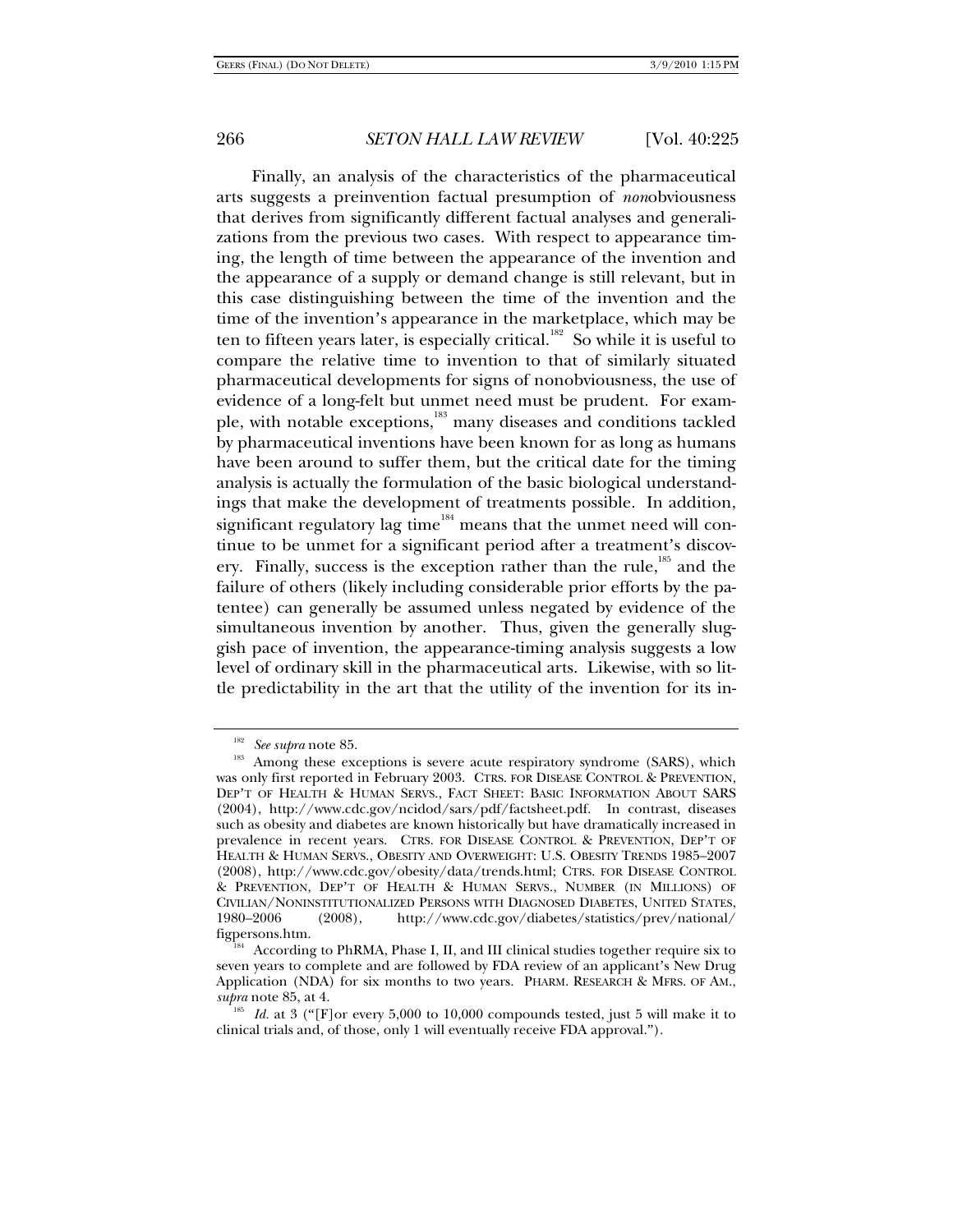tended purpose is not known for ten years or more,<sup>186</sup> saying that an invention is obvious to one of ordinary skill is quite difficult. A factual presumption of nonobviousness applies unless evidence such as simultaneous invention by others or the appearance of the invention immediately following a demand-side change overcomes this presumption.

As with computer inventions, the analysis of postinvention objective evidence is complicated by the presence of other factors that have not figured into the traditional, mechanical-arts-based analysis. In particular, both the generally one-to-one patent-to-product correspondence and the regulatory scheme overlaying the development and marketing of a drug or biologic product affect this assessment. Because the product is almost unquestionably an appropriate surrogate for the patent, evidence of commercial success may be useful if compared to other drugs or treatments addressing the same condition. Artisans' statements, frequently in the form of clinical-study data, may be particularly useful because of the general unity of invention and product. In particular, the regulatory structure of the pharmaceutical industry, which frequently results in abundant objective data, provides the opportunity to examine the postinvention perspective of other artisans in the field. Yet this regulatory structure also suggests that evidence related to commercial success or copying may be less relevant because, for example, the requirement of regulatory approval results in limited approved patient-treatment options and creates additional hurdles for market entry. Despite these regulatory constraints, significant postinvention evidence of the superiority or inferiority of the invention remains available and useful to corroborate or rebut the presumption of nonobviousness.

The Federal Circuit has addressed obviousness in the pharmaceutical arts numerous times since the *KSR* decision. For example, in Takeda Chemical Industries v. Alphapharm Pty. Ltd.,<sup>187</sup> the court easily found a patented pharmaceutical compound to be nonobvious.<sup>188</sup> *Takeda* involved a patent covering a single diabetes compound that was structurally similar to a compound disclosed in a prior patent covering a broad group of potentially anti-diabetic compounds.<sup>189</sup> In support of the general nonobviousness of novel pharmaceutical compounds, even where structurally similar, the court stated, "[I]n cases involving new chemical compounds, it remains necessary to

<sup>186</sup> *See supra* note 85. 187 492 F.3d 1350 (Fed. Cir. 2007). 188 *See id.* at 1364. 189 *Id.* at 1353.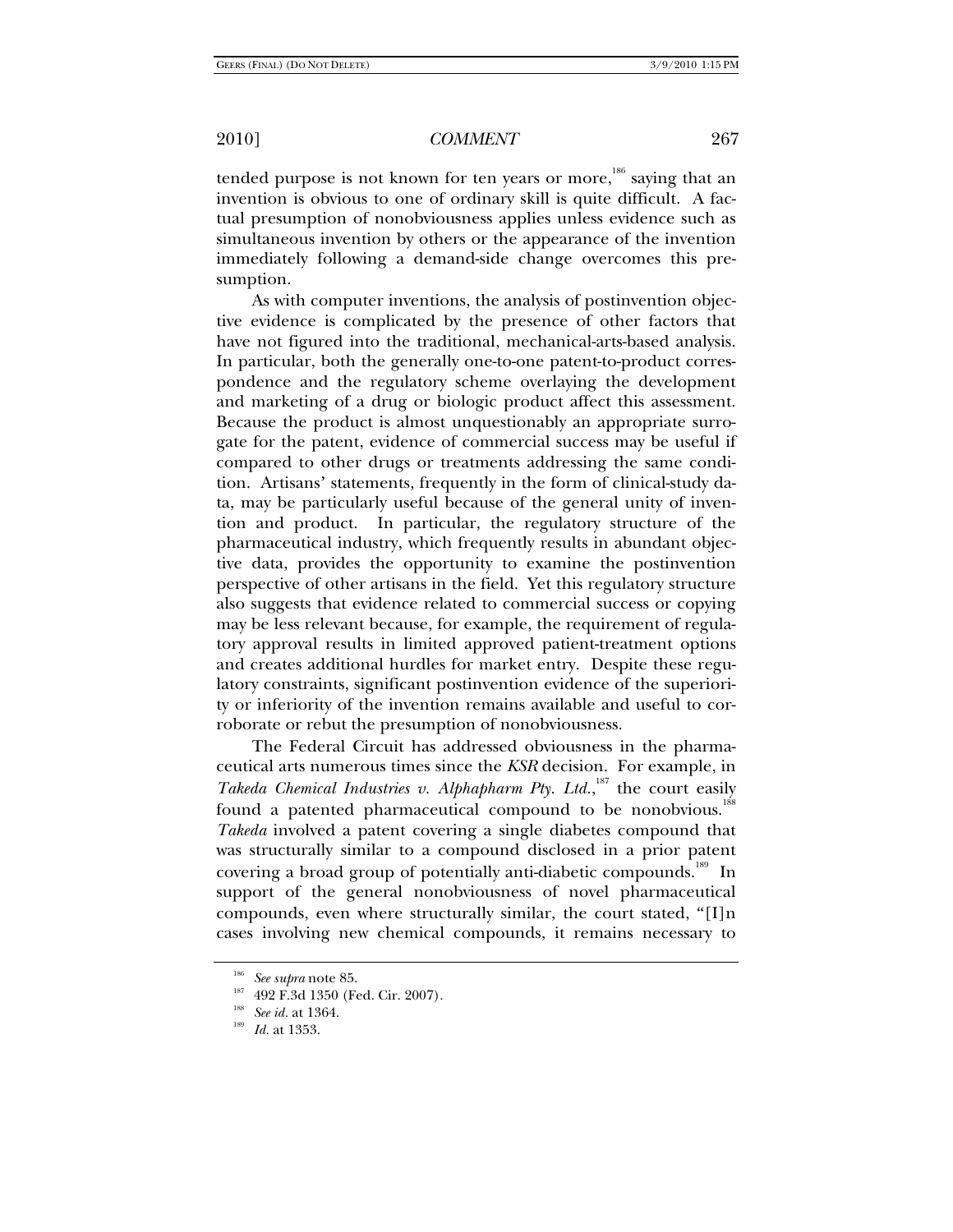identify some reason that would have led a chemist to modify a known compound in a particular manner to establish prima facie obviousness of a new claimed compound."<sup>190</sup> The court's significant reliance on the lack of a reasonable expectation of success as a basis for finding nonobviousness further acknowledged the unpredictability in the  $art.^{191}$ . Finally, the court also alluded to the one-to-one patent-toproduct correspondence and considerable evidence of commercial success, which undoubtedly did not contradict the presumption of nonobviousness.<sup>192</sup> Thus, the factual presumption of nonobviousness was maintained.

Another case, *Pfizer, Inc. v. Apotex, Inc.*,<sup>193</sup> provides a cautionary tale about how far this presumption will go. In *Pfizer*, the Federal Circuit found a pharmaceutical salt form obvious and unpatentable in light of the prior disclosure of the chemical structure in its neutral form.<sup>194</sup> Despite the traditional treatment of the pharmaceutical arts as unpredictable for patent purposes,<sup>195</sup> the court found that the availability of only fifty-three pharmaceutically acceptable saltforming ions motivated this particular combination and that "obviousness cannot be avoided simply by a showing of some degree of unpredictability in the art so long as there was a reasonable probability of success."<sup>196</sup> Likewise, Pfizer's significant objective evidence of nonobviousness was "in any event insufficiently probative of nonobviousness to overcome the evidence of the prior art teachings."<sup>197</sup> Interestingly, the Federal Circuit has already suggested limiting this seeming reversal of principles to its "particularized facts."<sup>198</sup>

Generally, by focusing on the objective evidence peculiar to an industry and technical problem, the appropriate obviousness "base-

<sup>&</sup>lt;sup>190</sup> *Id.* at 1357.<br><sup>191</sup> *Id.* at 1361.<br><sup>192</sup> *Id.* at 1352–53 (mentioning that the compound claimed in the disputed patent was the active ingredient in a drug that grossed \$1.7 billion in sales in a single year).<br><sup>193</sup> 480 F.3d 1348 (Fed. Cir. 2007).<br><sup>194</sup> *Id.* at 1372.<br><sup>195</sup> *See, e.g., In re* Lalu, 747 F.2d 703, 706–07 (Fed. Cir. 1984) (st

viousness determination ultimately requires inquiring into whether anything in the prior art would suggest any expected properties of new chemical compounds); *see* 

*also supra* note 138 and accompanying text.<br><sup>196</sup> *Pfizer*, 480 F.3d at 1364.<br><sup>198</sup> "[O]ur conclusion was based on the 'particularized facts of this case.'" Takeda Chem. Indus. v. Alphapharm Pty. Ltd., 492 F.3d 1350, 1359 (Fed. Cir. 2007) (quoting *Pfizer*, 480 F.3d at 1367). Thus it seems that this is an instance in which other inventive circumstances would rebut a factual presumption of nonobviousness.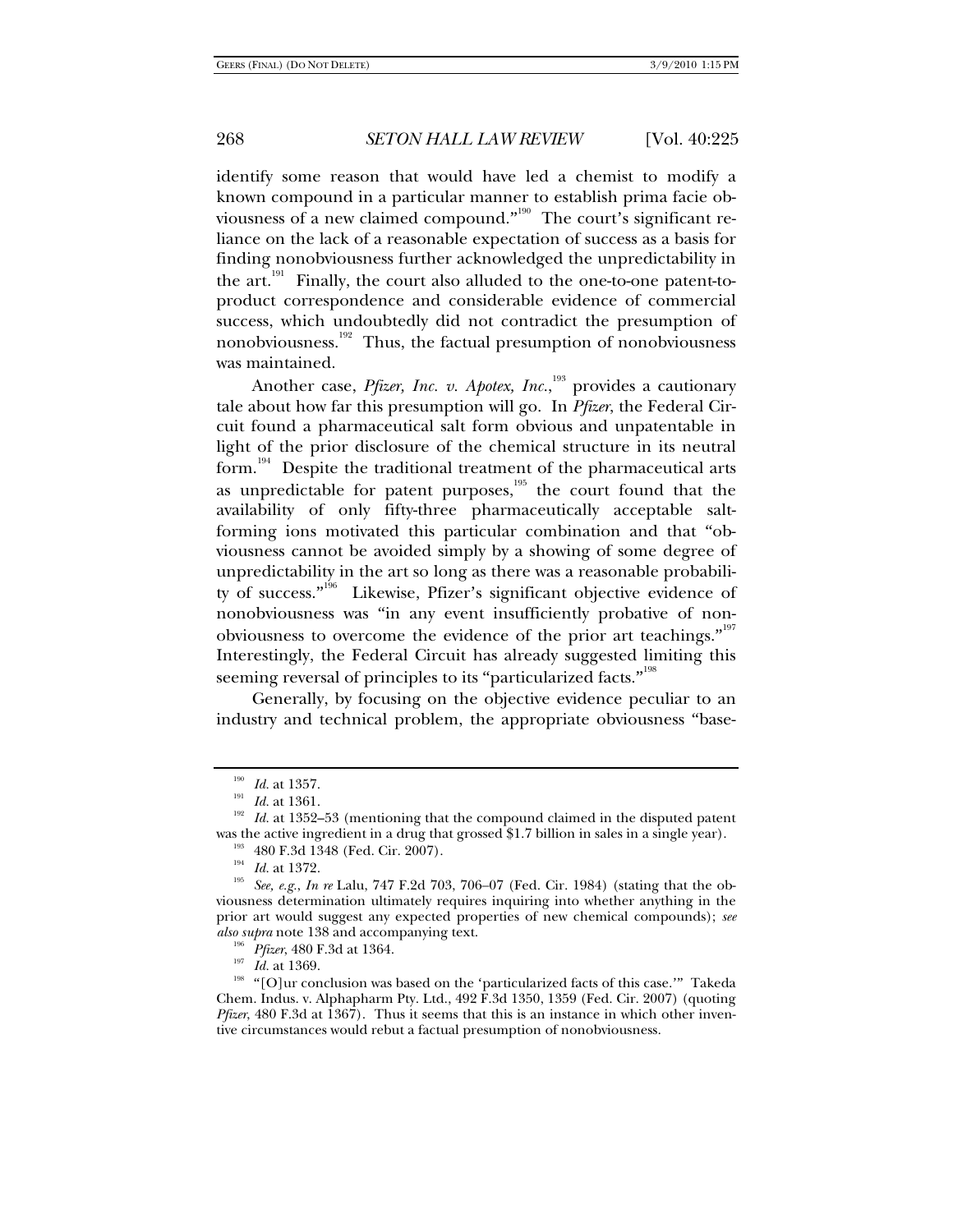line" can be established. This emphasis on objective evidence may counteract any tendency to generalize the *KSR* decision beyond its particular facts. Thus, despite the apparent demise of the TSM test, a fact finder's intuition about "common sense" is limited to appropriate circumstances. Courts are also freed from reliance on previous cases in a particular technology if they have a means of "fleshing out" the *Graham* analysis to better understand what level of inventiveness is required for patentability.

4. Objective Evidence as the Best Direct Evidence of an Industry's Patent Needs and Resulting in the Proper Patent Bargain for Diverse Industries

While it is not possible or wise to completely generalize the obviousness analysis with respect to the mechanical, computer, and pharmaceutical arts, two useful trends do emerge. First, generalizing typical factual circumstances at the time of invention yields a factual presumption about obviousness for each industry—a presumption of obviousness for mechanical and computer inventions and a presumption of nonobviousness for pharmaceutical inventions. Second, the importance of postinvention evidence varies according to the industry—evidence of commercial success, copying, and laudatory statements deserves the most weight for traditional mechanical inventions and the least weight for computer inventions. Focusing the inquiry in this way is critical to lend further predictability and stability to the obviousness jurisprudence across industries.

Of greater significance, the result of these factual presumptions comports with the goals of the patent system and corrects previously noted judicial errors. Although the patent system was initially developed to protect mechanical inventions,<sup>199</sup> it is more importantly designed to spur the innovation and advancement of the useful arts. $200$ With the clear focus of innovation now moved beyond mechanical arts, $^{201}$  the objective of patent law should not be the broad and strong protection of mechanical inventions at the expense of other industries. As the *KSR* decision suggests, the acknowledgment of a generally high level of ordinary skill in the mechanical arts means that many discoveries in the broad spectrum of mechanical developments will not and should not be patentable for obviousness reasons. These mechanical discoveries still clearly benefit society, but the strong fun-

<sup>199</sup> *Supra* note 136. 200 *See supra* Part II.B.1. 201 For a statistical study of these trends, see Allison & Lemley, *supra* note 77; *see also supra* note 89.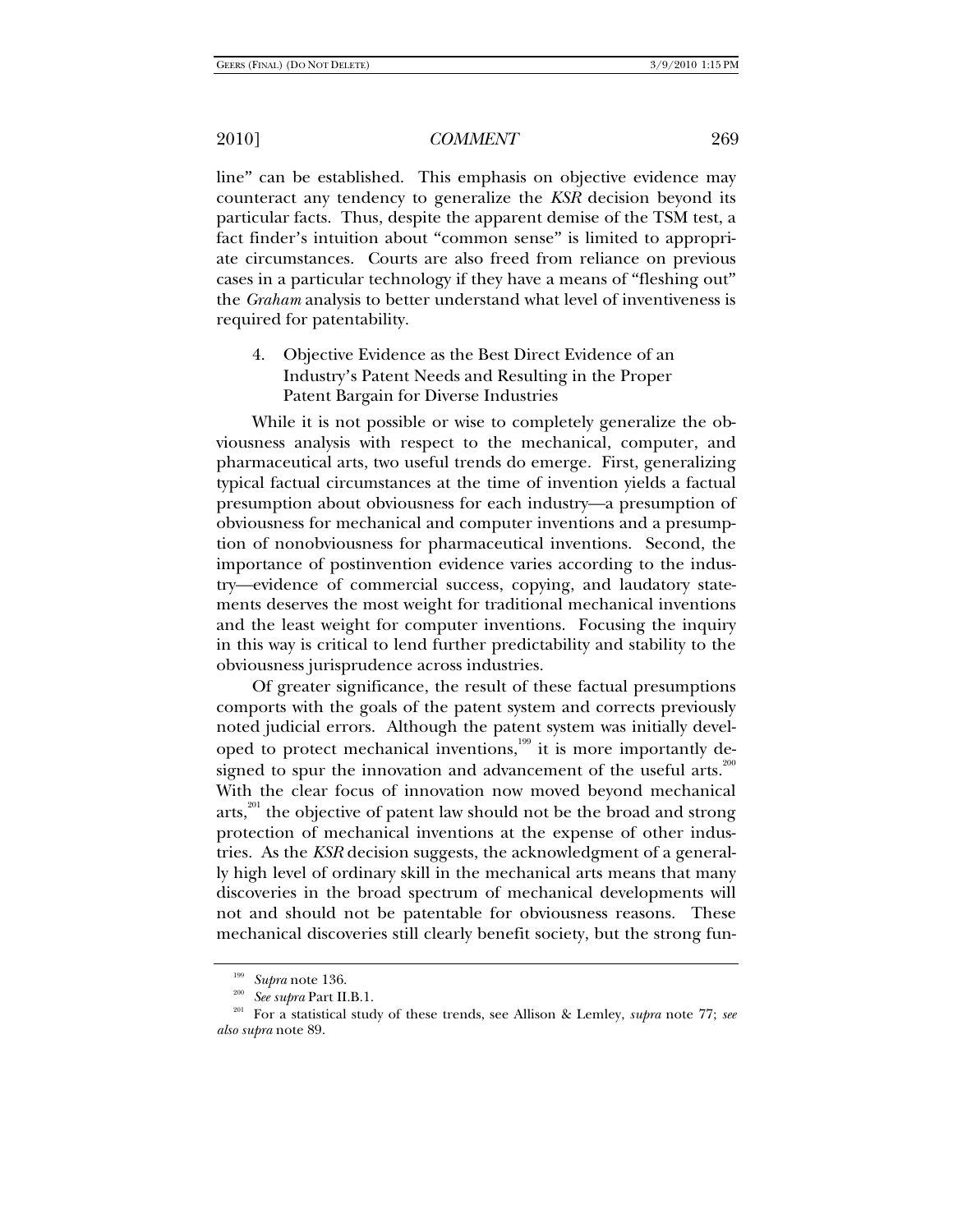damental knowledge and predictability of the art frequently will make innovation cheap enough that a first-mover advantage may be sufficient to cover the costs of innovation.<sup>202</sup> Thus, the particular industrial context directly demonstrates the scope of the mechanical arts' patent needs, and *KSR* confirms that a factual presumption of obviousness and a corresponding high threshold to patentability are proper.

Similar treatment of computer inventions is also appropriate and in the best interest of the public and potential patentees. A presumption of obviousness and a high level of ordinary skill will help ensure that only true technological breakthroughs are patentable. This is the reform that the computer industry seeks in its criticism of the current output of the patent system. By making it considerably more difficult to obtain a patent in the computer field, the need for extensive patent cross-licensing and pooling is avoided, and patent trolls who do not practice under the patents they seek to assert cannot profit from the unwitting infringement of others.<sup>203</sup> Considering the benefits associated with a contraction of computer patent protection, the industry will lose little in exchange. The product development cycle and product life cycle are both so short and the products at issue generally are so complex that the majority of innovations can be protected by the first-mover advantage.<sup>204</sup> Thus, the true innovators in the computer industry—and not the patent trolls—stand to benefit from reducing the availability of patent protection. Again, the analysis of objective evidence leads not only to the proper obviousness presumption but also to a direct expression of the computer industry's needs.

Finally, for a multitude of reasons, the presumption of nonobviousness for pharmaceutical inventions comports with the goals of the patent system. Evidencing its own needs, the pharmaceutical lobby is the strongest opponent of patent reform because it relies so heavily on the enforcement of relatively few key patents to recoup its extensive investment during its monopoly period.<sup>205</sup> Without patent protection for a particular compound, that compound is unlikely to be developed regardless of its public health benefit. Furthermore, without the presumption of broad patent protection for all of its products, the pharmaceutical industry in its current form would face a significant challenge to its viability because the rewards of a strictly

<sup>&</sup>lt;sup>202</sup> See supra notes 70, 138–40 and accompanying text.<br><sup>203</sup> See supra notes 149–50 and accompanying text.<br><sup>204</sup> See supra note 152 and accompanying text.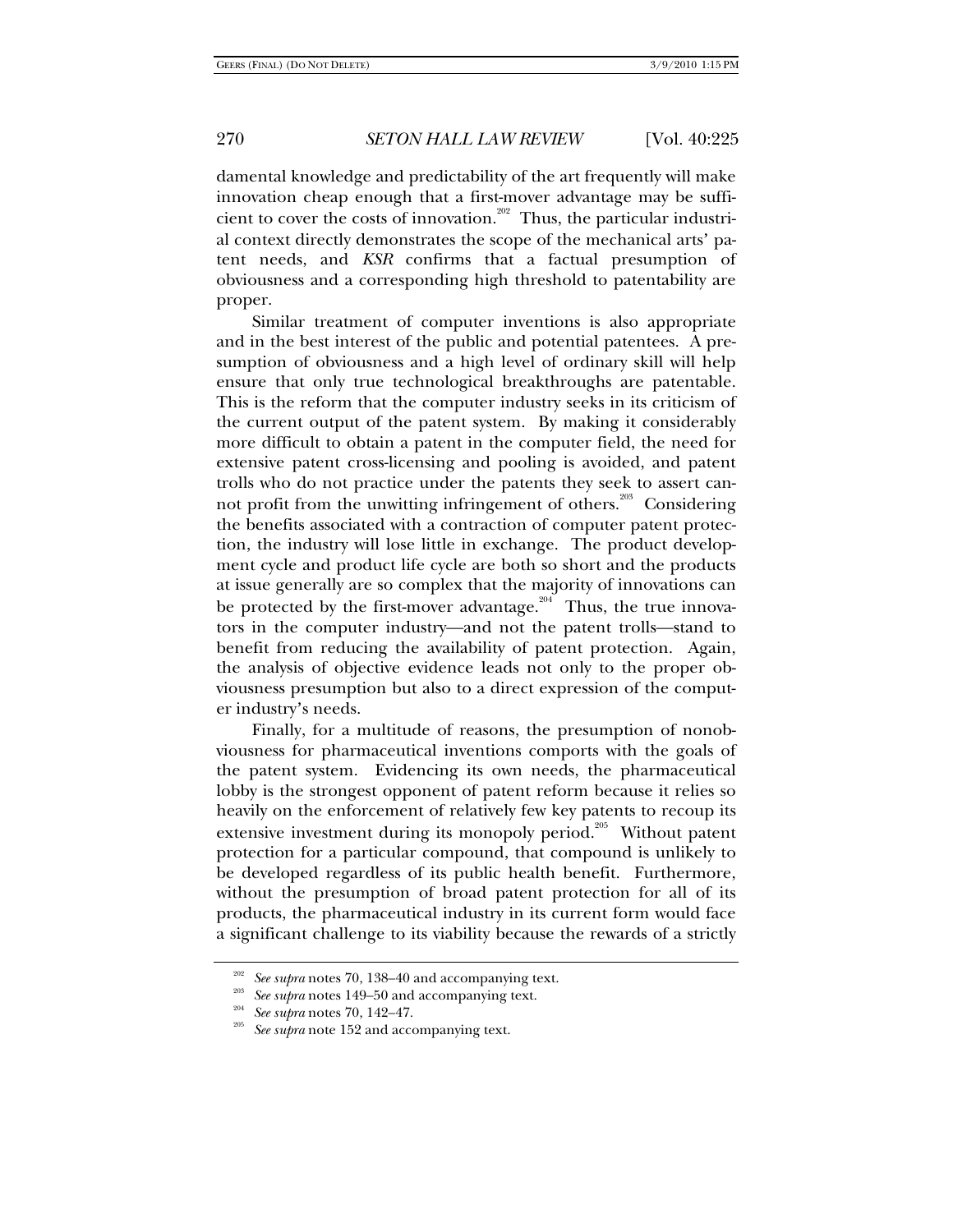first-mover advantage system would not be worth the risk associated with the high percentage of failures. This incentive to innovate, such that the invention would likely not occur at all but for the monopoly prize, is exactly the intended function of the patent system.<sup>206</sup> Finally, where a product is truly obvious, the adversarial system and strong incentives for generic competition will likely lead to the proper finding of nonobviousness. Therefore, encouraging the sort of broad protection that is engendered by a presumption of nonobviousness in the pharmaceutical industry is proper, and the industry's typical inventive circumstances reveal its need for this presumption.

#### IV. CONCLUSION

The paradox of the nonobviousness standard is that it is both incapable of formulation and prone to oversimplification; it is flexible in the circumstances of disparate industries and devastating in its uncertainty. This is especially clear when considering the long evolution of the nonobviousness requirement—beginning with a vague requirement of "invention," followed by *Graham*'s imprecise four-part analysis and the Federal Circuit's more definite TSM test, and finally arriving at the new opportunity for redefinition presented by the *KSR* decision. Perhaps regrettably, while the Supreme Court's *KSR* decision now mandates a more flexible obviousness determination, it does not teach how to achieve this laudable goal without repeating the errors of the past—a series of decisions tailoring the obviousness determination to particular industries in exactly the wrong way. For innovation to benefit from society's patent bargain, taking advantage of the flexibility of the facially neutral system and more coherently recognizing the diverse innovation environments and marketplace needs across industries is necessary. Utilizing technology-specific considerations within the obviousness inquiry is the best way to achieve the goals of the patent system.

The ideal approach for federal courts to achieve this harmonization is by using a fact-based approach that emphasizes the value of objective evidence in informing the *Graham* analysis—to understand and compare the actual and the theoretical levels of ordinary skill in the art. This entails using the objective evidence available in every determination, especially an expanded understanding of the traditional "secondary considerations." For example, such customary preinvention evidence as long-felt but unmet need, the failure of others, and simultaneous invention by multiple parties informs the

<sup>206</sup> *See supra* note 76 and accompanying text.